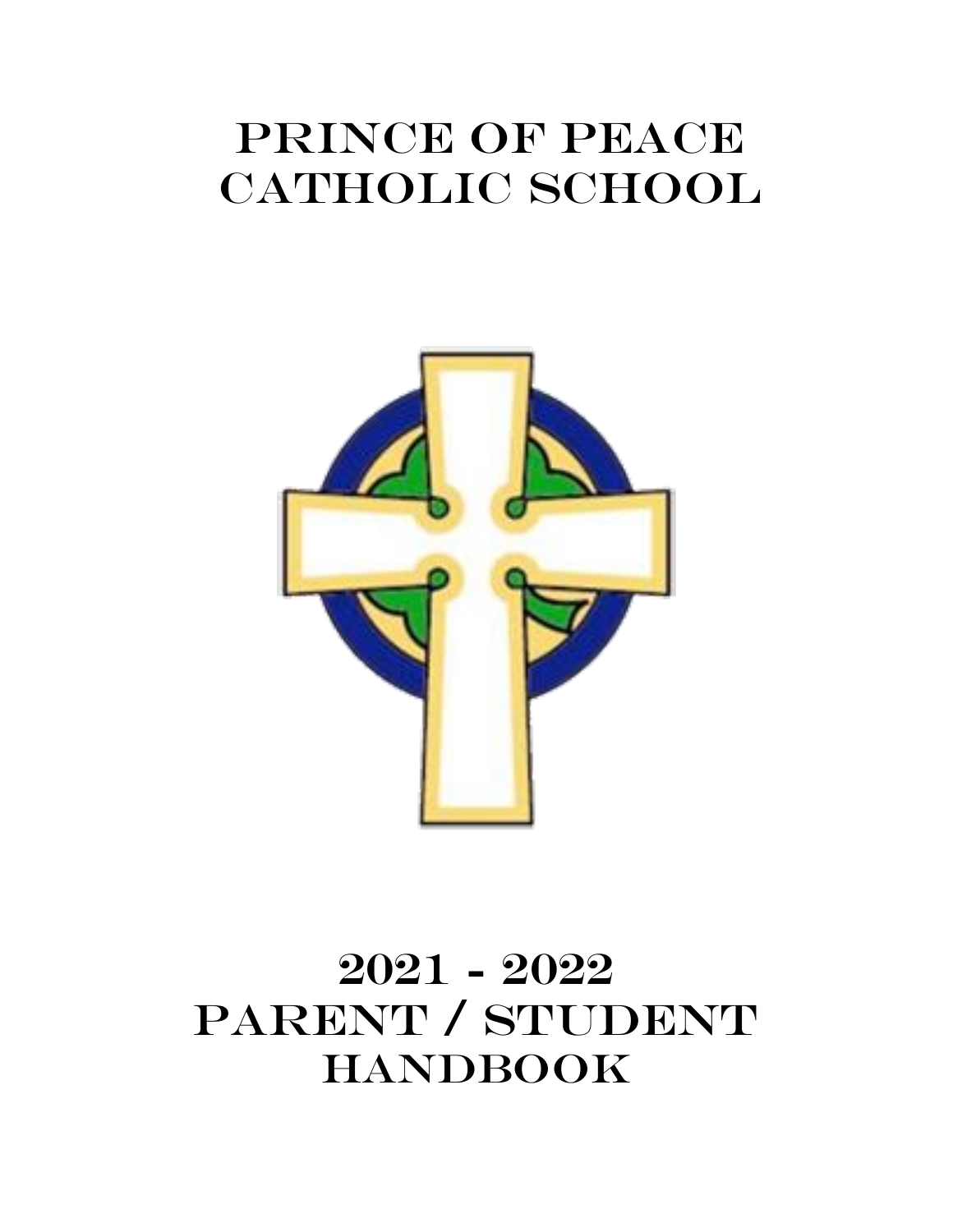This Handbook is an extension of board policy and a reflection of the goals and objectives of the board. The school reserves and retains the right to modify, eliminate or establish school district policies, rules and regulations as circumstances warrant, including those contained in the Handbook. All employees support the policies of the Prince of Peace Catholic Education System and are responsible for their implementation. All parents/guardians and students are responsible for the knowledge of the contents of this Handbook.

## **Diocese of Davenport**

#### **Equal Opportunity and Nondiscrimination Policy 101.0**

It is the policy of the Diocese of Davenport to provide equal employment and educational opportunities and not to discriminate.

The educational system of the Diocese of Davenport is committed to equal opportunities to the extent required by law, and does not discriminate on the basis on age, color, creed, national origin, race, religion, marital status, sex, sexual orientation, gender identity, physical attributes, physical or mental ability or disability, ancestry, political party preference, political belief, socioeconomic status, or familial status in educational programs or activities which it operates. As a religious institution, we affirm the right to consider creed a bona fide qualification in certain cases. The educational system policy is not to discriminate in educational programs and activities extends to the employment in, and admission to, such programs, activities, and services. It does not discriminate in the administration of its educational policies, employment policies, admission policies, scholarship and loan programs, athletic and other school and parish administered programs.

Further, the Board affirms the right of all persons to be treated with respect and to be protected from intimidation, discrimination, physical harm and harassment, thereby meeting the requirements of Title VI and VII of the 1964 Civil Rights Act, Title IX of the 1972 Education Amendments and the Federal Rehabilitation Act of 1973 and the Code of Iowa.

### **PRINCE OF PEACE CATHOLIC SCHOOL 312 South 4th Street Clinton, IA 52732 563-242-1663**

### **PRINCE OF PEACE CATHOLIC PRESCHOOL AND CHILDCARE CENTER**

**Childcare – Preschool 245 26th Avenue North Clinton, IA 52732 563-242-9258**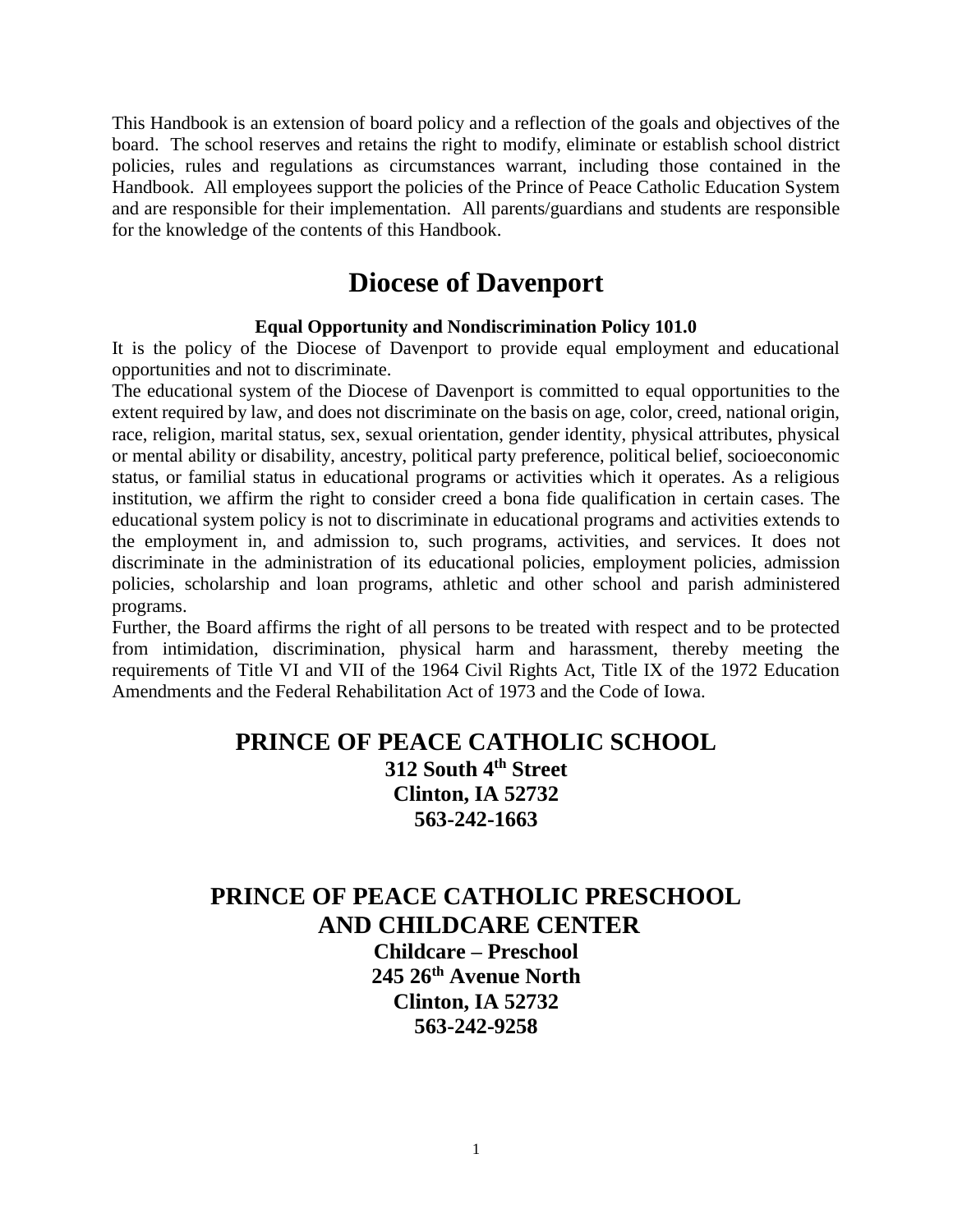### **Mission and Philosophy Statement**

#### **Mission Statement**

We, the Jesus Christ, Prince of Peace Catholic Education System, serve to facilitate the teaching ministry of the parish. Our purpose is to provide educational programs, which promote Gospel values and Catholic tradition in the context of a changing world.

#### **Philosophy**

We believe that parents/guardians have the primary responsibility for the education and moral development of their children. However, the entire people of faith have an obligation to provide each individual with the opportunity to share in the Catholic heritage through an academically excellent, value-based education. Each individual is seen as a gift and a symbol of the growing Christian community. As stewards entrusted to share in the development of the individual with his or her family we are committed to a school system which:

- Staffs Christian professionals.
- Fosters a spiritual life that includes a personal prayer life and participation in liturgy.
- Reinforces values based on sacred scripture, Catholic doctrine and principles of social justice.
- Offers a curriculum preparing the individual to contribute meaningfully to society.
- Supports self-control, self-esteem and self-actualization.
- Provides culturally rounded experiences, inclusive of the arts, culture and athletics.
- Encourages social interaction and cooperation through participation in extra-curricular activities.

### **Prince of Peace Catholic Education System Goals and Objectives**

The administration and faculty assume the responsibility of assisting the parents/guardians, who are the primary educators of the child, in educating the whole child while preserving individuality and uniqueness. We established the following goals and objectives:

- 1. Develop in students a love and understanding of the Church and the teachings of Christ and to help them develop a spirit of prayer, worship and commitment.
- 2. Assist in the development of moral and spiritual values, ethics, and standards of conduct, integrity and self-concept.
- 3. Develop in students the ability to evaluate societal and personal experiences in the light of the Gospel and in so doing build a value system that will help them to promote social justice.
- 4. Help students become aware of their local and global relationships and responsibilities.
- 5. Provide resources and opportunities, which assist students in acquiring skills and in developing talents and cultural appreciation.
- 6. Develop in all students a respect for the rights and properties of individuals and groups.
- 7. Develop in students a positive attitude toward learning, a sense of responsibility for learning and a realization that education is a life-long process.
- 8. Continue to maintain and expand communications with the local community.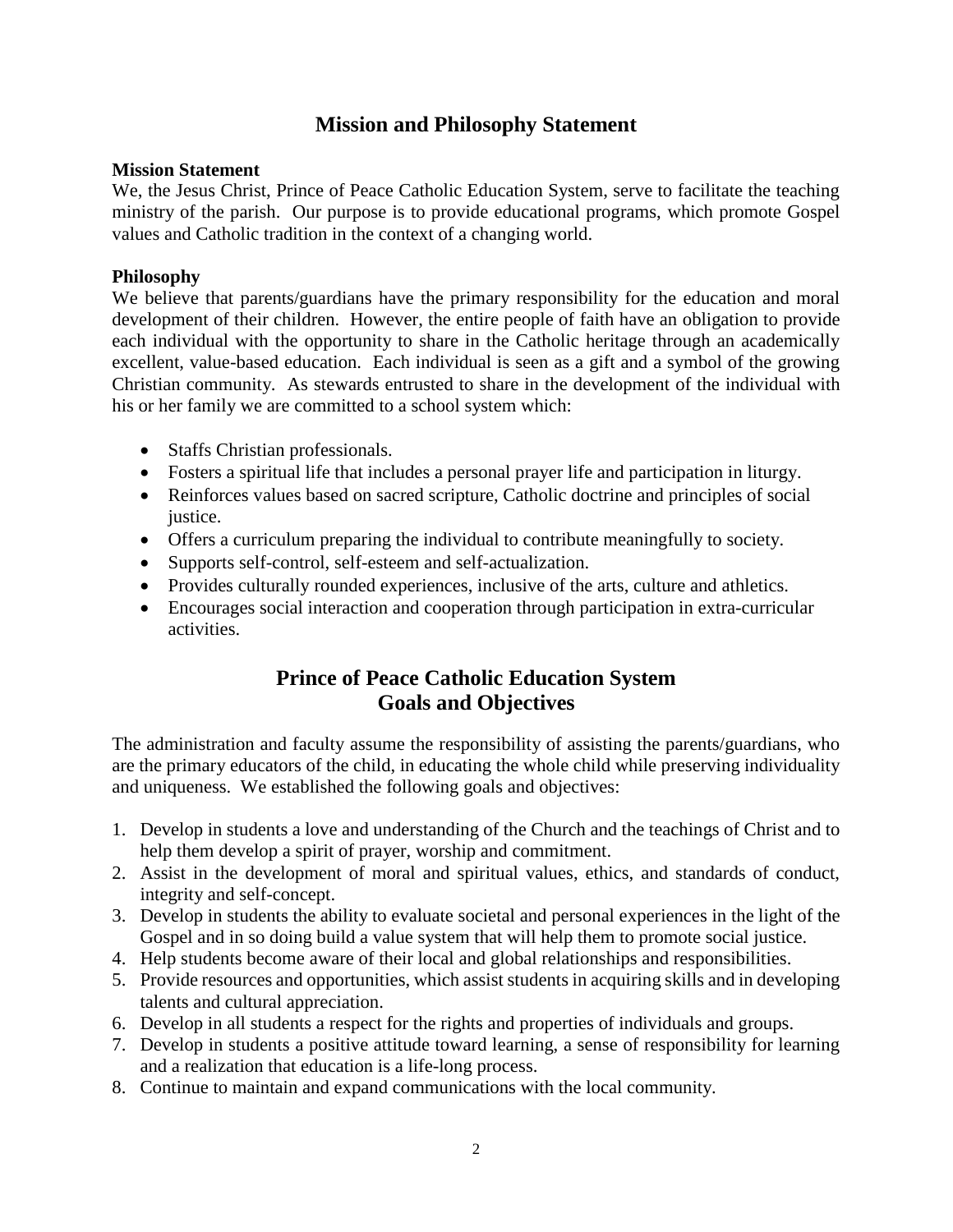9. Provide a forum for exchange of ideas and opinions among administration, faculty, parents/guardians and students regarding curricular, extra-curricular and disciplinary areas of the school.

### **Parental Expectations**

Parents and guardians are a child's primary educator and influence. Parents and guardians are expected to teach their child (children) through their example of reverence, responsibility and respect. The Catholic school will assist parents in forming their children as disciples of Jesus Christ. The Catholic school teacher is a dedicated professional who makes sacrifices to teach in a Catholic school. Parents will show cooperation, support and gratitude by adhering to the following:

I will not tolerate vulgar, sarcastic, divisive, foul, off-color or suggestive language from my child, and I will set a good example in my own use of language.

I will not tolerate bullying, violent, or aggressive speech or behavior by my child.

I will not serve alcohol to my child or any other minor and I will refuse permission for my child to attend an event where there will be underage drinking.

I will show respect for the teacher and any other adult in authority in front of my child, regardless what I may think of their actions or say to them in private.

I will never lie to the pastor, principal or teachers to protect my child from the consequences of his/her behavior, nor will I lie to excuse his/her absences or tardiness.

I will stop rumors. I will go through the proper channels when I have a problem. I will not air grievances on social networking sites. I will not defame, ridicule or criticize the school, administration or faculty on these sites.

I will speak to the teacher or adult in charge before I accept my child's version of an incident. I know that the good of all the children must be a consideration.

I will follow the school's rules, calendars, and deadlines and expect my child to do the same, even when I might disagree.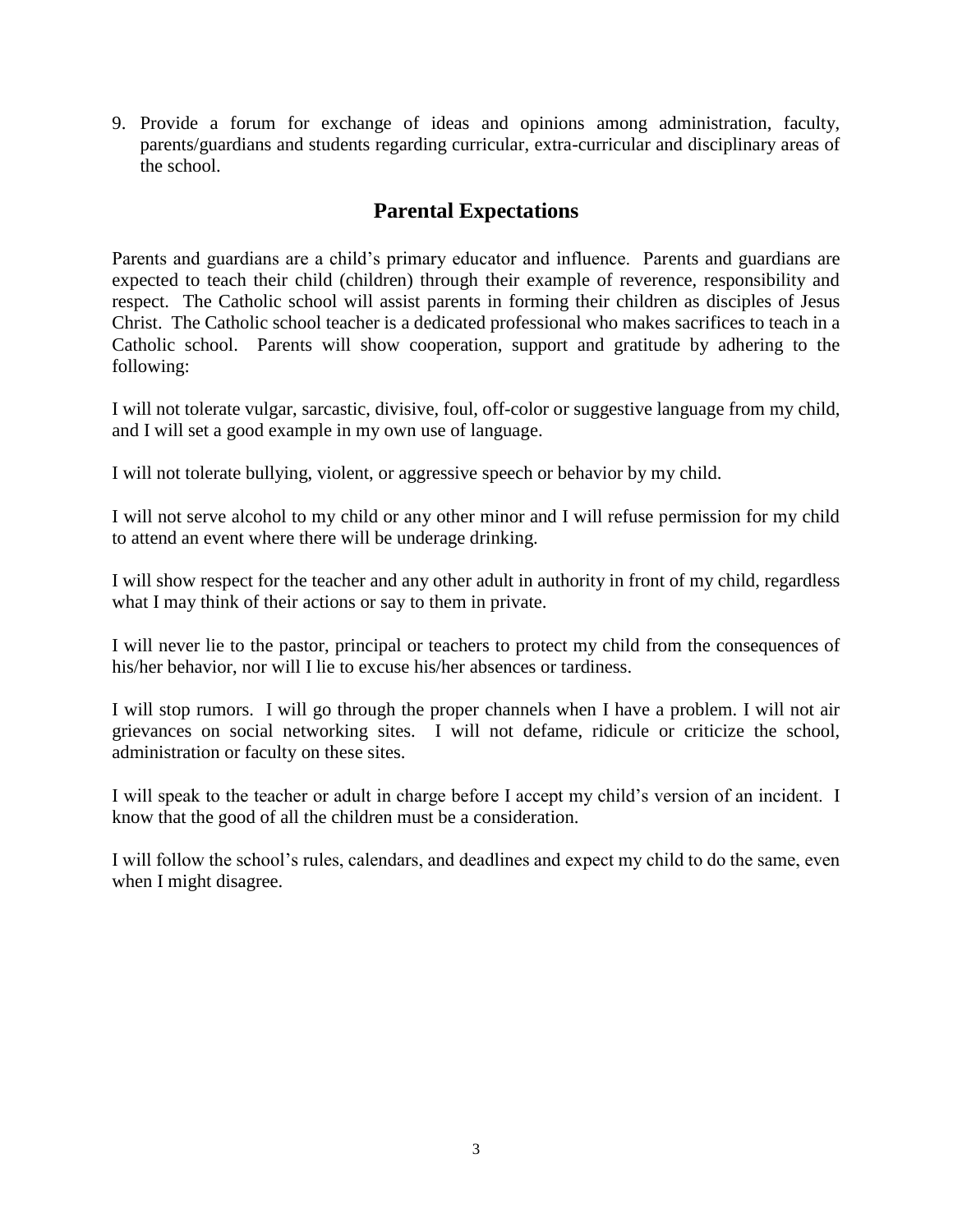### **Admissions**

#### **Student Admission – Open Enrollment**

Prince of Peace Catholic Education System follows the Diocesan Policy 501 Admissions. Enrollment means that students meeting the school's academic and financial requirements are to be admitted regardless of race, ethnic origin, or creed.

Registration and admission are not finalized until all educational records, including health and special education records, have been received, reviewed and an interview with the Administrator has been conducted.

A student who has been identified as having special needs will be accepted at the discretion of the Administrator. The parents/guardians must agree to available services and follow recommendations of the Area Education Agency and other resources available to the school. In order to serve the best interests of the student, the Administrator may determine continued enrollment status. The Administrator will contact officials from the prospective student's school as part of the admissions process.

Open enrollment means that students meeting the school's reasonable academic and financial requirements are to be admitted regardless of race or ethnic origin according to subsequent provisions of this policy.

As a Catholic school the admission policy must reasonably reflect the purpose for which the school was established, giving due consideration to the constituency, those people responsible for its foundation and maintenance. Consequently, priority is given to the admission of children of the constituency. Other students are admitted as space and conditions allow.

New or transfer students are accepted on a probationary status for a period of nine (9) weeks. Such status may be continued at the discretion of the Administrator. The Good Conduct Policy for participation in extra-curricular activities applies to all incoming students.

Non-Catholic families may apply for registration. Parents/guardians must give evidence of their interest in a religiously oriented atmosphere and agree to have their children participate in religion classes or other Catholic faith traditions. Available space is a determining factor.

#### **Kindergarten Admission**

Children may be registered for kindergarten if they are five years of age by September 15, with exceptions made according to IA Code 282.3. An immunization form must be presented to complete registration. Students must receive a medical examination, and dental, lead and vision screenings. For more information regarding public health requirements visit educateiowa.gov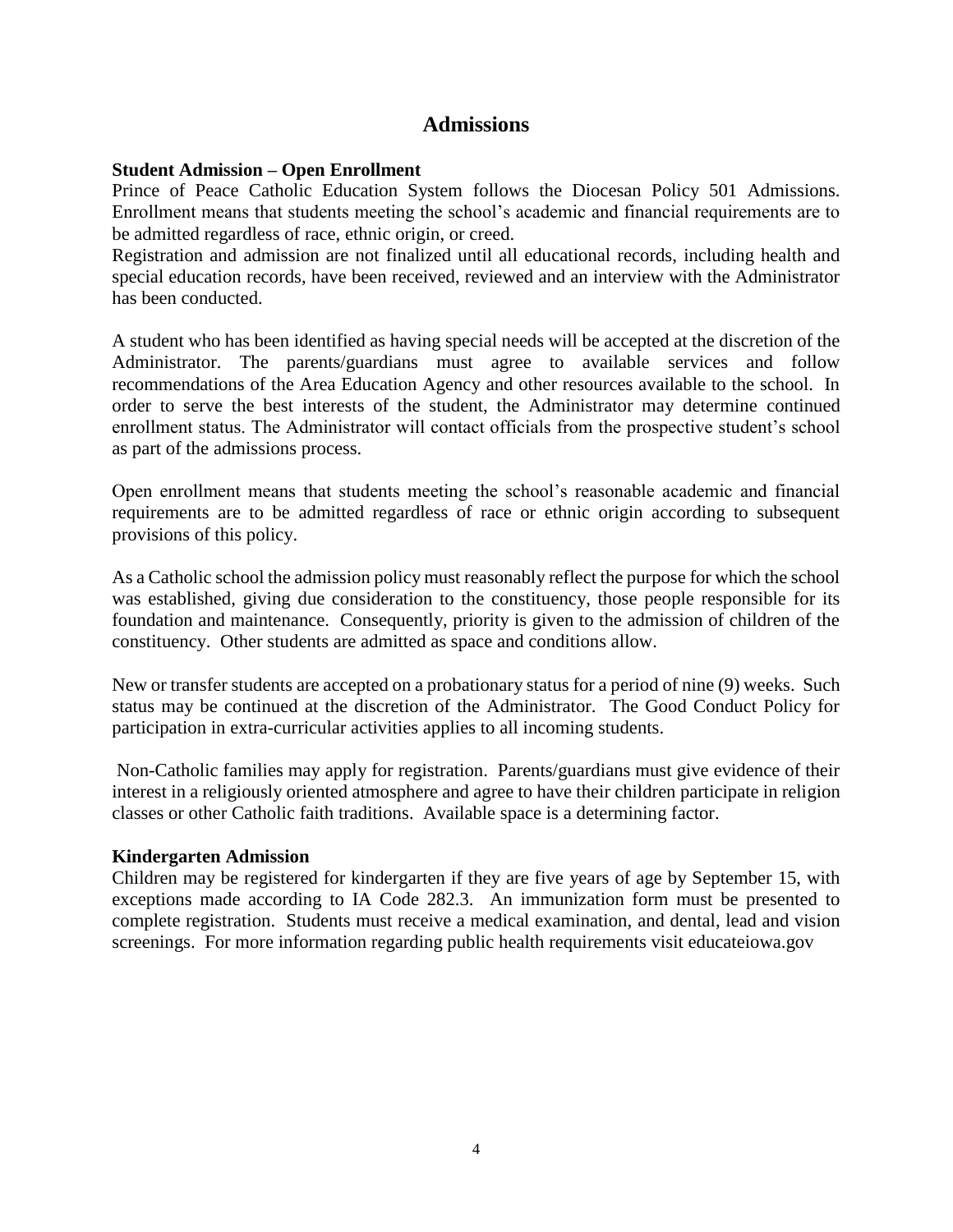### **School Hours**

Grades K through 12 7:50 AM.-3:00 PM Administrative Office 7:30 AM.-3:30 PM

| Early Bird Gym (M/W, T/Th)    | $7:15 - 8:00$ | F              |
|-------------------------------|---------------|----------------|
| Early Bird Band (Tues & Thur) | 7:30-8:22     | E              |
| Early Bird Choir (Mon & Wed)  | $7:30-8:22$   | E              |
| <b>Activity Period</b>        | $7:50-8:22$   | A              |
| $1st$ Hour                    | $8:25-9:08$   | $\mathbf{1}$   |
| $2nd$ Hour                    | $9:11-9:54$   | $\overline{2}$ |
| $3rd$ Hour                    | 9:57-10:40    | 3              |
| 4 <sup>th</sup> Hour          | 10:43-11:26   | 4              |
| MS/HS Lunch                   | 11:26-11:56   | 5              |
| $5th$ Hour                    | 11:59-12:42   | 6              |
| $6th$ Hour                    | 12:45-1:28    | N              |
| $7th$ Hour                    | $1:31-2:14$   | 7              |
| 8 <sup>th</sup> Hour          | $2:17-3:00$   | 8              |

#### **Late Start Schedule 6-12 Mass Schedule 6-12**

#### **Daily Class Schedule 6 – 12 Early Dismissal Schedule 6-12**

| Early Bird Gym (M/W, T/Th)    | $7:15-8:00$  | Early Bird Gym (M/W, T/Th)    | $7:15-8:00$   |
|-------------------------------|--------------|-------------------------------|---------------|
| Early Bird Band (Tues & Thur) | $7:30-8:22$  | Early Bird Band (Tues & Thur) | $7:30-8:22$   |
| Early Bird Choir (Mon & Wed)  | $7:30-8:22$  | Early Bird Choir (Mon & Wed)  | $7:30-8:22$   |
| <b>Activity Period</b>        | $7:50-8:22$  | <b>Activity Period</b>        | $7:50-8:22$   |
| $1st$ Hour                    | $8:25-9:08$  | $1st$ Hour                    | $8:25 - 8:53$ |
| $2nd$ Hour                    | $9:11-9:54$  | $2nd$ Hour                    | $8:56-9:24$   |
| $3rd$ Hour                    | $9:57-10:40$ | $3rd$ Hour                    | $9:27-9:55$   |
| 4 <sup>th</sup> Hour          | 10:43-11:26  | $4th$ Hour                    | $9:58-10:26$  |
| MS/HS Lunch                   | 11:26-11:56  | $5th$ Hour                    | 10:29-10:57   |
| $5^{\text{th}}$ Hour          | 11:59-12:42  | $6th$ Hour                    | 11:00-11:28   |
| $6th$ Hour                    | $12:45-1:28$ | MS/HS Lunch                   | 11:28-11:58   |
| $7th$ Hour                    | $1:31-2:14$  | $7th$ Hour                    | 12:01-12:29   |
| $8th$ Hour                    | $2:17-3:00$  | $8th$ Hour                    | $12:32-1:00$  |

|             |              | Early Bird Gym (M/W, T/Th)    | $7:15 - 8:00$ |
|-------------|--------------|-------------------------------|---------------|
|             |              | Early Bird Band (Tues & Thur) | $7:30-8:25$   |
|             |              | Early Bird Choir (Mon & Wed)  | $7:30-8:25$   |
| $1st$ Hour  | $9:50-10:23$ | <b>Activity Period</b>        | $7:50-8:25$   |
| $2nd$ Hour  | 10:26-10:59  | <b>Mass</b>                   | 8:30          |
| $3rd$ Hour  | 11:02-11:35  | $1st$ Hour                    | $9:25-10:00$  |
| MS/HS Lunch | 11:35-12:05  | $2nd$ Hour                    | 10:03-10:38   |
| $4th$ Hour  | 12:08-12:40  | $3rd$ Hour                    | $10:41-11:16$ |
| $5th$ Hour  | $12:43-1:15$ | MS/HS Lunch                   | 11:16-11:46   |
| $6th$ Hour  | $1:18-1:50$  | $4th$ Hour                    | 11:49-12:25   |
| $7th$ Hour  | $1:53-2:25$  | $5th$ Hour                    | $12:28-1:04$  |
| $8th$ Hour  | $2:28-3:00$  | $6th$ Hour                    | $1:07-1:43$   |
|             |              | $7th$ Hour                    | $1:46-2:22$   |
|             |              | $8th$ Hour                    | $2:25-3:00$   |

#### **Holy Day of Obligation Mass Schedule**

| Mass (Prince of Peace Church) | $7:50-9:17$ |
|-------------------------------|-------------|
| $1st$ Hour                    | 9:20-9:56   |
| $2nd$ Hour                    | 9:59-10:35  |
| $3rd$ Hour                    | 10:38-11:14 |
| MS/HS Lunch                   | 11:14-11:44 |
| 4 <sup>th</sup> Hour          | 11:47-12:23 |
| $5th$ Hour                    | 12:26-1:02  |
| $6th$ Hour                    | $1:05-1:41$ |
| $7th$ Hour                    | $1:44-2:20$ |
| 8 <sup>th</sup> Hour          | $2:23-3:00$ |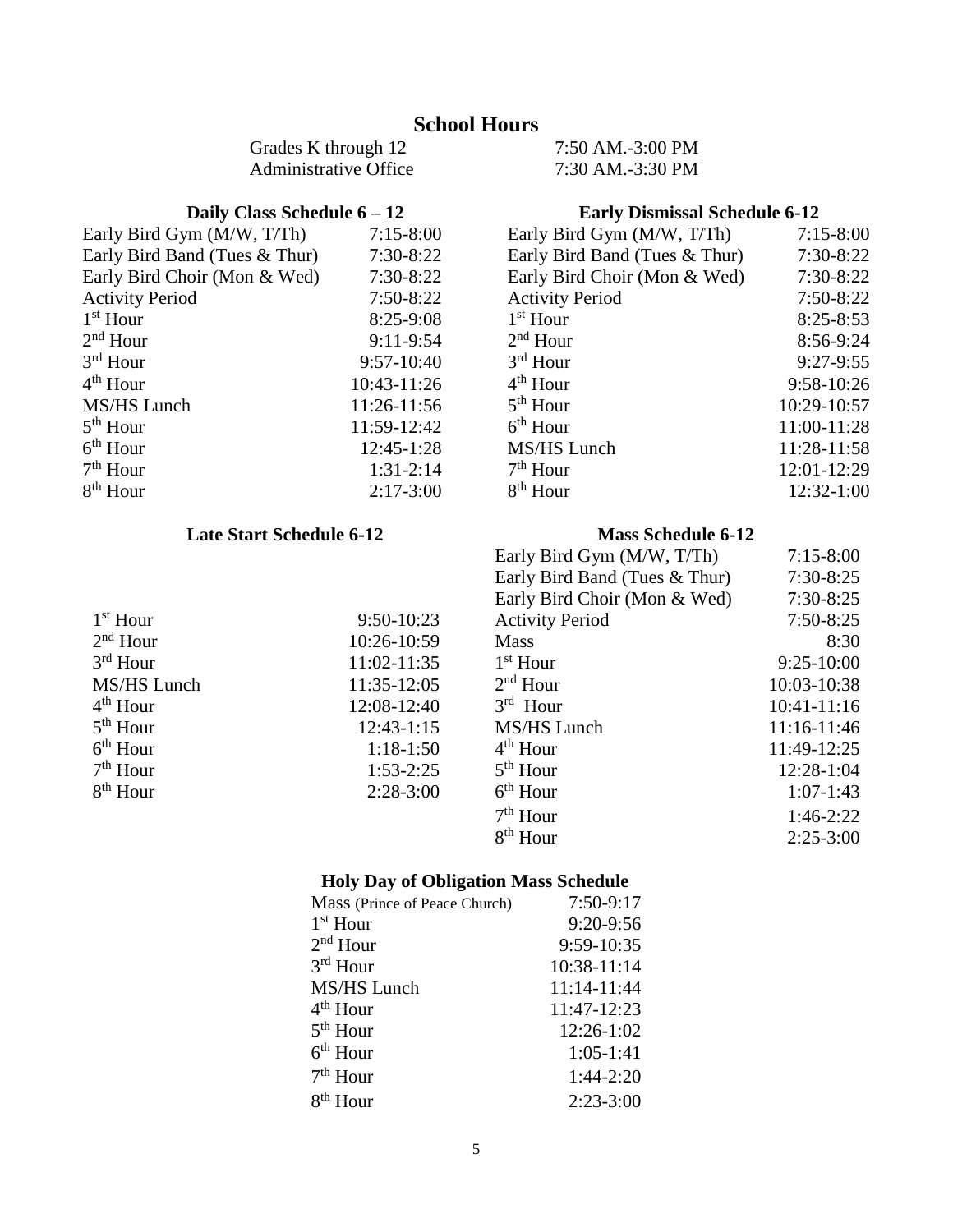#### **School Cancellations / Late Start**

School cancellations or general announcements due to inclement weather conditions or emergencies will be broadcast over local T.V. and radio stations. Families will also be notified through our student information system by both a text message and a pre-recorded phone message. Inclement weather notifications for the preschool and childcare programs will also be included.

We encourage families to keep apprised of weather conditions and be prepared to receive school cancellations through our messaging system. Other event cancellations will also be communicated through our messaging system.

#### **Absences/Tardiness**

Parents or guardians are expected to call before 9:00 AM to report an absence. If notification of an absence is not received by 2:55 PM the absence will be recorded as unexcused. The Administrator may grant a variance for extenuating situations. A  $\frac{1}{2}$  day absence is recorded if a student is not in attendance by the end of second hour. A full day absence is recorded if a student is not in attendance by the end of fifth hour. Perfect attendance is awarded if a student has missed not more than three periods of one day.

If a student is not in attendance by the beginning of the third period or leaves during the school day due to illness, the student is not allowed to participate or attend school related events/activities for that day.

State law requires students to be in school the number of days/hours indicated on the school's academic calendar. The Department of Education provides guidance to schools identifying acceptable and unacceptable reasons for absences. Regular attendance is necessary for students to learn well. Parents and guardians are strongly encouraged to ensure the attendance of their children. Necessary absences as approved by the Administrator will be considered excused. The administrator determines whether or not an absence is excused or unexcused.

A student who has an unexcused absence recorded will not be allowed to make up any missed work from classes that are skipped. A student identified as having an unexcused absence is required to take any exams or quizzes on the day of return without the benefit of preparation.

Excused absences may include the following reasons:

- personal illness
- family emergencies
- medical appointments
- funerals
- legal appointments
- school related activities
- family vacations
- national or state competitions for non-school events

The Administrator may request evidence or written verification of the student's reason for an absence in order for it to be considered excused. Students who leave during the day for a medical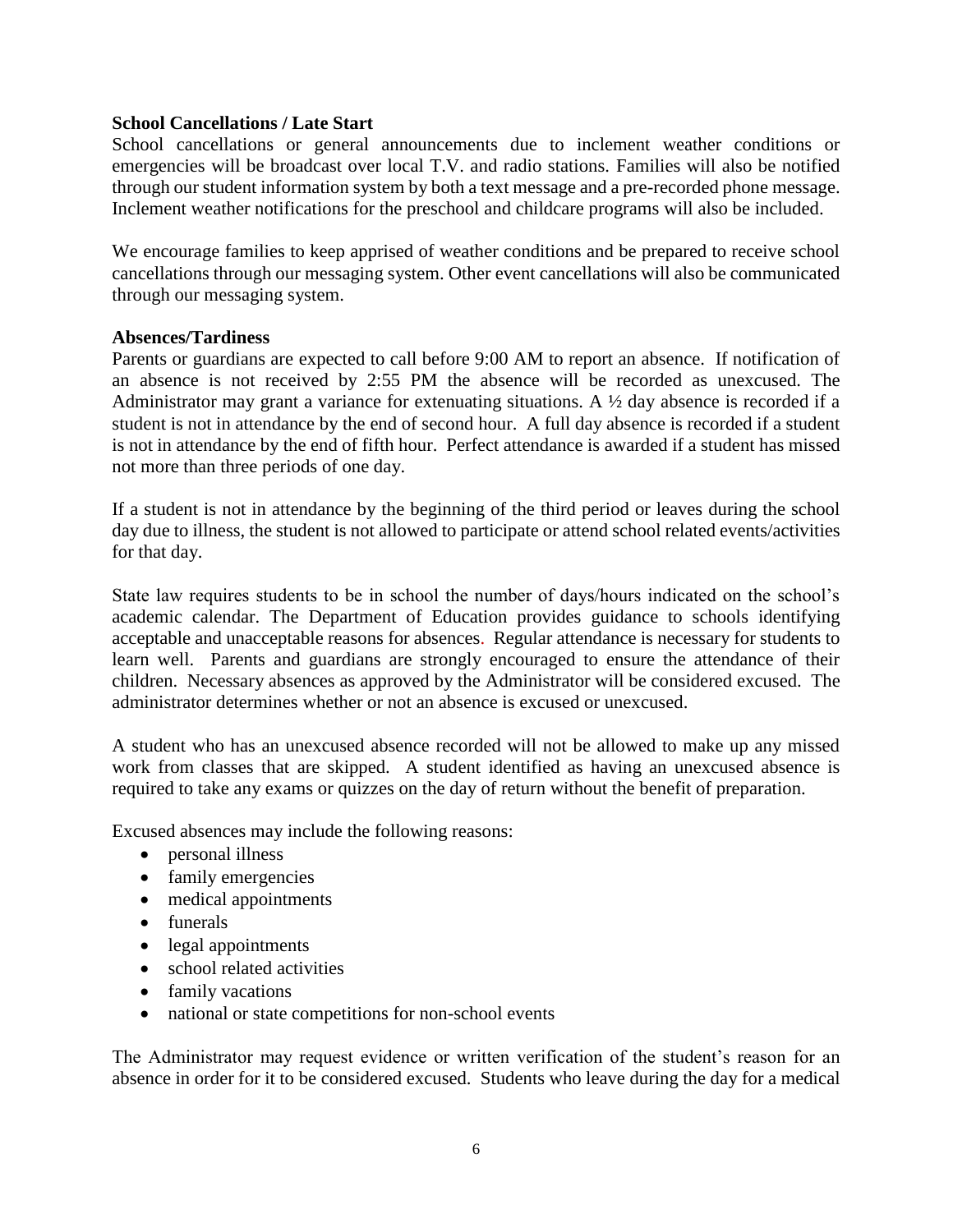or dental appointment are to provide a written verification from their doctor's office upon their return to school.

If a student has an unexcused full day absence, a 60 minute detention will be assigned. If a student has an unexcused ½ day absence, a 30 minute detention will be assigned.

An unexcused absence or a tardy is one without a reasonable excuse. Unreasonable excuses include but are not limited to the following:

- failure to report an absence
- leaving the building without permission
- oversleeping or sleeping in
- transportation problems
- employment
- haircuts
- shopping
- baby-sitting
- family meetings
- helping with household work
- inclement weather
- concerts
- preparing for or participating in parties or celebrations
- "senior skip day"
- senior pictures

After eight absences or tardies, excused or unexcused, a letter of notice will be sent home. Unexcused absences are subject to disciplinary action. If a pattern of continued absences is noted, a meeting with the parents/guardians and the assistant principal will be set to establish a plan to ensure regular attendance.

A pattern of excused or unexcused absences may be determined by the Administrator to be considered truancy. Parents or guardians will be notified by the Administrator of the problem. If the student continues to be truant, the Administrator will refer the matter to the county attorney for investigation.

Students are not to leave the school grounds at any time without the permission of school personnel and their parents/guardians. A prior approval, written or verbal notification from a parent/guardian, is required for students to leave the school grounds.

#### **Tardiness**

All tardies are recorded as part of a student's academic record.

- Students are expected to be on time for school and for their classes. If a student reports to class after 20 minutes of the class period, the lateness is recorded as an absence for that period.
- After the first period class bell has rung, the tardy student will report to the office to receive an admit slip to get into class.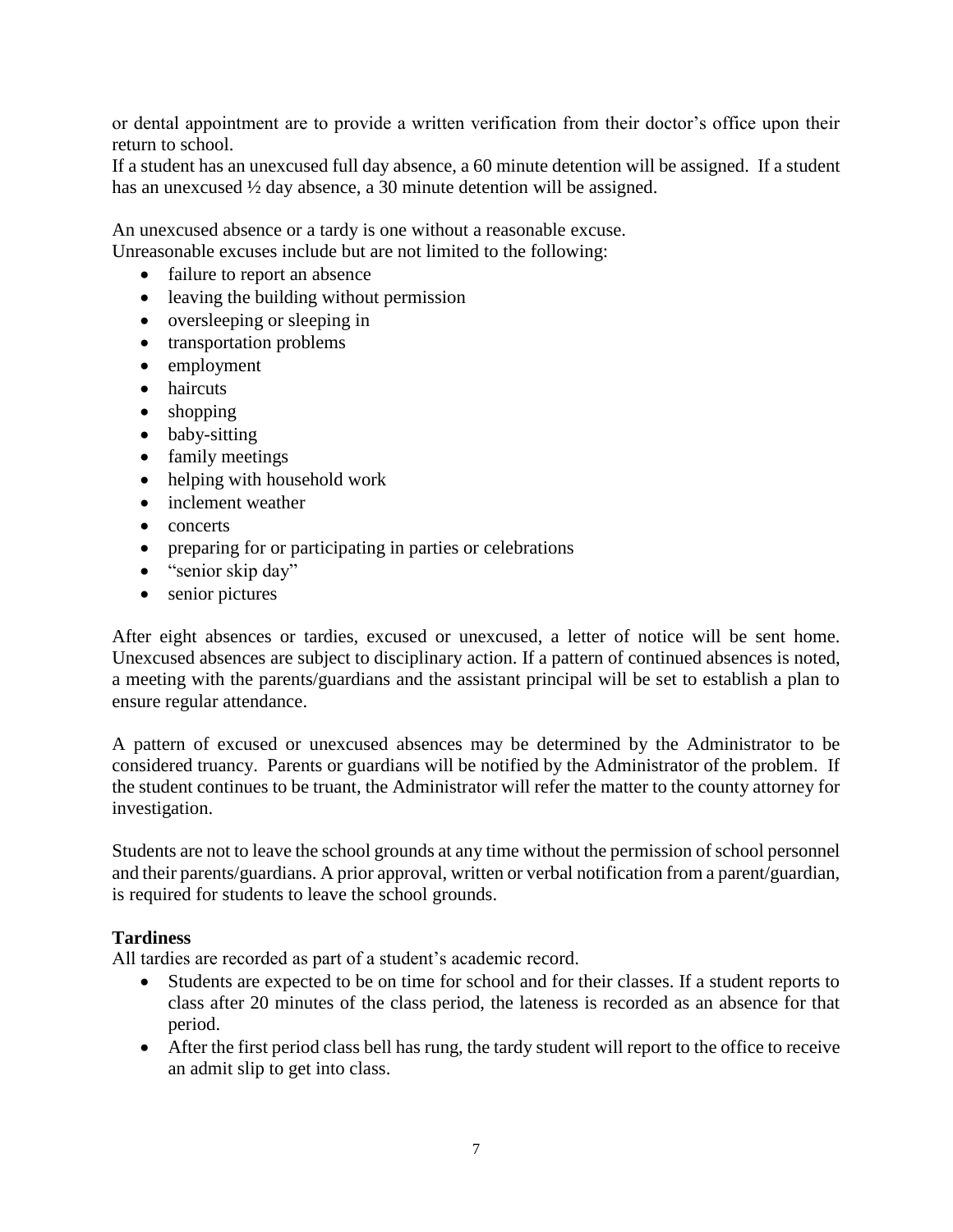- If a student is tardy to class during periods 2-8, the classroom teacher will determine if a student is tardy or not. The teacher will record the excused or unexcused absence through the student information system.
- The Administrator, designee or classroom teacher will determine whether the reason for tardiness is excused or unexcused.
- A detention for students in grades 6-12 will be assigned for each unexcused tardy to school or to classes.
- Each 6-12 student is allowed one "mercy" pass each quarter for an unexcused tardy. The unexcused tardy is still recorded on the student's record but no detention is assigned when the mercy pass is used.
- A pattern of unexcused tardiness may result in additional penalties in addition to a detention and may include suspension from extra-curricular participation or school activities.
- A pattern of tardiness will result in a parent meeting with an Administrator.
- In addition, in-school suspension, suspension from extra-curricular participation, suspension from attendance at school functions, or Saturday detention may be penalties assigned by an Administrator for excessive tardiness.

#### **Make up Work for an Absence**

Students whose absences are approved shall make up any work missed without out penalty. For each day of excused absence, the student will be given two days in which to make up the work.

Students leaving during the school day for school sponsored activities are to turn in assignments prior to leaving the building. Students are responsible for learning what assignments are due for the following day and are expected to have them completed.

Students taking an approved family vacation will make up the schoolwork upon return. The student is responsible for communicating with the teacher to determine what work needs to be made up and the due dates for the missed work.

A student who has an unexcused absence recorded will not be allowed to make up any missed work from classes that are skipped. A student identified as having an unexcused absence is required to take any exams or quizzes on the day of return without the benefit of preparation.

#### **Prior Approvals**

The student's parents/guardians request prior approvals in writing or by phone. Faculty will be notified of the student's absence for specific class periods or a day on the daily attendance notification. Students must sign out when leaving and sign in when returning. Prior approval is not needed for absence from classes for school-sponsored activities.

#### **Sign In and Sign Out**

Students must sign out in the office when leaving school grounds and sign in when returning.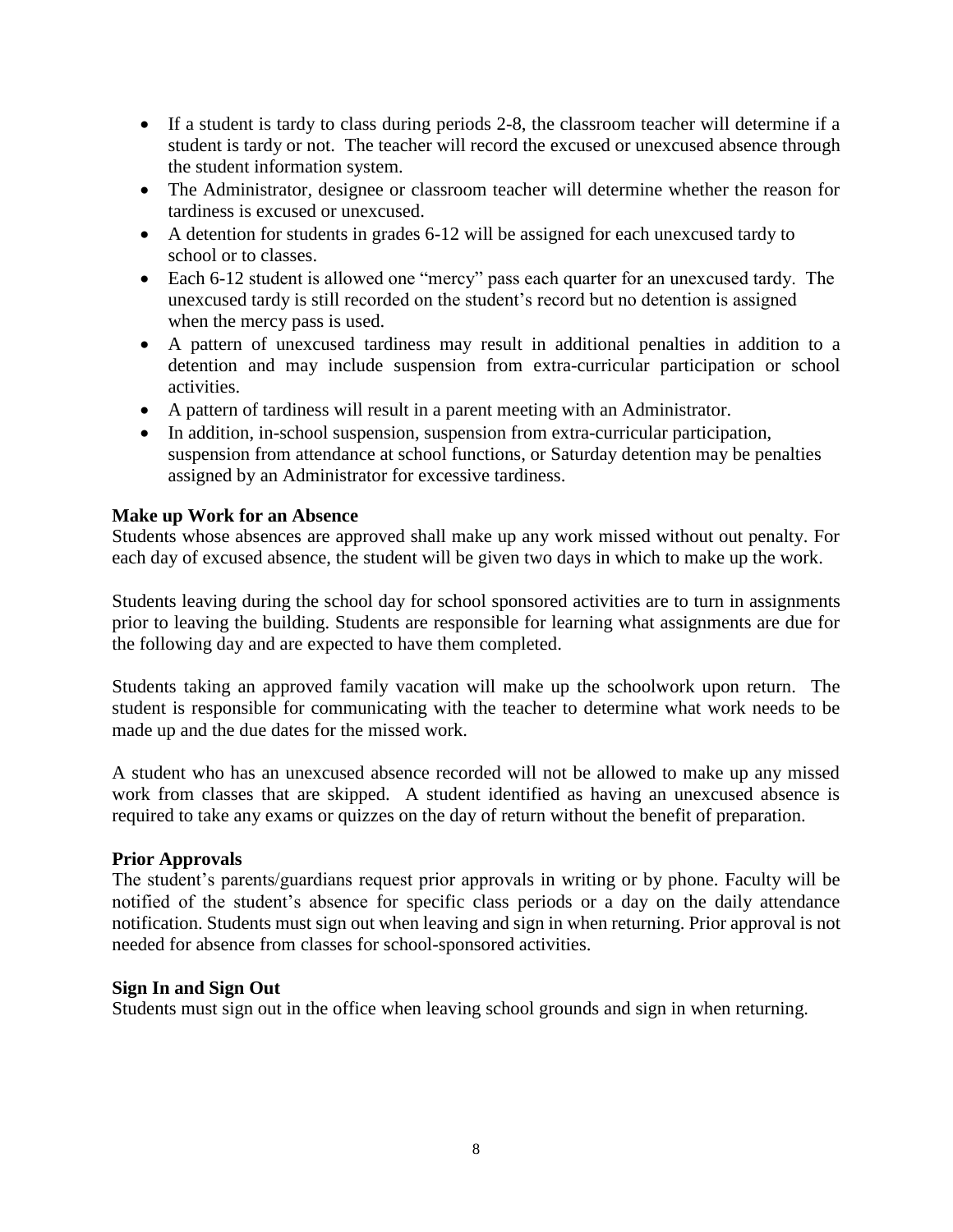### **Transportation**

#### **Arrival and Dismissal K – 12**

Students must be dropped off and picked up at the parking lot on the west side of the building. Students and parents/guardians should enter the parking lot from Fourth Avenue South and exit onto Third Avenue South. Do not enter on the Third Avenue South driveways. Student drivers are required to exit the parking lot using the access driveway parallel to Zion Lutheran Church. Other drivers are required to use the access driveway closest to the school to exit the parking lot onto Third Avenue South. Exits are marked by signs on the north side of the driveway.

Students are to be picked up promptly. Students are to return to the office if a parent/guardian or designated person forgets to pick the student. Students should clear the building by 3:10 PM unless they are under the direction of a teacher or other supervisor. If a student in grades K-5 is not picked up by 3:15 PM, the student may be taken to the after school program and the parent will be charged the hourly rate for the service.

#### **Parking Regulations**

Students who hold authorized driver's licenses may drive cars or motorcycles to school. Students must enter the parking lot from the Fourth Avenue South entrance and park in the south lot. Students must exit via the access drive next to the Zion Lutheran Church parking lot onto Third Avenue South. The last row of the north parking lot may be used for student parking as well. Please note that students are not guaranteed a parking place in the lot and might have to park on the street. Failure to follow these rules or driving in a manner that is dangerous or disruptive may result in a detention and/or the loss of driving privileges on school grounds.

#### **School Sponsored Trips**

- 1. Students are responsible for following the Code of Conduct on school sponsored trips.
- 2. When transportation is provided to or from a school activity, students who are participating in that activity must use the transportation provided by the school, whether it is an organized carpool or bus. Students are expected to be on the bus at the departure time. Any student who travels another way will not be allowed to participate. An exception may be made if written arrangements have been made by the parents/guardians with the Athletic Director/Administrator.
- 3. Students may not ride to or from a school activity with a driver who is a minor or high school student if the student is part of a team or group traveling to an event.
- 4. At the beginning of the school year, parents and guardians are requested to sign a permission form that allows students to drive him or herself or other students to activities held during the school day. Examples would be Service Day or during Art Week.

#### **Field Trips**

All class trips and field trips and off-site school related activities scheduled during the school day must be arranged by a teacher and approved by the Administrator. These may last the whole school day and possibly extend beyond dismissal time depending upon the destination of the trip.

Students are expected to attend the field trip as their day of attendance. The students who do not attend the field trip must attend school. The student must be in school in order to count as a day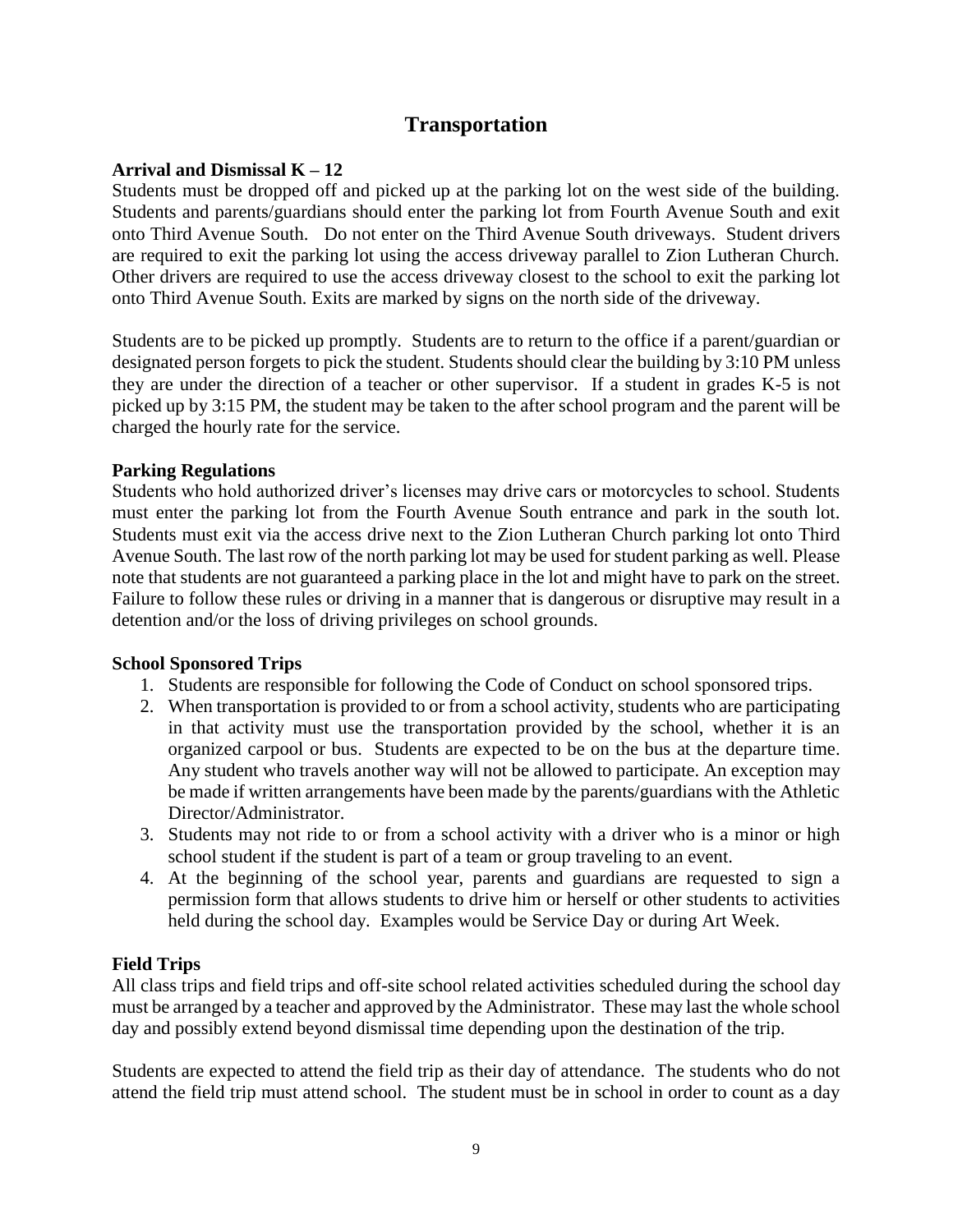of attendance. If a student does not attend, an unexcused absence will be recorded in the student's file. If a parent calls a student in as ill, a doctor's excuse may be required. According to the section in this handbook, entitled "Parental Expectations," administrators and teachers expect that parents/guardians will not lie to the administrator or his or her designee about the reason for a student's absence.

Adult volunteer drivers must complete the Driver Information Sheet, which requires current proof of insurance and a copy of a valid driver's license an must complete diocesan training and completed background check prior to driving students. Student volunteer drivers must have on file, a copy of a valid driver's license, proof of insurance and a signed parental permission form, which is completed by a parent or guardian at the beginning of each school year. This annual form will be kept on file in the office.

Volunteer and employee drivers using the school vehicle must complete a driver training video, prior to using the vehicle. Office staff will provide directions for completing the training.

### **Academics**

#### **Academic Requirements for Graduation**

Twenty-eight Carnegie units are required for graduation from high school. A Carnegie unit is two semesters of successfully completed study. A credit is one semester of successfully completed study. Only classes taken while in grades  $9th - 12<sup>th</sup>$  apply toward meeting graduation requirements.

The following are required:

 4 units English 4 units Religion 4 units Social Studies 3 units Mathematics (4 strongly recommended) 3 units Science (4 strongly recommended) 2 units Foreign Language (4 strongly recommended) 2 units Physical Education 1 unit Fine Arts 1 unit Health .5 units Speech .5 units Computer 3 units of Electives - May include post-secondary classes.

Students may elect one study hall per semester.

#### **Course Offerings Grades K – 5**

Classes are self-contained. Specialized instructors teach art, music and physical education. Students are instructed in religion, math, science, social studies, Spanish, reading/ language arts, and 21st Century Skills.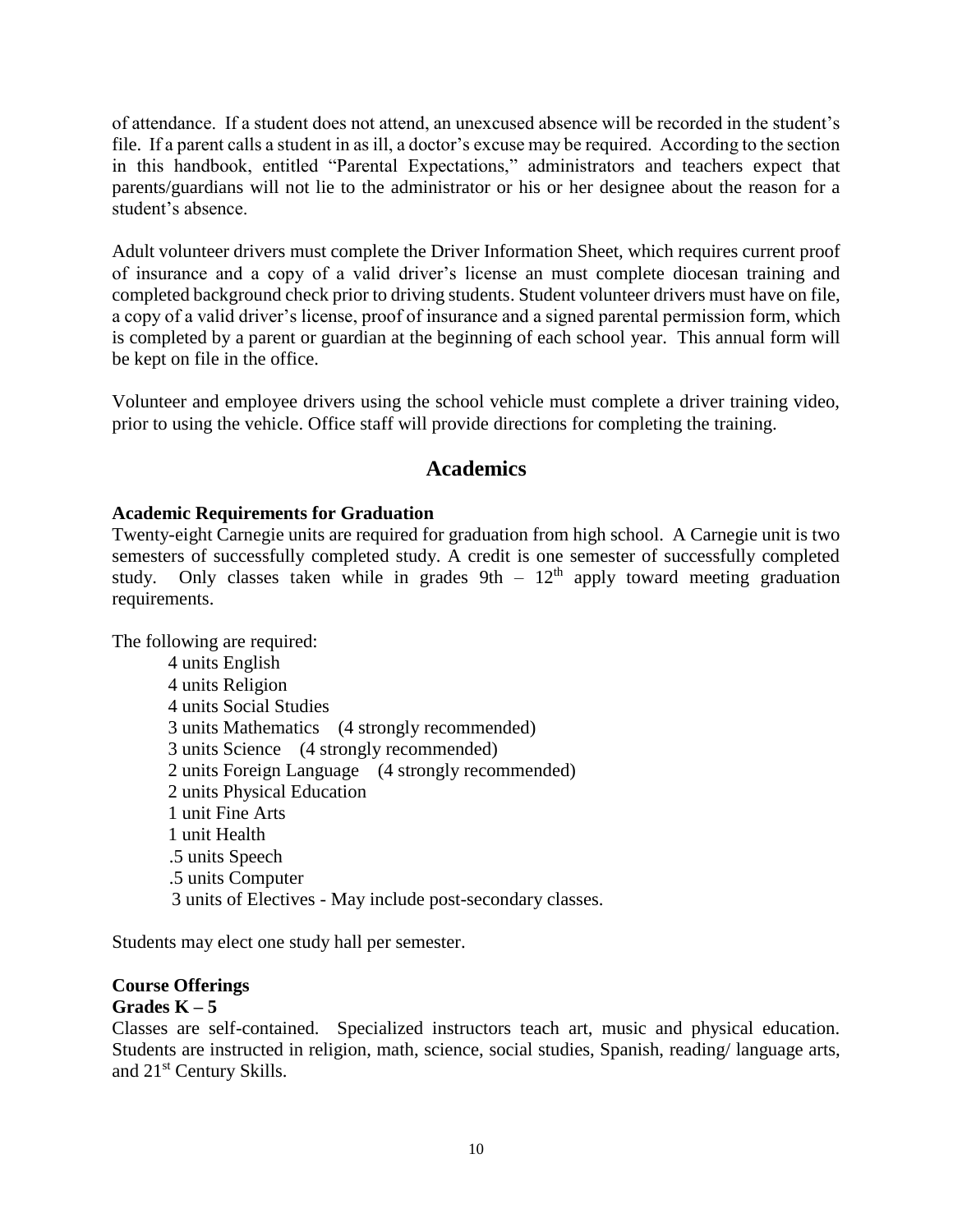#### **Grades 6 – 8**

Classes in these grades are departmentalized. Classes include: physical education, music, language arts, social studies, math, science, art, religion, Spanish, and 21<sup>st</sup> Century skills.

#### **Grades 9 – 12**

#### **\*COMPUTER (1 semester required)**

Computer Literacy I

Students may take additional online computer/business class. The cost of these classes are the responsibility of the parent/guardian.

#### **\*FINE ARTS (2 semesters required)**

Art I Advanced Art Art Appreciation Print Making Applied Music (Theory & application) Music Appreciation (Historical perspective) Chorus Band Visual art classes vary from year to year. The courses listed for Art are not necessarily the courses that are offered each year.

Students are strongly encouraged to experience both visual and musical arts.

#### **FOREIGN LANGUAGE (4 semesters required; 6 or more recommended)**

| * Spanish I                             | (2 semesters) |
|-----------------------------------------|---------------|
| * Spanish II                            | (2 semesters) |
| Spanish III                             | (2 semesters) |
| Spanish IV: Spanish Language Literature | (2 semesters) |

**\*HEALTH (2 semesters required)** A course leading to certification in CPR is required content prior to graduation.

#### **LANGUAGE ARTS (9 semesters required)**

| *English I: Literature and Composition                                                  | Freshman survey  | (2 semesters)  |
|-----------------------------------------------------------------------------------------|------------------|----------------|
| *English II: World Literature                                                           | Sophomore survey | (2 semesters)  |
| *English III: American Literature                                                       |                  | (2 semesters)  |
| *English IV: British Literature                                                         |                  | (2 semesters)  |
| *Speech/Communication                                                                   |                  | $(1$ semester) |
| <b>Creative Writing</b>                                                                 |                  | $(1$ semester) |
| Literature in Theater                                                                   |                  | $(1$ semester) |
| Literature in Film                                                                      |                  | $(1$ semester) |
| Mythology                                                                               |                  | $(1$ semester) |
| The courses listed for Language Arts electives are not necessarily the courses that are |                  |                |
| offered each year.                                                                      |                  |                |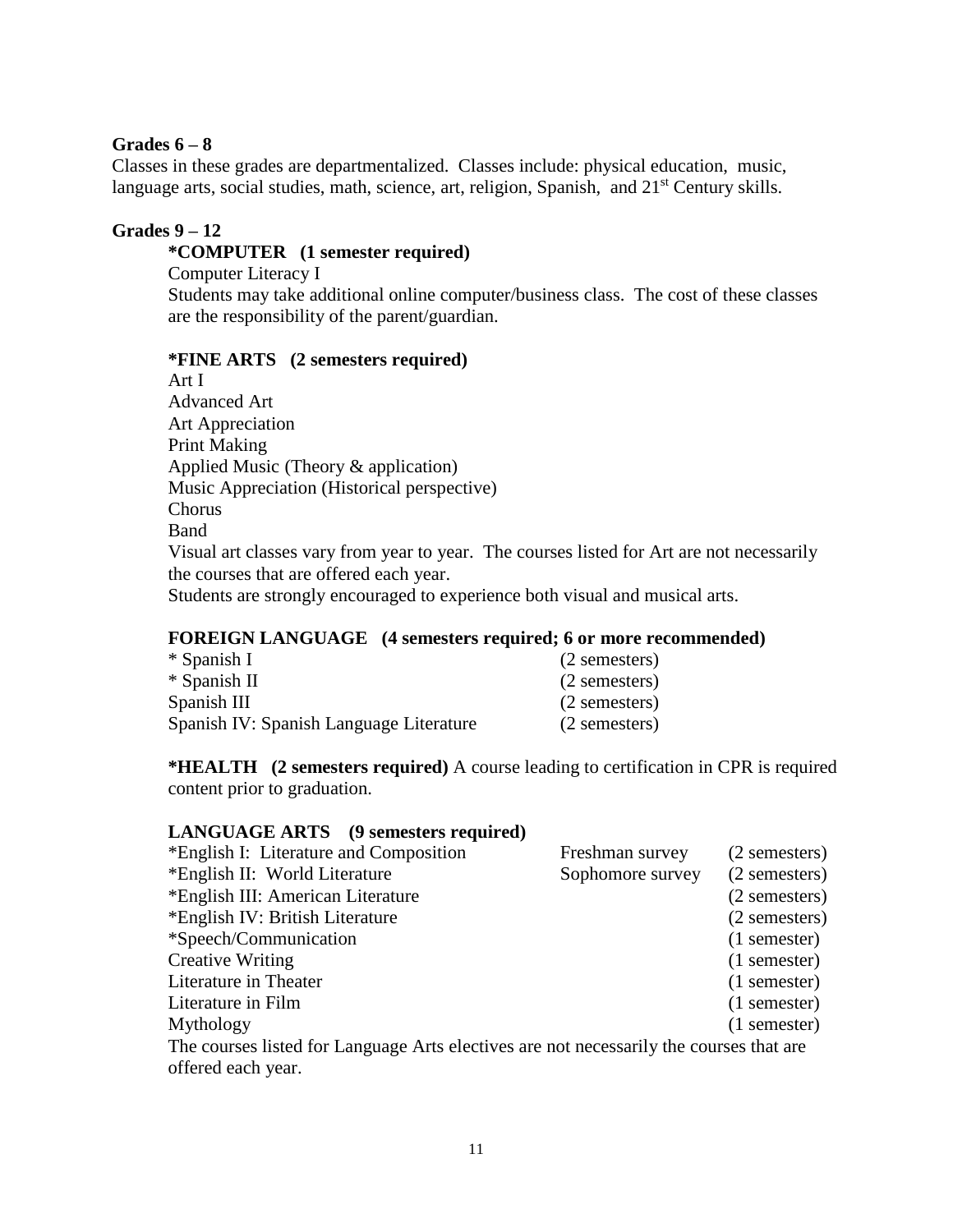#### **MATHEMATICS (6 semesters required; 8 strongly recommended)**

| *Algebra I           |                          | (2 semesters) |
|----------------------|--------------------------|---------------|
| Geometry             |                          | (2 semesters) |
| Algebra II           | (prerequisite Algebra I) | (2 semesters) |
| Pre-Calculus         | (prerequisite Alg. II)   | (2 semesters) |
| <b>AP Statistics</b> | (prerequisite Alg. II)   | (2 semesters) |
| AP Calculus          | (prerequisite Pre-Calc.) | (2 semesters) |

#### **\*PHYSICAL EDUCATION (2 units/4 semesters required)**  Physical Education

Recreation Sports

#### **RELIGION (8 semesters required)**

| * Religion I  | (2 semesters) |
|---------------|---------------|
| * Religion II | (2 semesters) |
| *Religion III | (2 semesters) |
| * Religion IV | (2 semesters) |

#### **SCIENCE (6 semesters required; 8 strongly recommended)**

| *Biology                  | (2 semesters) |
|---------------------------|---------------|
| *Chemistry                | (2 semesters) |
| *AP Environmental Science | (2 semesters) |
| Physics                   | (2 semesters) |
| <b>AP Chemistry</b>       | (2 semesters) |
| <b>AP Biology</b>         |               |

The elective courses for science are not necessarily the courses offered each year.

#### **SOCIAL STUDIES (8 semesters required)**

| *Geography/Ancient World History $(9th)$ (2 semesters)       |                |
|--------------------------------------------------------------|----------------|
| *Medieval and Modern World History $(10^{th})$ (2 semesters) |                |
| *American History                                            | (2 semesters)  |
| *Government                                                  | $(1$ semester) |
| *Economics                                                   | $(1$ semester) |
| Great Wars in U.S. History                                   | (1 semester)   |
| <b>Global Studies</b>                                        | $(1$ semester) |

#### **\*Required course**

Additional AP courses are available through the Iowa AP Academy. Additional online courses are available through Iowa Learning Online.

#### **Independent Study**

Students requesting an Independent Study must submit a course description and topical outline for approval by the Administrator six weeks prior to the semester of the requested Independent Study. The student will be notified if the Independent Study is approved by the end of the first quarter.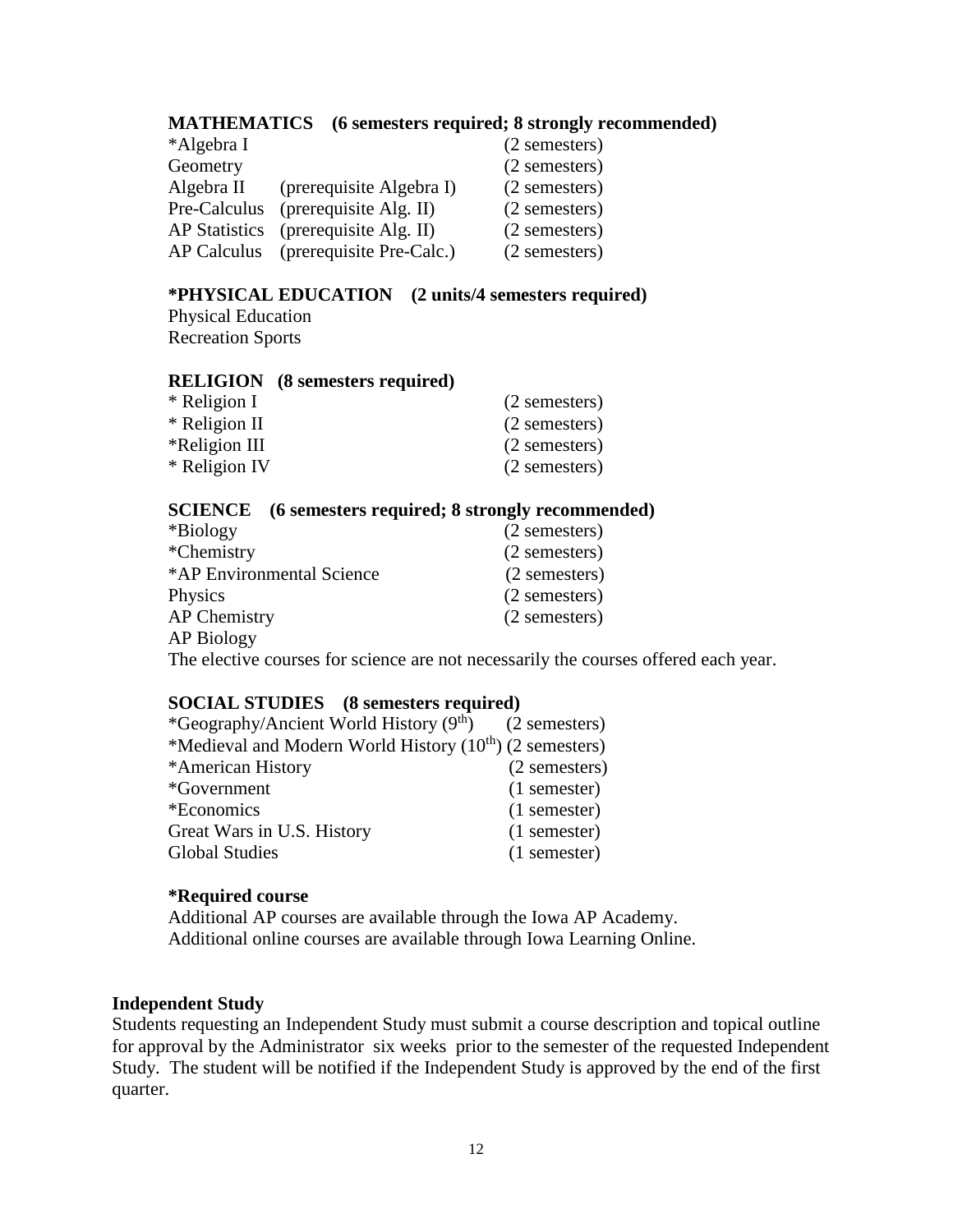#### **Transfer Student**

When a student transfers from another school after freshman year has begun, earned credits will be placed on our transcripts. Grades earned will be calculated according to the school's grading scale for determining a grade point average.

The administrator will review the transfer student's transcript and determine which classes from the former school meet the graduation requirements of Prince of Peace Catholic School. The number of electives required for graduation may be waived for a transfer student in order for the student to complete Prince of Peace graduation requirements.

When students enroll after the school year has begun, their in-coming grades earned may be accepted for the current semester upon the approval of the Administrator. When students leave during a semester, their out-going grades earned may be accepted by the transfer school.

Transfer students must complete four semesters at Prince of Peace Catholic High School in order to be considered for Valedictorian or Salutatorian.

#### **International Students**

A Pass/Fail grade may be used in grading for international and foreign exchange students for religion classes. The teacher will use the same grading as for other students during each grading period as a guide to determine if the international or foreign exchange student has passed or failed the class during each quarter and semester. The final grade for each quarter or semester grading period may be recorded as a pass or a fail and will not be used in determining the student's grade point average.

The foreign language requirement for international students may be waived as English is the student's second language.

#### **Physical Education Exemption**

A student is expected to complete four semesters of physical education in four years. The physical education requirement may be waived if a student wishes to enroll in an academic course not otherwise available to the student. In addition, the student must also be a participant in a varsity sport offered by the school. Only one semester of the physical education requirement may be waived unless an extenuating situation occurs and the administrator approves the request. The request for a physical education waiver must be submitted in writing from the parent or guardian. A waiver may be granted if the reason for the requested waiver meets the Iowa Department of Education criteria. Waivers are generally granted to seniors.

#### **On-line Courses**

Students may be eligible to take on-line courses due to scheduling conflicts, credit recovery, college credit or personal interest. On-line Class Enrollment Agreements must be signed by the student and the parent or guardian. A student may take an on-line class for credit advancement or credit recovery during summer with the approval of the Administrator. The deadline for submitting the request for approval of courses for credit advancement is the school day closest to May 15<sup>th</sup>. The student and parent or guardian must agree to the procedures, rules and policies outlined in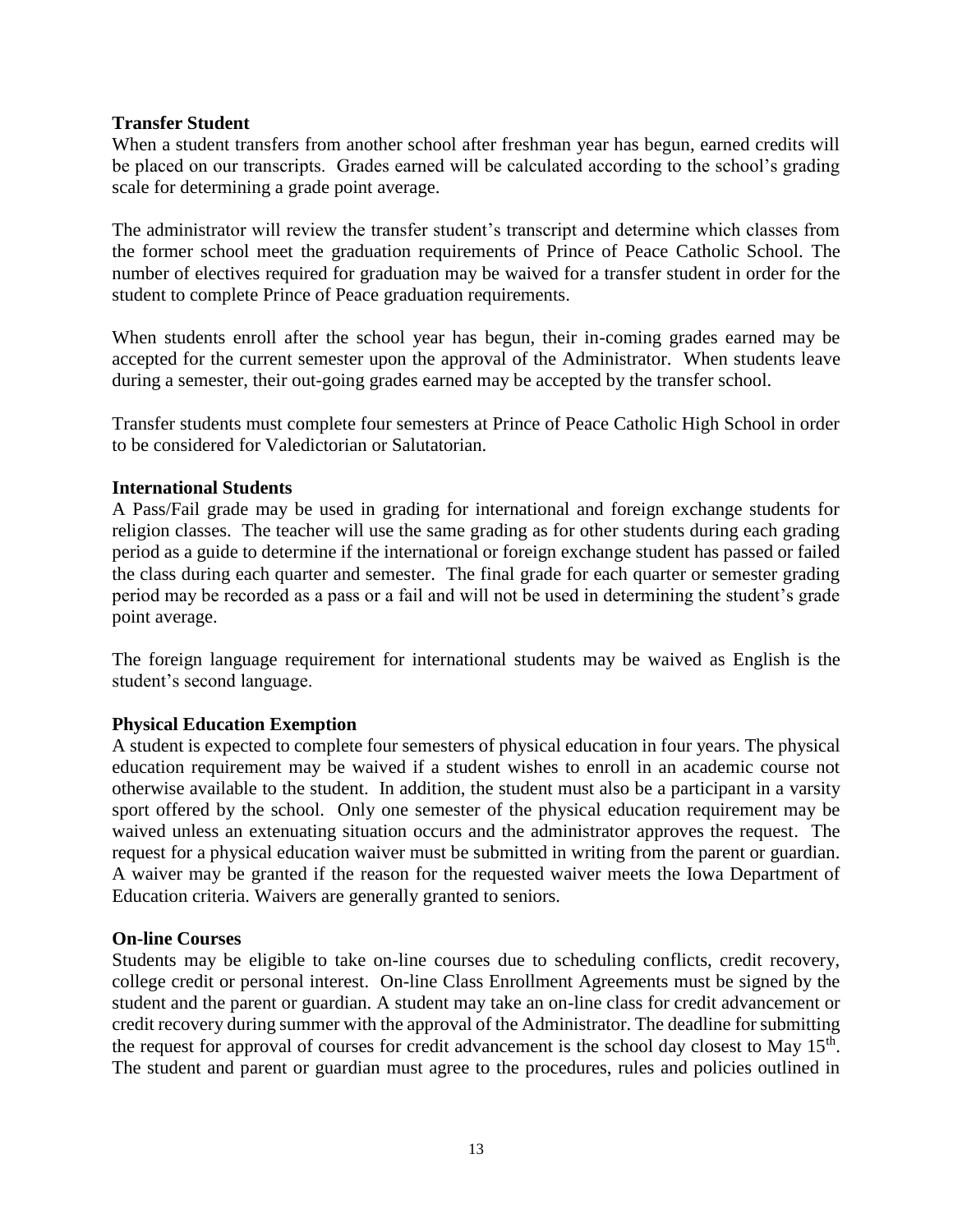each agreement. Students must provide a copy of the syllabus, mid-term and final grades to the school as soon as they become available.

If a student is enrolled in a high school online class due to scheduling conflicts, the school will cover the cost of the class. The textbook is generally provided with the on-line class. If the student is enrolled in an on-line class due to credit recovery, the student will assume the cost of the class, text book fees, and administrative fees.

Through a con-current enrollment agreement with Clinton Community College, students are able to enroll through Prince of Peace Catholic High School and earn college credits online at a reduced cost. The cost of the class must be paid in full prior to the beginning of the class to Prince of Peace Catholic High School. Con-current enrollment classes are only offered during the school year.

Students will be required to follow the drop policies set by the institution in which they are enrolled. If a student decides to drop the class after it starts, he/she will be responsible for any costs that are not refundable to the school.

#### **Christian Service**

Christian service and charity are components of our K-12 curriculum. Students in grades 6-12 are expected to participate in annual service days as outreach to our community. Additional service hours or classroom projects are required as part of our religion curriculum for high school students.

High school students are responsible for completing 10 service hours per quarter. Students may earn hours during the summer of which five hours may be applied per quarter. Service hours are defined as volunteer unpaid hours provided to organizations throughout the community. Chores or activities that are expected of the student as part of family life may not be used. A service log form will be provided to students by their religion teacher. The supervisor of the activity in which a student has volunteered must initial the form. When opportunities for service are brought to the attention of the school or religion teacher, information is provided to the students.

#### **Early Graduation**

The manner of arriving at graduation is through a progressive four-year course of study. Educationally this pattern is considered to be the most beneficial for students. Early graduation is not encouraged.

Early graduation procedures outlined below will be followed:

- 1. The request for consideration should be made before the beginning of junior year.
- 2. A conference is held with the Administrator to discuss the reasons for the request. The student's academic record will be assessed.
- 3. A conference with the Administrator, parents/guardians and student will be arranged.
- 4. A determination if credit requirements can be met in a satisfactory manner will be made.
- 5. The Administrator makes the final decision to grant an early graduation.

It is the policy of the Prince of Peace Catholic Education System that tuition for graduates will be charged on the basis of four years of study. Students graduating early may return and participate in commencement exercises.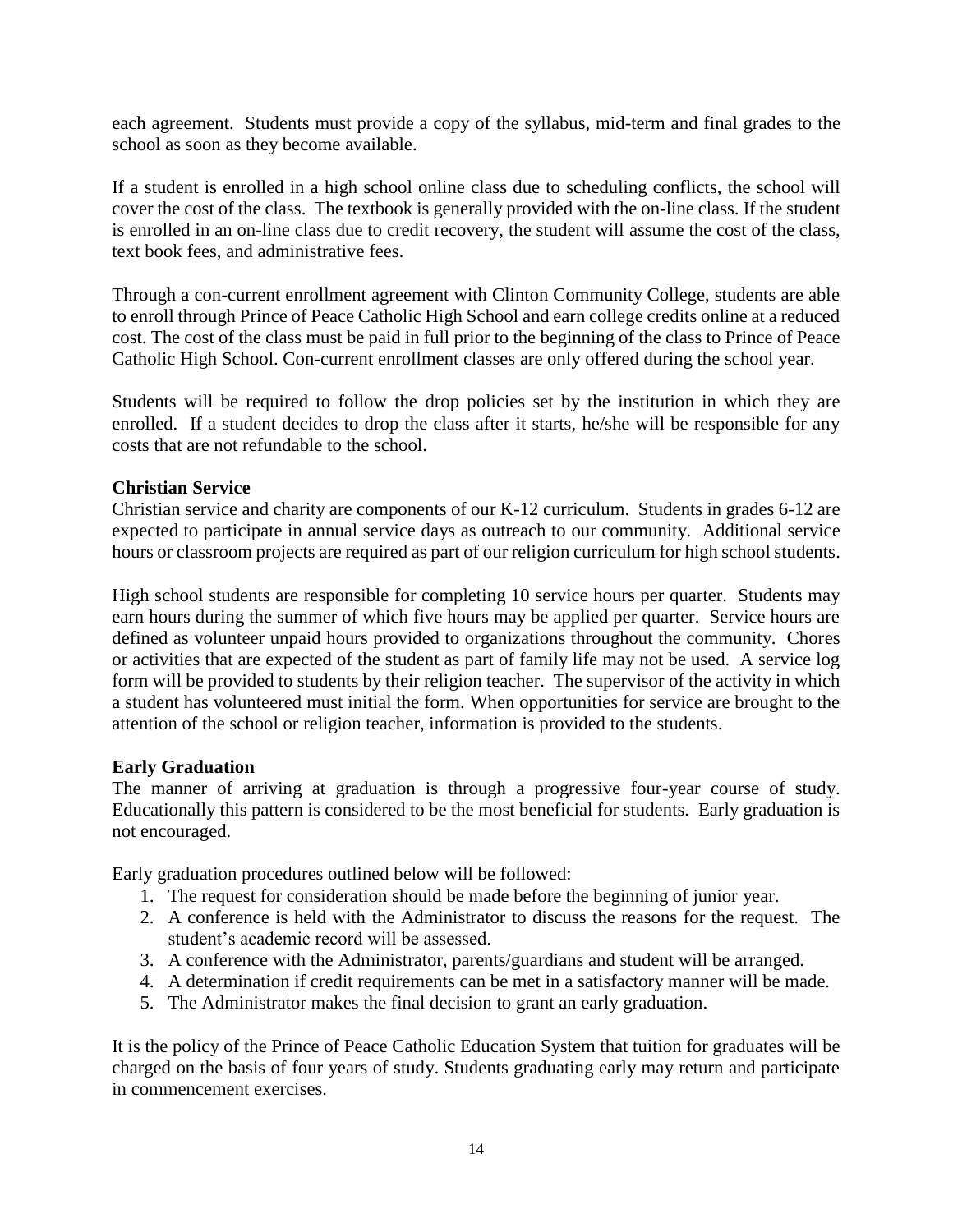#### **Grading**

#### **Grades K -5**

Students in grades K-5 will receive a standards based report card. Descriptions are found on the report card that clarifies the numerical system used in determining student progress. In addition, parents/guardians will be provided results in fall, winter and spring of the universal reading and math screener, FAST. If a student is provided Title I services, communication regarding student progress will be provided.

#### **Grades 6 - 8**

In grades  $6 - 8$  students will receive letter grades according to the following scale:

|           | $100\% - 94\%$ | $A -$         | $93\% - 91\%$ |           |             |
|-----------|----------------|---------------|---------------|-----------|-------------|
| $B+$      | $90\% - 88\%$  | B.            | 87% - 85%     | $B-$      | 84% - 82%   |
| $C_{\pm}$ | $81\% - 79\%$  | $\mathcal{C}$ | 78% - 76%     | $C_{\pm}$ | 75% - 73%   |
| $D+$      | 72% - 70%      | D             | $69\% - 67\%$ | $D-$      | 66% - 64%   |
| F         | 63% and Below  | $\mathbf{L}$  | Incomplete    | P         | <b>Pass</b> |

In some classes, circumstances may require a P (Pass) or F (Fail) grade be given and will not be included in the student's Grade Point Average (G.P.A.). A student may request to drop band or chorus within the first week of the semester. Administrator and parental approval are required. Forms are available in the Student Services office.

#### **Grades 9 - 12**

Scholastic achievement is graded according to the following scale:

| $\mathbf{A}$ | $100\% - 94\%$ | $A -$ | $93\% - 91\%$ |         |               |
|--------------|----------------|-------|---------------|---------|---------------|
| $B+$         | $90\% - 88\%$  | B     | $87\% - 85\%$ | $B -$   | 84% - 82%     |
| $C_{\pm}$    | $81\% - 79\%$  |       | 78% - 76%     | $C_{-}$ | 75% - 73%     |
| $D+$         | 72% - 70%      | Ð     | $69\% - 67\%$ | $D-$    | $66\% - 64\%$ |
| F            | 63% and Below  |       | Incomplete    | P       | <b>Pass</b>   |
| W            | Withdrawal     |       |               |         |               |

Only semester grades are recorded on transcripts and are used to determine a student's official Grade Point Average. If a student or parent wishes to contest a grade, the Administrator must be notified within two weeks of the report card issue date.

A student may request to drop an elective within the first week of the semester. Administrative and parental approval is required. Forms are available in the Student Services office.

A student who does not complete all major requirements for a course will earn an "F". Examples of major requirements are semester tests and term papers. A student who fails a required course must repeat the course. The "F" grade is figured into the student's grade point average even when the student repeats the course and earns a passing grade.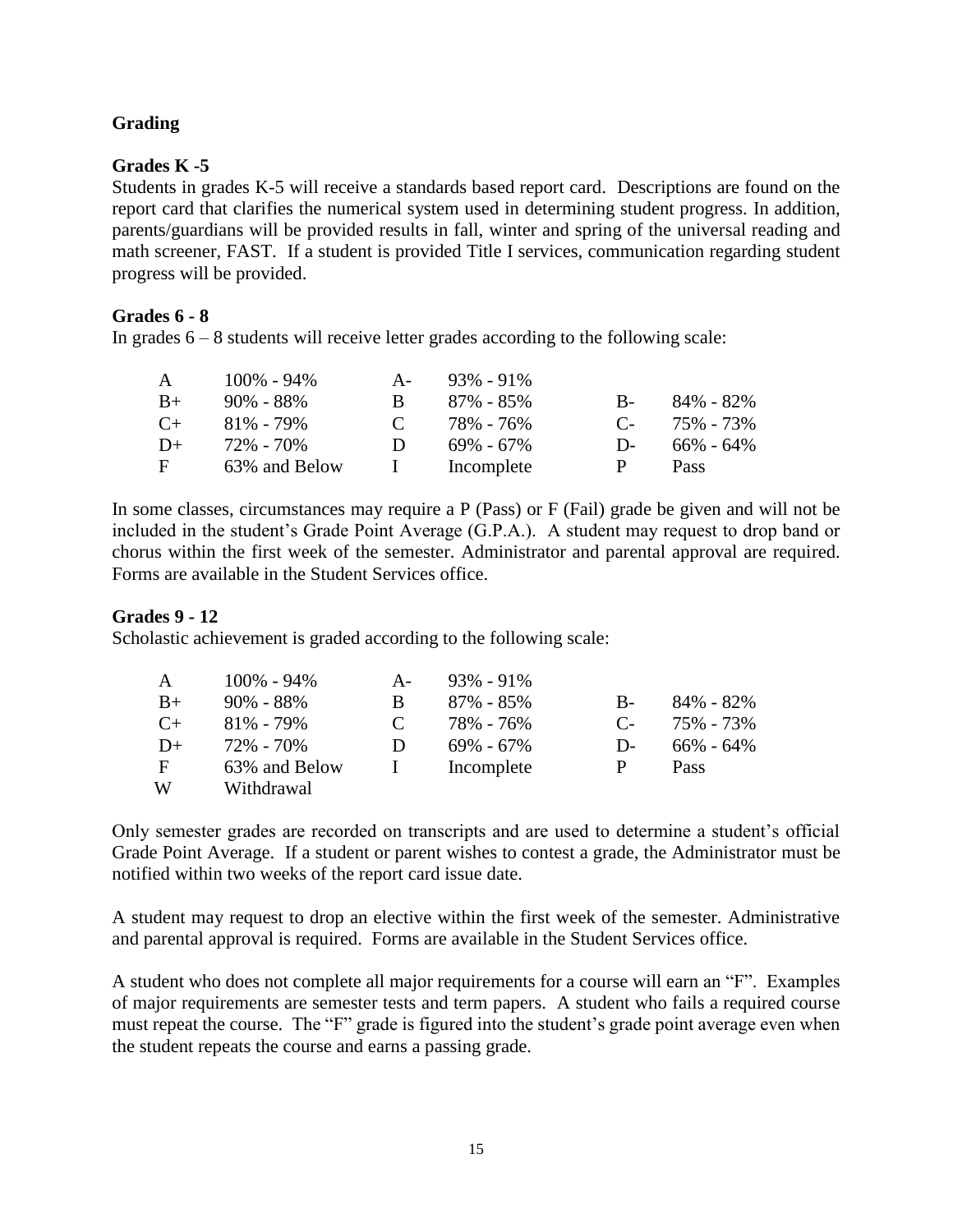No student will be allowed more than one study hall per semester unless the Administrator grants a variance.

#### **Incomplete Grades 6 – 12**

If a student is unable to complete the required work an incomplete grade is recorded. A student will have 10 school days after the end of a grading period to make up required work. Unusual circumstances may require special arrangements with the teacher and Administrator. If a student has a status of an incomplete grade, the student will not be identified on the honor roll for the quarter in which the incomplete status exists.

#### **Middle School Students Taking High School Courses**

Prince of Peace Catholic School grants credit of high school courses completed by middle school students. Any high school course taken by a middle school student will be on the student's high school transcript Grades earned by middle school students taking high school courses will not be figured into the student's high school grade point average. Students are still required to complete the assigned number of credits to meet graduation requirements while enrolled in grades 9-12.

#### **Homework**

Students are expected to do a reasonable amount of independent homework to reinforce skills, build responsibility and to give the parents/guardians a better understanding of what the child is learning. If you have concerns regarding homework, contact your child's teachers.

In grades 3 – 8, parents/guardians are instrumental in helping students develop organizational skills and study habits.

Homework organizers are required for students in grades  $3 - 8$ . If used correctly, the organizer is an excellent communication tool among students, parents/guardians and teachers.

#### **Standardized Testing**

Standardized tests are periodically given to students as required for state reporting or for determining academic progress.

Standardized test results are provided to parents/guardians. Standardized test results are placed in a student's cumulative file as part of the educational record. Information and registration materials for the ACT and SAT tests are available from the Student Services office.

#### **Honor Roll**

#### **Grades 6 - 12**

An Honor Roll will be published quarterly for middle school students and each semester for high school students. To be eligible a student must have a grade point average of 3.0 or higher for that grading period. Students on the Highest Honor Roll must earn a G.P.A. of 3.667-4.000, High Honor Roll must earn a G.P.A. of 3.333-3.666 and Honor Roll students must earn a G.P.A. of 3.000-3.332.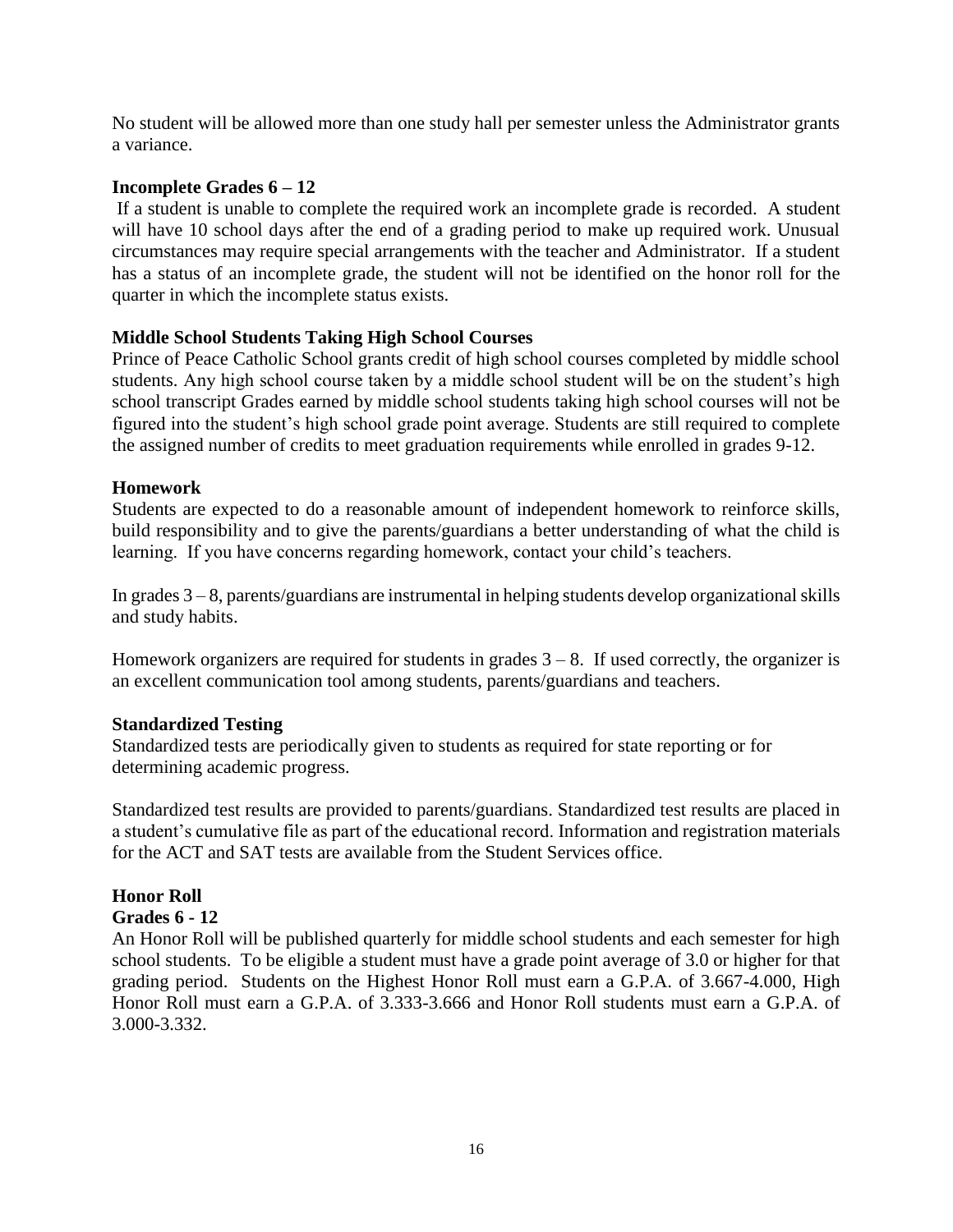#### **Academic Probation**

A student who earns an F's in two or more subjects during a semester grading period may be placed on academic probation. The length of the probation is determined by the progress that the student makes during the next grading period and as determined by the administrator.

A student on academic probation is ineligible for:

- 1. Participation in all clubs, sports, and other extra-curricular activities
- 2. Holding all class and club offices.
- 3. School sponsored activities.
- 4. School sponsored field trips.

A student on academic probation is subject to dismissal or retention as determined by the administrator.

#### **Extra-Curricular Eligibility**

Students must be in school by the beginning of 3<sup>rd</sup> period to participate in any extra-curricular activity including practices or attending any school activities or events. A student leaving during the day due to illness may not participate in any practices or attend any school activity or event. A pattern of absences or tardiness may result in revocation of extra-curricular privileges.

The Administrator may grant a variance for participation in extra-curricular activities for extraordinary circumstances

In order to maintain eligibility for sports and other extra-curricular activities, students must pass all courses. If a student fails any subject he/she will be ineligible for extra-curricular activities as follows:

#### **Eligibility for Grades 7 & 8**

- A student becomes ineligible after earning an F in any subject on a quarter grade. Ineligibility letter will be mailed home with quarter grade reports. Coaches will be notified.
- The ineligibility period begins on the last day of the grading period.
- Reinstatement of eligibility requires that a passing grade in the failed subject be earned at either the scheduled progress reporting times or on a quarter grade report. If an F is earned in another subject and reported on a progress report, the ineligibility period continues until all grades are passing. Progress reporting times and quarter grade reports are identified on the Academic School Calendar.
- Ineligibility does not continue beyond the end of the academic year.
- Excessive tardiness or absences may result in suspension from extra-curricular participation.

Students with formally identified learning disabilities will undergo an academic review by the teacher and Administrators to determine academic eligibility after the first third and second third of each quarter.

#### **Eligibility for Grades 9-12**

• The eligibility policy for grades 9-12 is the policy of the Iowa High School Athletic Association.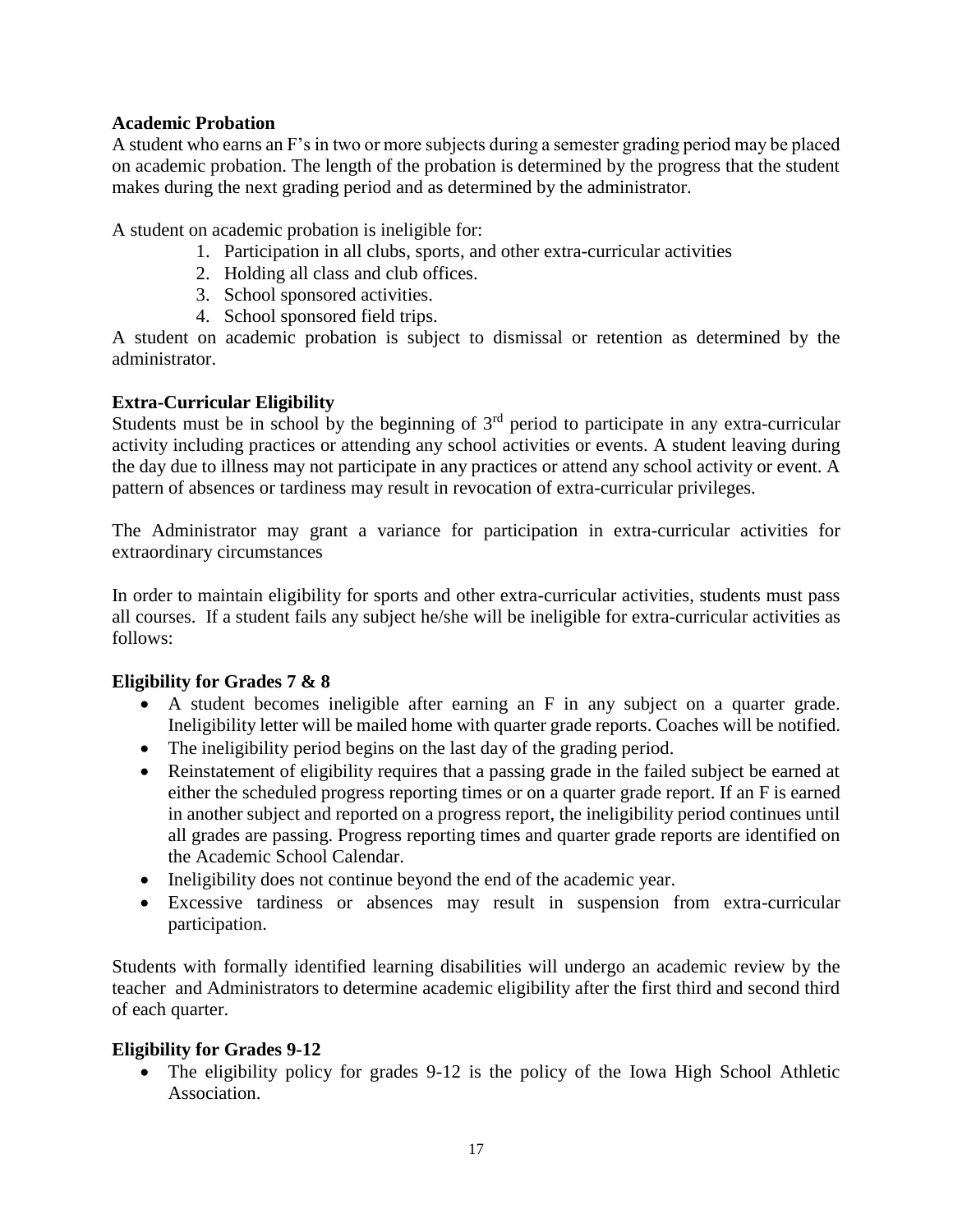- A student must receive credit in at least four subjects at all times and be making adequate progress toward graduation to remain eligible.
- If not passing all subjects at the end of a semester, the student is ineligible for the first period of thirty consecutive calendar days in the interscholastic athletic event in which the student is a contestant.
- The period of ineligibility starts with the first day on which competition is allowed, not the day that practice begins. If the grading period is in the middle of an affected student's season, the period of ineligibility starts the day the grade is posted as a final grade. Softball and baseball players have the same penalty as all other students.
- If an ineligible student transfers to another school, the athletic ineligibility will be reported to that school.
- The eligibility of students participating in band or chorus will be those set forth by the Iowa High School Music Association and will be communicated to students by the directors of these programs.
- Excessive tardiness or absences may result in suspension from extra-curricular participation.

### **Final Exams**

#### **Grades 9 - 12**

Students will take final exams on the last three days of each semester. Please do not schedule appointments for your child during the time of tests. Students, who are late to a test, will not be allowed into a class after the testing period has begun. A special makeup time will need to be arranged with the teacher as approved by the Administrator.

Students who begin and end their day with a study hall are not required to attend these periods as testing periods. Students are dismissed each test day after their last final.

Students who have completed coursework for online classes prior to final exam days are considered as "study hall" students. The same rules apply for students assigned study halls during the first or last period of the school day.

Final exam grades constitute 20% of a student's semester grade.

#### **Conferences**

#### **Grades K - 12**

Parent/guardian and teacher conferences are scheduled each year in the fall. Additional conferences may be requested by parents/guardians or teachers at any time. Conference dates are found on the annual academic calendar.

#### **Academic Reporting/Progress Reports**

#### **Grades K - 5**

Three times during the school year, students in grades K-5 are administered a reading and math screener, FAST. The results are reported to families after each screening. Report cards will be issued at the end of each quarter.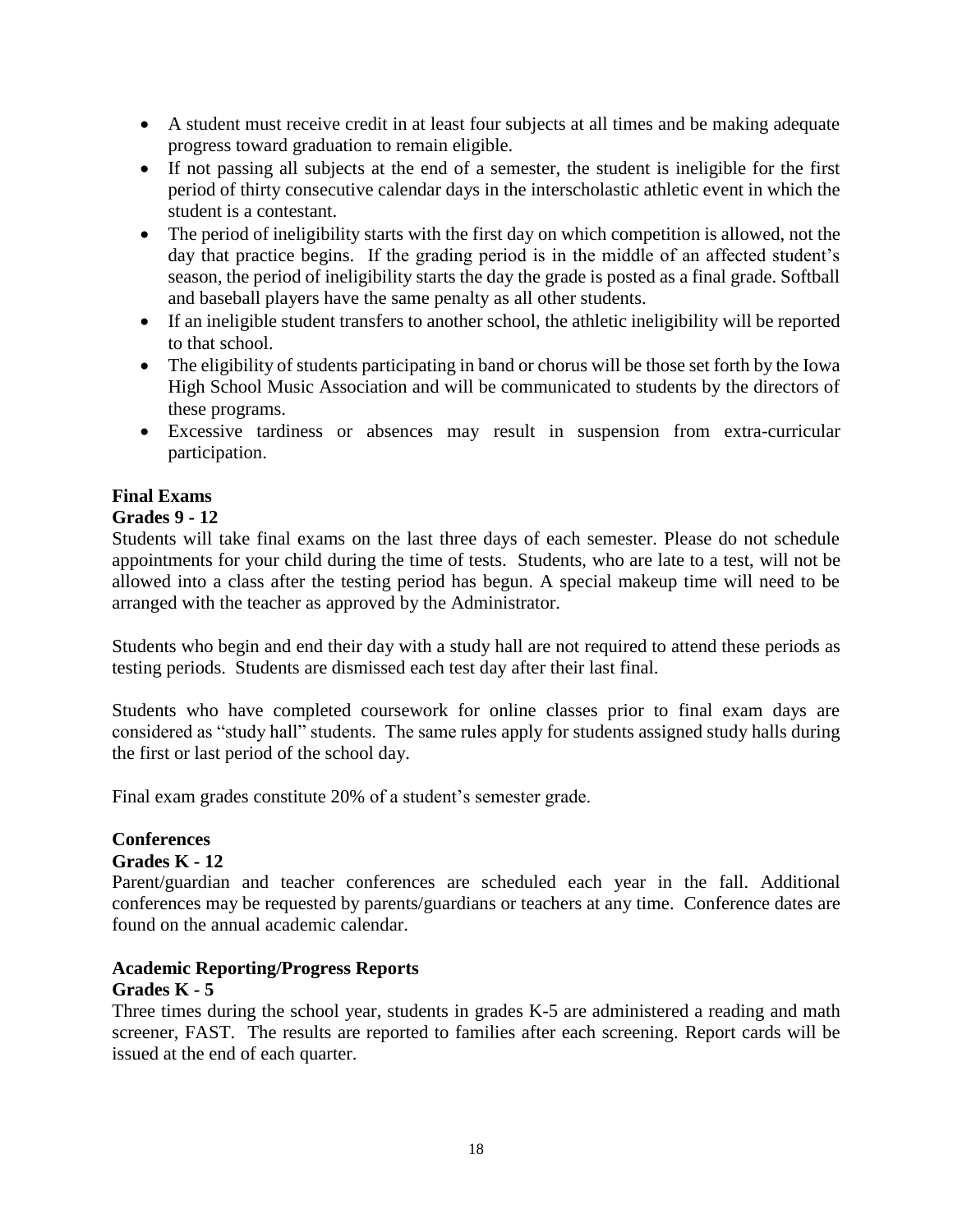#### **Grades 6 - 12**

Reports cards will be issued at the end of each quarter. Only semester grades are recorded on transcripts.

In grades 6-12, if a student is deficient in the teacher's determination, or not working up to potential, a progress report will be emailed home notifying the parents/guardians. Upon parental request, a copy will be mailed home. Coaches and supervisors of activities and organizations will be notified of ineligibility or potential ineligibility. In each grading period, progress reports will be sent home after the first third and again after the second third of each quarter. Students and parents/guardians are responsible for seeking the teacher's help. Parents and students may view grades through the parent portal and learn at any time the academic progress of their child. Settings on the portal allow parents/guardians to have an alert sent to your email if a student's grade falls below a particular level established by the parent/guardian. Login access is provided to families by contacting the administrative assistant who will assign a password. Students in grades 6-12 are provided a login as well. You are encouraged to view this information regularly to learn about your child's academic progress.

#### **Study Hall /Activity Period**

Each student will bring all books, materials, and supplies necessary for the duration of the study hall or activity period. Students who regularly come unprepared to study hall or activity period may be assigned a detention. Students are strongly encouraged to use study hall time to work on homework. Utilizing study hall time wisely may reduce the amount of homework to be completed for the next school day.

A study hall student who wishes to meet with a teacher or administrator or conduct other business must first report to the study hall or activity period supervisor to obtain permission. Students who fail to report to the assigned location or who are found wandering the halls may receive a detention.

Students will not be assigned more than one study hall per semester.

### **Environment and Safety**

#### **Asbestos Management**

In accordance with the Asbestos Hazard Emergency Response Act, our school was inspected to identify our asbestos containing building materials. From this inspection, an asbestos management plan was developed to help manage the asbestos that was found. Re-inspections are performed periodically. The management plan is on file and is available for review during normal school hours.

#### **Emergency Drills**

The warning for a **fire drill** will be a continuous alarm. When the alarm sounds, all students will exit immediately and as rapidly as possible by the route indicated by their supervisor. Specific instructions are posted in each room for assigned areas of evacuation. Students are expected to evacuate in an orderly and quiet manner throughout the duration of the drill.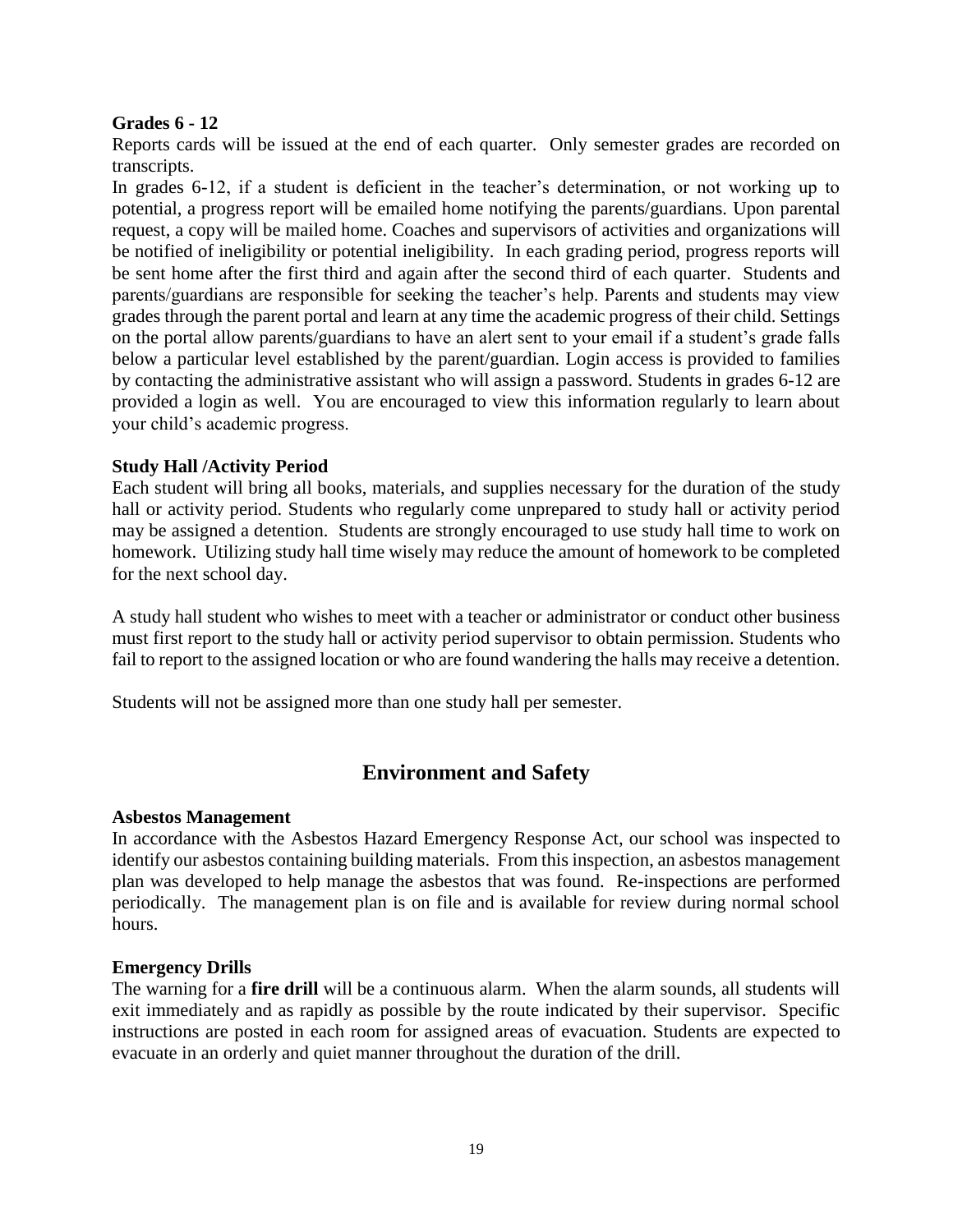A **tornado warning** will be short intermittent sounds of the alarm.Specific instructions are posted in each room for assigned areas of evacuation. Students are expected to move to safe areas in an orderly and quiet manner and remain that way throughout the duration of the drill.

A **safety protocol** happens when there is an event that occurs outside or inside the school that results in a lockdown, lockout, evacuation, shelter in place or hold in the classroom. Office these procedures. communication will be made as the situation permits. Students and staff are trained annually in these protocols. Information regarding protocols will be provided to Prince of Peace families annually.

#### **Hallways**

Students are responsible for keeping their books, coats, backpacks and other possessions off the hallway floor. Items found on the floor before, after or during the school day will be taken to the office and a detention will be assigned for this safety violation.

Students are expected to clear the tops of their lockers each afternoon before leaving school. All items are to be put into lockers. A detention will be assigned if students leave items on the top of their lockers at the end of the school day. Musical instruments may remain on the tops of lockers or in the Band storage closets.

#### **High School Dances**

Students, who wish to bring a guest to a high school dance, including Prom, must have the dance request form completed and submitted to the school office three days prior to the dance. Student guests may be a current high school student or a previous year's graduate. Guests must show current photo identification in order to attend the dance. Students are to arrive with their guests and leave with their guests. Student must arrive by 9:00 pm in order to enter the dance. Once students leave the dance they will not be readmitted. Students leaving early must sign out.

Students are expected to dress appropriately and dance appropriately as would be expected of students attending a Catholic school.

No open containers are allowed in dances. Students will be expected to share the contents of purses or pockets. Back packs are not allowed. A breathalyzer may be present to be used if the smell of alcohol is present or if a student appears to be physically impaired. The parent/guardian will be called pick up their child. Policies relating to the use of alcohol on school grounds will be enforced.

#### **Hall Passes**

Students are to be in their assigned classrooms/area each period throughout the academic day. Students are not permitted in the hallways during class unless they have permission by a teacher or Administrator.

Any student found in the hall or any area not designated by permission may be subject to disciplinary action.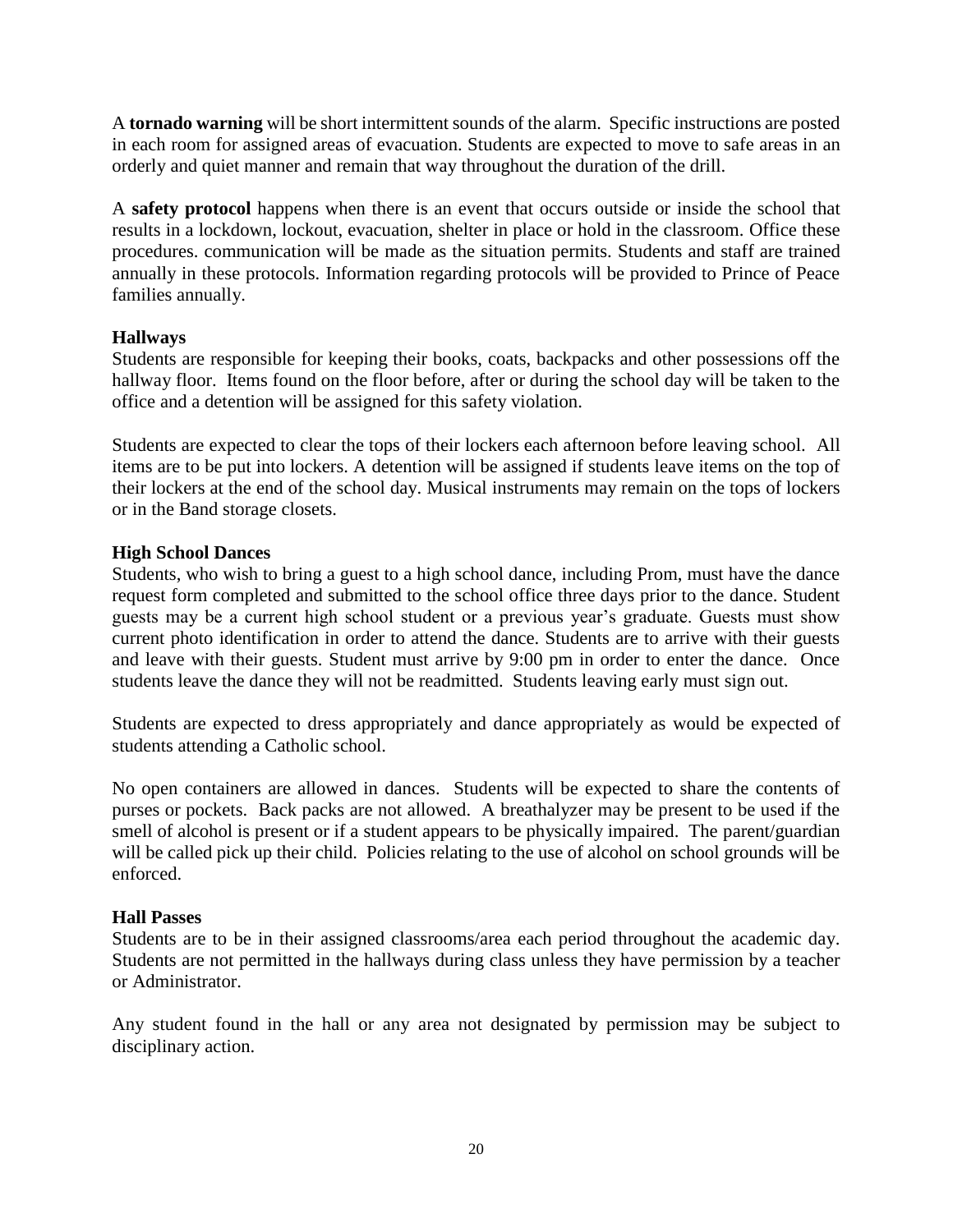#### **Visitors**

For security, all visitors, including family members, must first report to the main office for an identification pass and permission to see a student or a staff member or visit a classroom, lunchroom or playground which includes the time before and after school. Students from other schools are not allowed to visit Prince of Peace Catholic School during school hours. Visitors bringing a special lunch for a student are restricted to immediate family. Please notify the office **prior** to visiting during the lunch period. An approval for special circumstances may be allowed by administration.

Students, parents/guardians or visitors who wish to post or distribute information must receive permission from the Administrator. This applies to school sponsored or non-school sponsored activities.

Parents/guardians are always welcome, but are expected to make an appointment to see school personnel. Please call the office, leave a message and the teacher, Administrator or staff member will return your call. Parents/guardians wishing to visit the classroom are to make arrangements with the Administrator prior to the visit. Parents/guardians are never to go directly to a classroom, but are to check into the office.

The front doors are locked during the school day for security reasons. Visitors are required to sign in and out and secure a pass to wear while in the building.

### **Finance**

#### **Tax Deduction/Tax Credit**

By January  $31<sup>st</sup>$ , the tuition tax statement and After School Program statements will be mailed to you. See your tax preparer regarding any questions.

#### **Tuition Payment Policy**

In providing the best education possible to your children, it is important that the Prince of Peace Catholic School has the financial resources to provide dedicated staff along with educational supplies and materials. Tuition is one of the school's largest sources of income. Late tuition payments and/or non-payment of tuition, creates an unstable financial base from which to provide this education. We understand that our families face financial hardships and crisis and try to support them through these times. We need your commitment to make your financial responsibility to the school one of your budget priorities. Your tuition payment plan is a legal contract with the school. All families are expected to make regular monthly payments or pay tuition in advance. Families are also expected to pay their child care and after school program invoices each month.

The party responsible for payment of tuition will be provided a monthly invoice of the tuition balance through a text message, an email message or an invoice will be mailed.

#### **Payment Methods**

Monthly payments begin in July if student is enrolled after this date; payments begin as soon as the student is enrolled.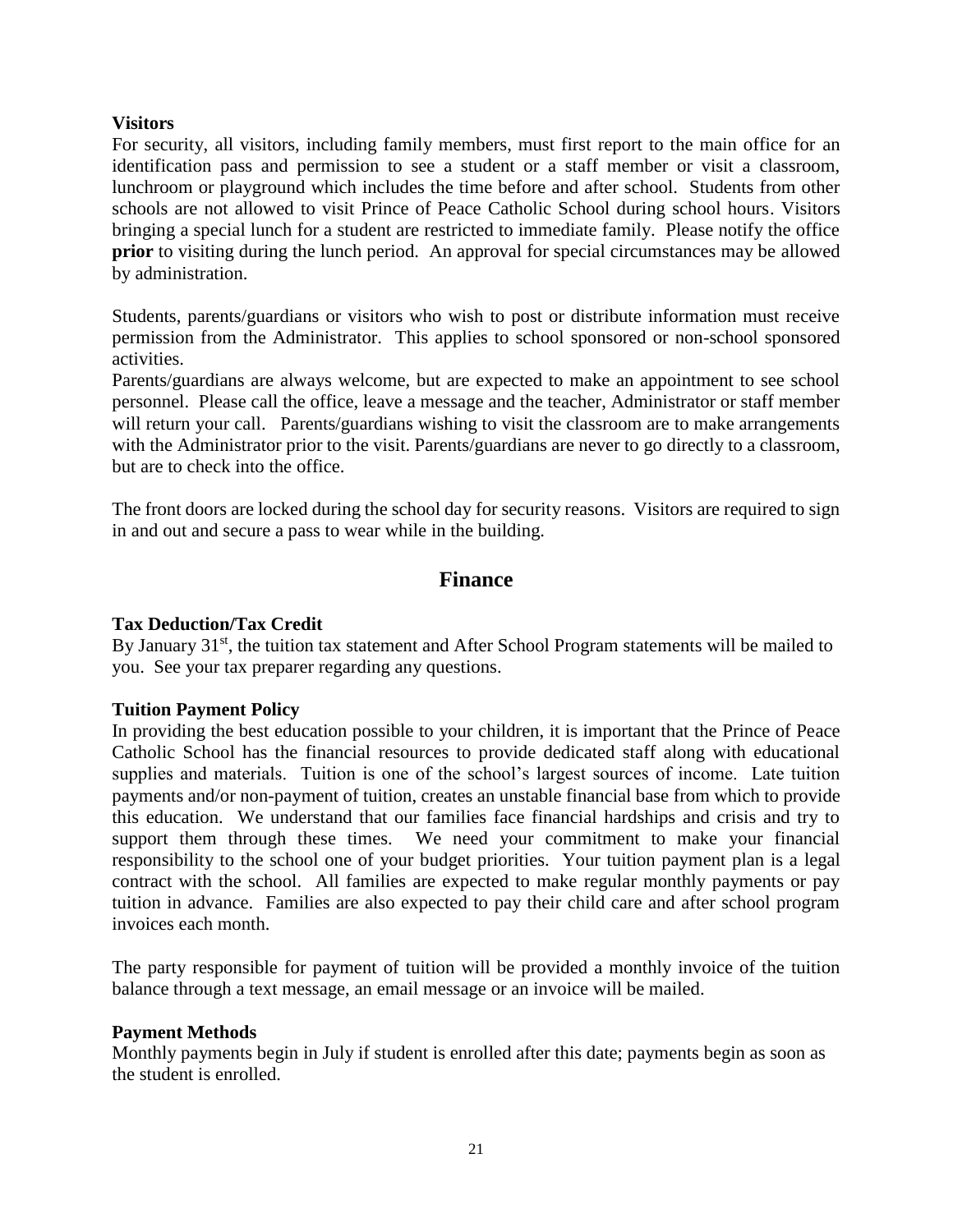The following are the payment options:

- Payment in full by cash or check by July  $31<sup>st</sup>$  of the school year.
- If a credit card is used for any payment a 3.5% fee will be added to the payment. This fee covers bank charges incurred by the school when a credit card is used.
- Monthly payments by EFT/Automatic Withdrawal from your bank account.
- Alternative Payment Contracts must be arranged with the Business Manager prior to July 1 st .
- All families are expected to make regular monthly tuition payments.

All tuition accounts MUST be paid in full by June  $30<sup>th</sup>$  of the current school year. Payments for the next school year begin in July.

#### **Insufficient Funds**

1<sup>st</sup> Incident: Payment is made within 5 business days + bank fees.

 $2<sup>nd</sup>$  Incident: Payment is made within 5 business days  $+$  \$20 fee.

 $3<sup>rd</sup>$  Incident: Payment is made within 5 business days  $+$  \$20 fee. Future payments must be made in cash by established due dates. A family may be re-instated with the opportunity to pay by check at the discretion of the Business Manager.

#### **Late payments**

If a parent or guardian cannot make a payment as arranged, it is his/her responsibility to contact the Business Manager prior to payment due date to discuss a payment plan.

Payments overdue by 5 business days may have a \$10 late fee added. Accounts delinquent over 15 days may receive a past due notice that will include tuition due and a late charge assessment of \$10.

Insufficient or no response to the tuition delinquency will result in a mandatory meeting with the Tuition Review Committee.

#### **Tuition Review Committee**

The Tuition Review Committee exists to work with families who are struggling with their tuition responsibilities and protect the financial security of the school. Their goal is to creatively find solutions to keep students in the school. The Tuition Review Committee consists of Prince of Peace Catholic School Business Manager, School Board President, School Board Vice President, and Chair of the Finance Committee. In cases that involve an in-parish family, the Prince of Peace Church Pastor may be included. The Business Manager is not a voting member of the Tuition Review Committee.

Failure to meet with the Tuition Review Committee or maintain a previous agreement with the Tuition Review Committee may result in the student being denied enrollment.

#### **Delinquent Tuition Collection**

The following options may be taken to collect delinquent tuition:

- A. Tuition account turned over to collections
- B. Account taken to small claims court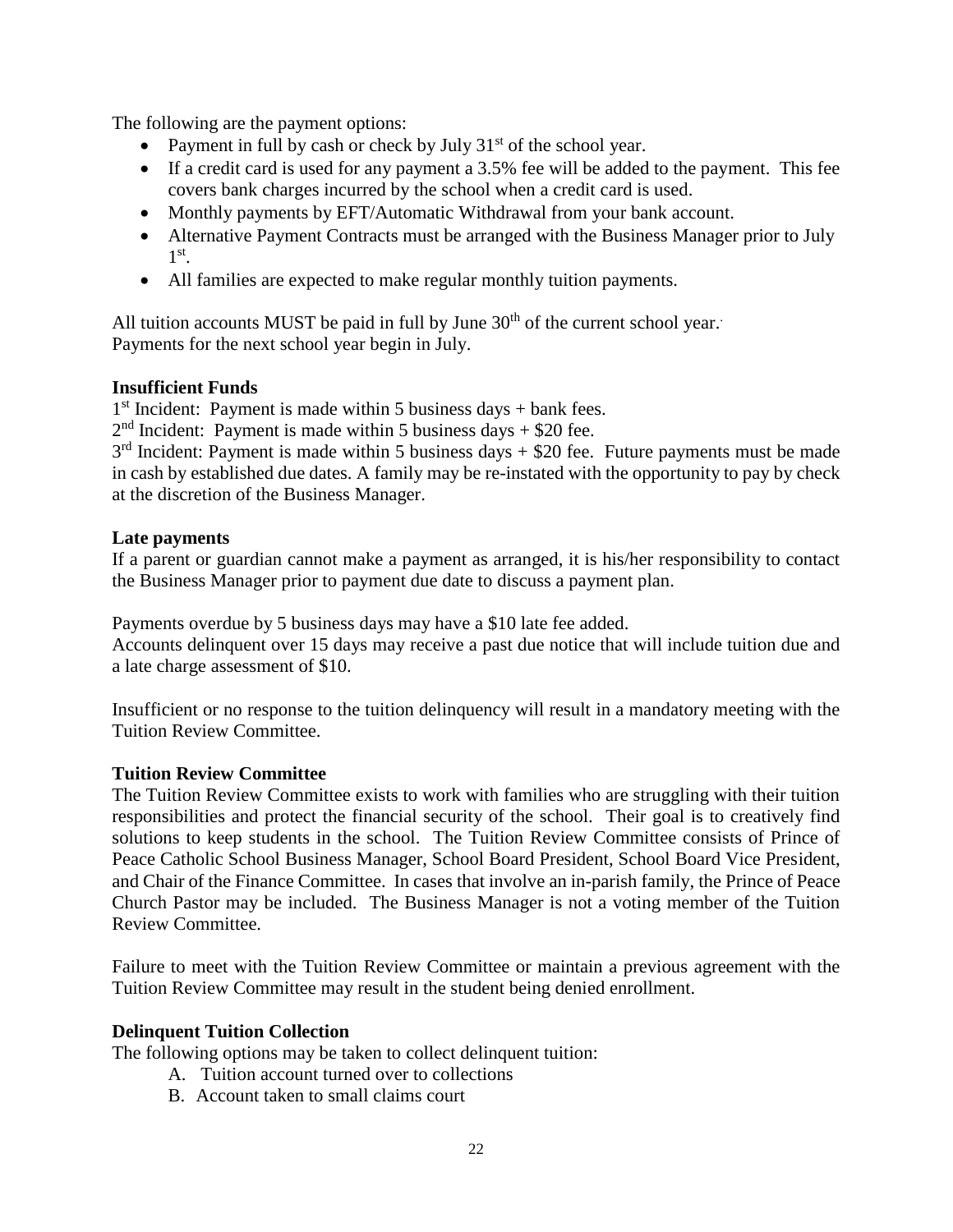C. Wage garnishment order sought

#### **Tuition Write Off Policy**

All possible attempts to collect past due or delinquent tuition in accordance to the tuition policy are to be taken. Once the account has been through the Tuition Review Committee and has become delinquent or considered uncollectable, the Finance Committee will make a decision to pursue collection through small claims court or send the account to a collection agency.

- Small Claims court is the process of collection of tuition utilizing the small claims court process. When the required paperwork is filed at the Clinton Court House, a court date is then set. The delinquent account holder is served the court filing. While waiting for a court date, the delinquent account can be negotiated with the school. The claim will be presented in court; a judge will give a decision of garnishment of wages, what the payment amount and duration of time will be for repayment. All fees associated with this process may be charged to the person holding the delinquent account.
- When accounts are turned over to collection agency, the collection agency's practices and policies are in effect.

#### **Financial Aid**

Financial aid is available from several sources for qualifying families. Funding may be available from the Student Tuition Organization, The Prince of Peace Education Foundation and other grants and scholarships. In order to receive any financial assistance, families are required to file a financial aid application with an independent provider of this service that will determine the level of financial need for applicants.

The annual percent, at which financial need will be funded, may vary depending upon the source of the funding. Deadlines for filing are published with annual registration materials and must be met in order to receive financial aid. Failure to meet the filing deadline may result in no financial aid or a reduced amount of financial aid.

### **Fundraising**

Because fundraisers help to offset the amount of tuition for all students, all school families are expected to support our fundraisers. Support may not only be financial but also a commitment of time and talent. All major fundraisers require board approval annually. All fundraising activities must be submitted and scheduled by the Development Director, which allows coordination of donor lists and activities. If you have fundraising ideas please contact the Development Director.

All students will be invited to periodically participate in Christian charity activities. These are voluntary opportunities to contribute time, talent and treasure to others. Examples are: bake sales, jeans days, food drives, pop can tabs collection and almsgiving.

#### **Volunteer Expectation**

Parents/guardians are expected to make efforts to volunteer their time. Sign up times are offered regularly for activities. The program entitled Sign Up Genius is an online volunteer tracking program that allows volunteers to view activities/events for which volunteers are needed.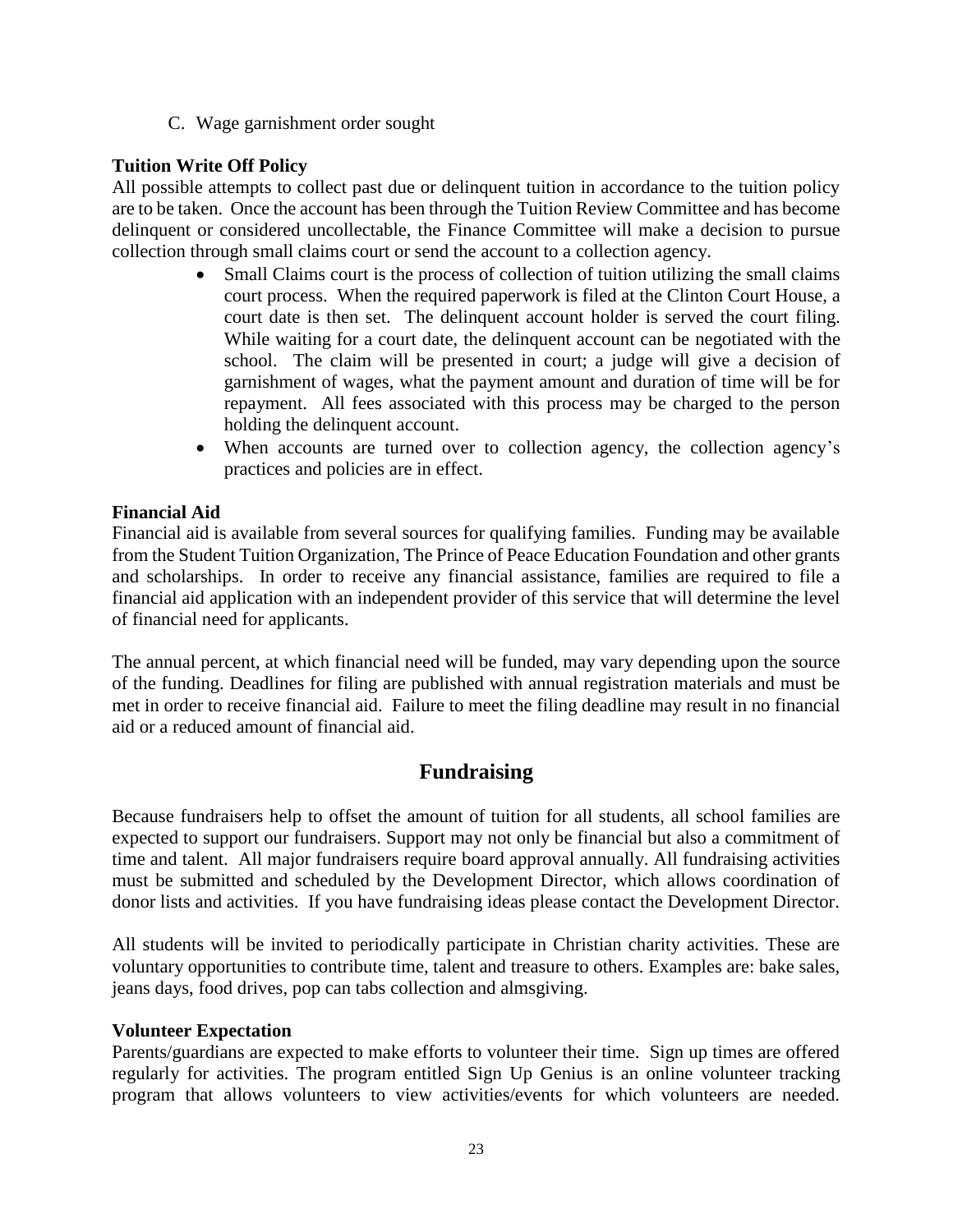Volunteers are able to choose the activity or event, date and times to volunteer. A reminder is sent to the volunteer prior to the activity or event. Each class and school organizations is assigned a time to work the gates and concessions at our sports events throughout the year. Parents, grandparents or other family members are expected to participate and represent their child's class or organization to which the child belongs. Each class and organization will receive a portion of the proceeds to go toward their classroom or organization's activities. If a family does not have Internet access, arrangements for signing up can be made by calling the office.

Volunteer drivers are also needed periodically. Volunteer drivers must provide a copy of the current proof of insurance card and a valid driver's license to the school office. Volunteer drivers must undergo a background check and complete the diocesan training for a Safe Environment. A "Volunteer Driver" form must also be completed annually and submitted to the office to be kept on file. Any employee or volunteer driver using the school vehicle must complete a required short online training prior to driving the school vehicle.

All personnel and volunteers must complete the required diocesan Safe Environment Training Program as determined by the diocese and sign an acknowledgement of receipt that signifies the understanding and acceptances of diocesan policies regarding personal behavior. Background checks are required of those who work with students. Diocesan policy will be followed regarding school volunteers.

### **Food Service Programs**

Students are expected to follow all lunchroom rules including dining etiquette, neatness and cleanliness. Students who are disruptive or who do not follow cafeteria regulations and procedures may be referred for disciplinary action. Students may only leave the lunchroom with the permission of a supervisor. No outside deliveries by vendors of food will be accepted unless authorized by administration. Members of the immediate family may bring in outside food occasionally with prior notification to the school. If students do not cancel a lunch that was previously ordered by 10:00 AM, the student may be charged for that lunch.

Prince of Peace Catholic School offers a hot lunch program. Milk is included in the cost of the lunch or may be purchased separately. The food service program is an "offer versus serve" program. "offer versus serve" is a provision that allows a student to choose at least three food items from the lunch served that day. The free and reduced lunch program is also offered according to eligibility guidelines. An application may be requested from any office personnel. This form will also be available during the back to school information day in early August.

If a family is eligible, the form needs to be completed and returned to the school office **prior** to your child/children receiving a free or reduced lunch. Notification will be sent to each family who qualifies after the form has been verified. New applicants will need to pay regular price until the application is verified for free or reduced price qualification. If a family's financial situation should change, application or re-application may be made at that time.

Through the JMC student information parent portal login, parents/guardians are able to view the account balance and to see what items a student has purchased. Parents or guardians are able to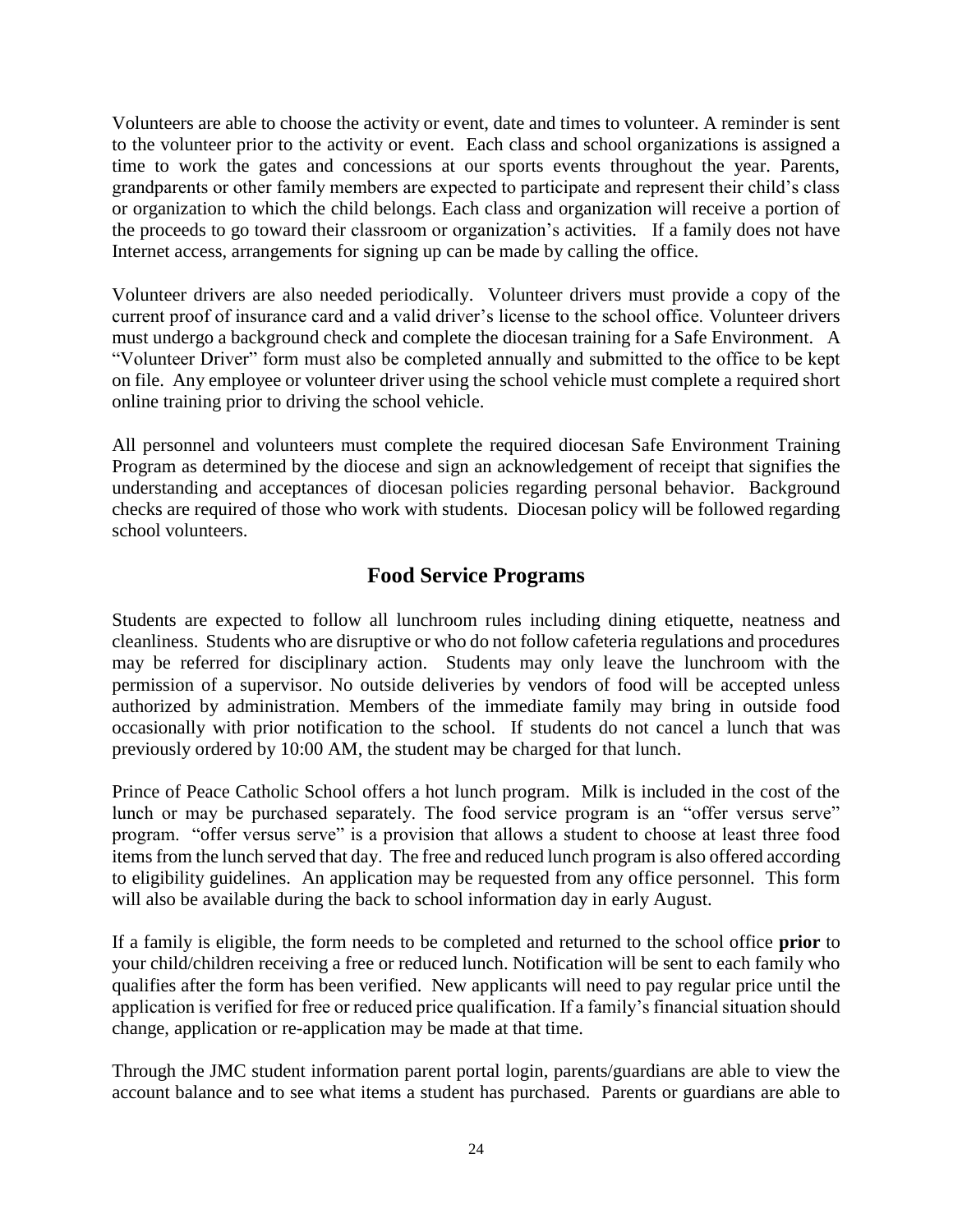set a notification reminder if a lunch account falls below a determined balance. Notifications of a low or negative balance are sent to parents or guardians by email. Negative balances over 10 school days are considered a delinquent account. Families will be contacted by the business manager to make arrangements to pay the balance. Failure to respond to the business manager's communication may jeopardize your child's participation in the lunch program. No child is denied a "meal" if the negative balance is greater than \$20. However, the meal may differ from the daily menu.

### **Student Leadership**

#### **Student Council / Student Government**

**Grades 6 – 8:** The 6 – 8 grade Student Council serves as representation for the middle school grades. Leadership opportunities are available through an election procedure. All candidates will require nominations a faculty member's signature, address by the candidates to the student body, and written or electronic ballots.

**Grades 9 – 12:** The Student Council is the main leadership group of the high school student body and the liaison between the students and administration. Student Council representatives are elected positions. All candidates will require nominations, a faculty member's signature, address by the candidates to the student body, and written ballots. These school leaders are expected to report to their classes and involve the student body in decisions and activities that are planned.

#### **National Honor Society**

Any senior, junior, or  $2<sup>nd</sup>$  semester sophomore who has maintained a minimum grade point average of 3.25 is eligible to be nominated for membership in the Prince of Peace Catholic High School Chapter of the National Honor Society. Students who are eligible scholastically will be notified by letter and will be asked to file an application detailing their character, leadership, and service participation.

Appointed by the Administrator, the Faculty Council will then give consideration to each nominee based on his/her application and other verifiable information. Students will then be notified on the status of their selection.

National Honor Society members are expected to follow the school's Code of Conduct. Failure to do so will result in consequences outlined by the national organization disciplinary standards and actions, directed by the Faculty Council.

### **Student Services**

The Office of Student Services provides learning supports to students in kindergarten through 12<sup>th</sup> grade in the following areas: the school assessment program, registration and scheduling of classes, reporting student achievement, coordination of career exploration opportunities, college planning, oversight of graduation requirements, student records, determination of GPA, transcript processing and related correspondence.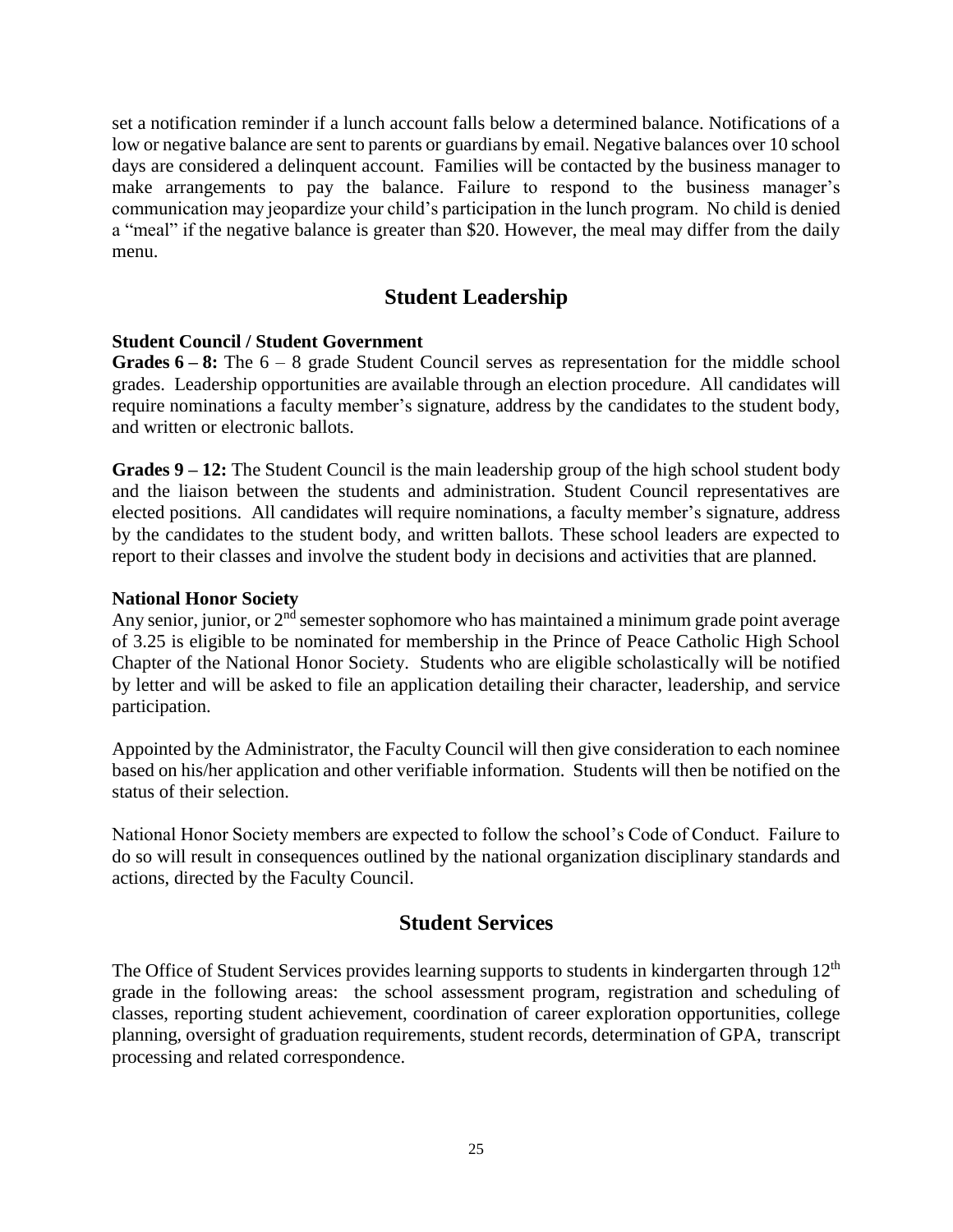#### **College Visits**

Students wishing to visit a college may arrange the trip through the Student Services Office. A school representative will call and schedule the appointment with the college admissions office. School arranged college visits will be an excused absence. College visits arranged by the student or student's family will be considered an unexcused absence unless the visit can be verified by the family through the college or university. An email, business card, a form provided by the school or other notations may be used as verification for the college visit. Juniors and seniors are allowed two college visits per year. Sophomores may be granted an excused absence for a college visit by the administrator.

#### **Student Records**

Parents or legal guardians of students under age 18 have the right to inspect and review their child's educational records, including a right to copy the records for a reasonable fee. They also have the right to ask the school Administrator to amend the child's educational records if they feel the information in the records is misleading or inaccurate. Should the school refuse to amend the records, they have a right to place an explanatory letter in the child's file explaining why they feel the records are misleading or inaccurate. Any student age 18 or older has the same rights regarding his/her own educational records.

Divorced and separated parents/guardians will have access to the records that are directly related to the child unless the school has been provided evidence in a legally binding document that restricts such access. When both parents/guardians have legal custody, they are joint decision makers for the child and each has parental right to information and the file.

#### **Transcripts**

Students desiring transcripts should make their request to school personnel. Official transcripts are sent electronically or a sealed copy of the transcripts may be requested.

### **Procedures for Investigating Allegations of Abuse**

It is the policy of Prince of Peace Catholic School to respond promptly to allegations of abuse of students by school employees by investigating or arranging for full investigation of any allegation. The processing of a complaint or allegation will be handled confidentially. All employees are required to assist in the investigation when requested to provide information, and to maintain the confidentiality of the reporting and investigating process.

Prince of Peace Catholic School has appointed the Administrator, a level-one investigator and has arranged for or contracted with a trained, experienced professional to serve as the level-two investigator. The level-one investigator and alternate will be provided training in the conducting of an investigation, at the expense of the school.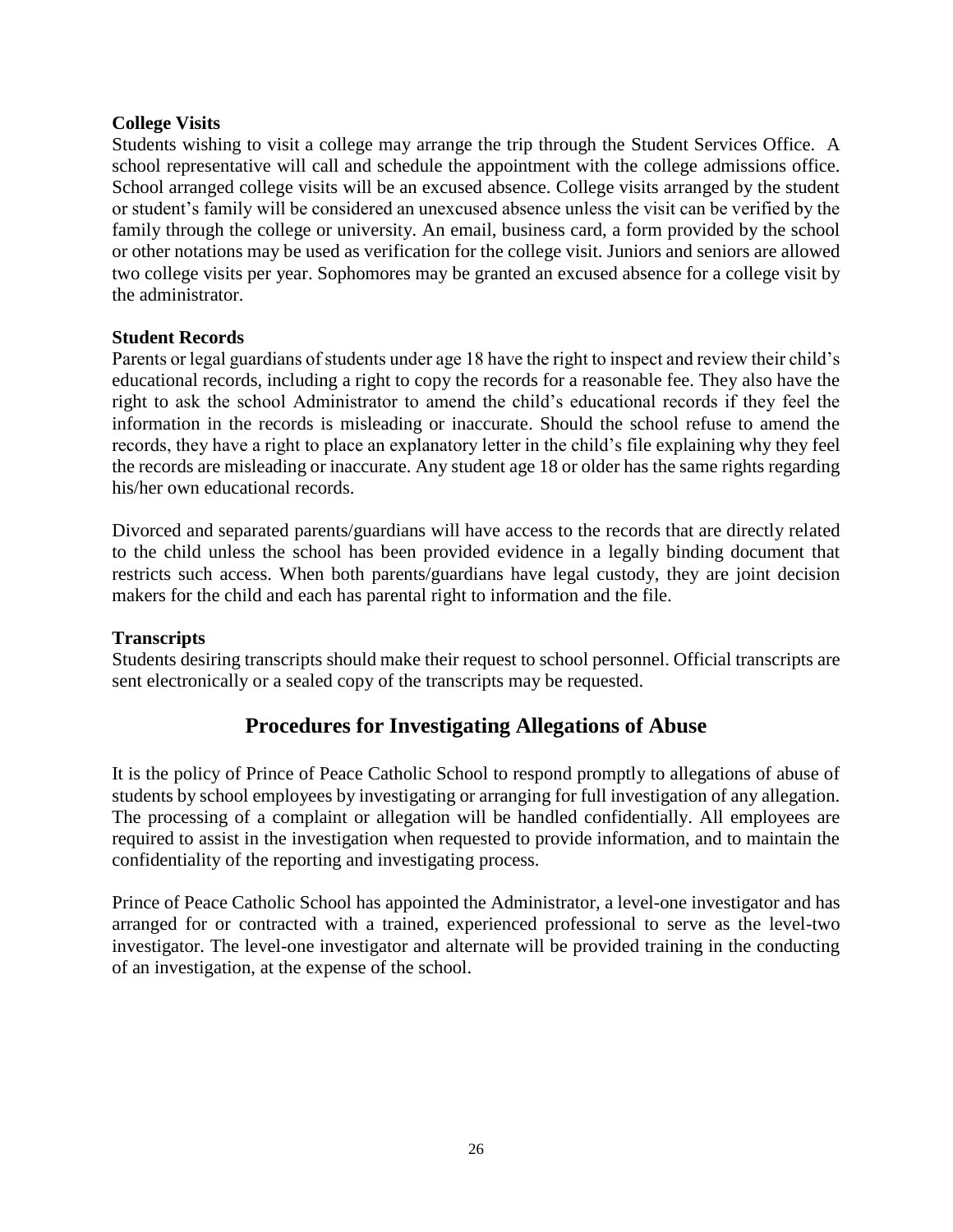### **Student Health**

#### **Communicable Disease Control**

Students with contagious diseases are to be excluded from school and school related activities for the duration of their disease. The building Administrator may require a signed note from a doctor before the student is readmitted to school.

#### **A child is required to be free of fever, vomiting or diarrhea for 24 hours before returning to school or participating/attending in any school function or event.**

If head lice are discovered, a note will be sent to all families whose children have potentially been exposed. Parents/guardians are responsible to report that the head lice have been detected to help reduce the spread of lice. They are also to report when the lice have been treated. If recurring cases of head lice are evident, the Administrator may request that a community nurse contact the family to communicate the effective treatment and procedures for eliminating the potential for reoccurrence. In order to control the spread of head lice, a non-chemical treatment may be administered at school.

#### **State Health Requirements**

The Iowa Department of Education in conjunction with the Iowa Department of Public Health requires certain immunizations, dental, lead, and vision screenings for students in specific grades.

|                                                     | Kindergarten | 3rd Grade | 7th Grade | 9th Grade | 12th Grade |
|-----------------------------------------------------|--------------|-----------|-----------|-----------|------------|
| <b>Complete Immunization Records</b>                | X            |           |           |           |            |
| <b>Dental Screening</b>                             | X            |           |           | X         |            |
| <b>Lead Test</b>                                    | X            |           |           |           |            |
| <b>Vision Screening</b>                             | X            | X         |           |           |            |
| Tdap Booster (tetanus, diphtheria<br>and pertussis) |              |           | X         |           |            |
| 1 dose of the Meningococcal vaccine                 |              |           | X         |           |            |
| 2 doses of the Meningococcal<br>vaccine             |              |           |           |           | X          |

www.educateiowa.gov/student-health-requirements

On the following links, parents and guardians can find the state laws and forms to be used for students in specific grades: [educateiowa.gov/student-health-requirements](https://educateiowa.gov/student-health-requirements) [idph.iowa.gov/immtb/immunization/laws](http://idph.iowa.gov/immtb/immunization/laws)

If you have questions, please call the school office.

#### **Health Concerns**

The parents/guardians of students who have acute or chronic health problems or serious allergies must notify the school as to the nature of the problem. This information may be shared with appropriate staff at the discretion of the Administrator. When a health problem causes frequent absences a medical report may be required for verification in order for the absences to be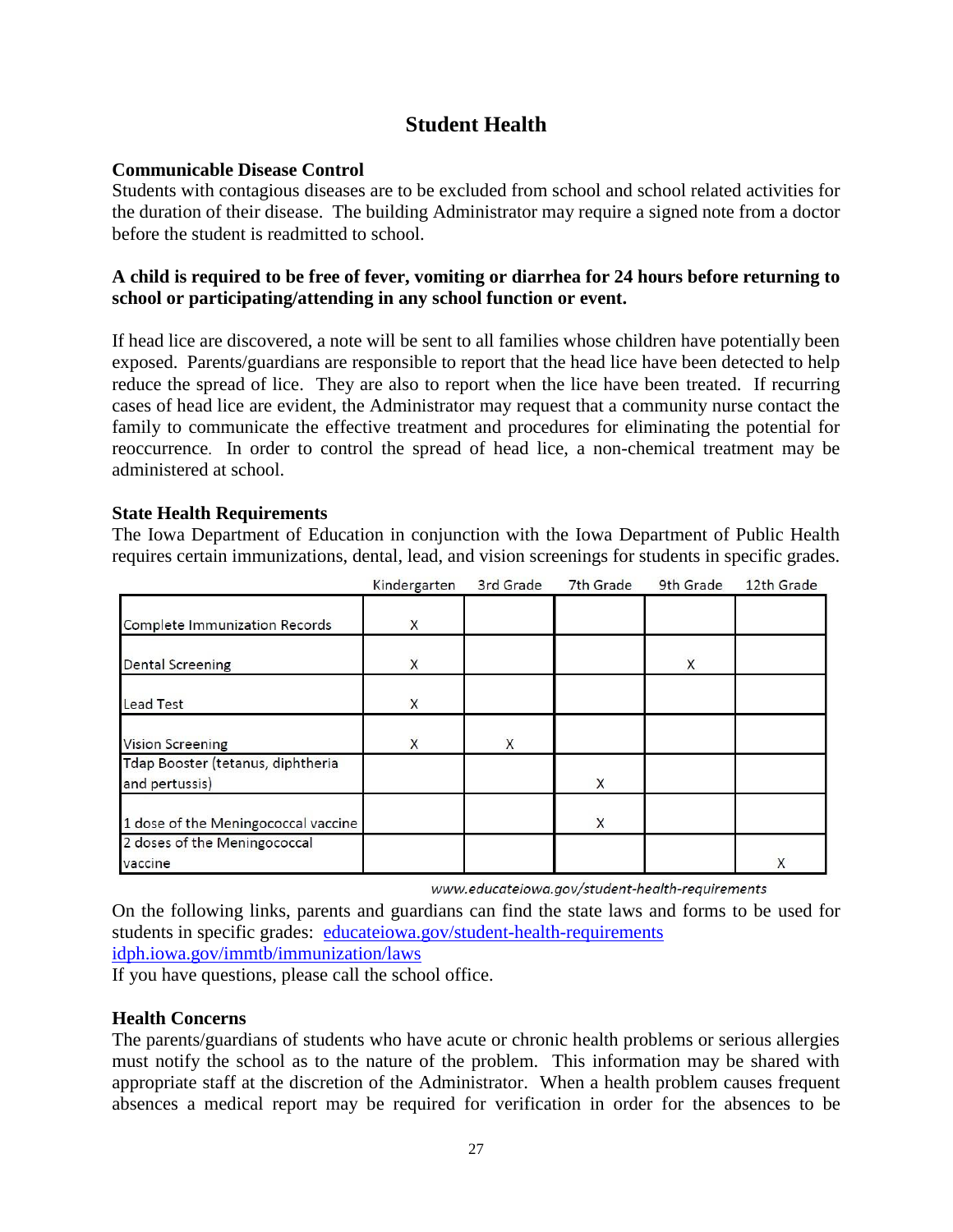considered excused. Teachers may approach the Administrator when a student appears to need a formal health assessment. The Administrator will then bring this to the attention of the parents/guardians of the student.

Students in kindergarten, first, second and fifth grades and new students are eligible for a hearing screening provided by the Area Education Agency. Results of this screening will be provided to the student's parents/guardians if a problem is found. Students who may be experiencing a hearing problem will be screened by an AEA audiologist if a referral of need is made by the Administrator or parent/guardian. Other Area Education Agency services will be provided when necessary and appropriate.

#### **Health Insurance**

Families of students are responsible for providing health care. Any student participating in athletics should be adequately insured. Hawk-I, a state sponsored program, provides low cost health insurance for income eligible families. Applications are available in the school office. Income eligible families are encouraged to apply.

#### **Health Records**

Each student's immunization record must be completed and filed in the school office. Students may be excluded from the total school program if not in compliance according to Iowa Code 641- 7.6.

All persons enrolled or attempting to enroll in a licensed childcare center or a public or nonpublic elementary or secondary school shall submit a valid Iowa department of public health certificate of immunization to the admitting official [IAC 614-87.5 (1)]. Exemptions will be granted according to IA code 614.7.3.

An emergency form is kept on file for each student and needs to be kept current. Parents/guardians are asked to list names of at least two people who will care for the child in an emergency if parents/guardians can't be contacted. Please promptly communicate with the school office if any emergency contact information changes throughout the school year.

#### **Illness or Injury at School**

If a child becomes ill or seriously injured at school, the parents/guardians or an emergency contact will be notified as soon as possible. In an extreme emergency an ambulance may be called.

The school assumes no responsibility for medical treatment of students.

A child is to be free of fever, vomiting or diarrhea for 24 hours prior to returning to school or participating/ attending school related events/activities.

Students will be expected to go out for recess unless a written communication by a medical professional indicates otherwise.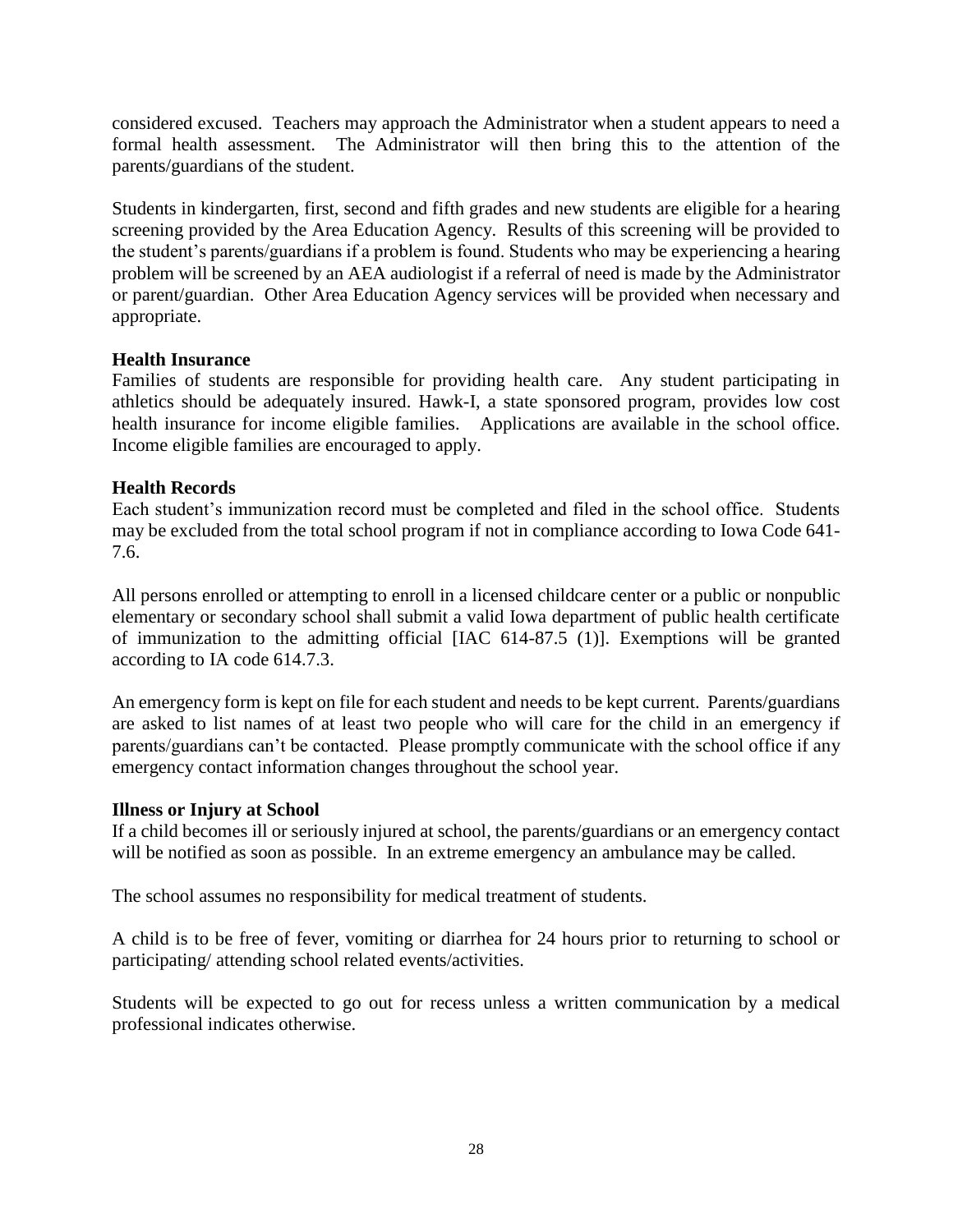If a student is injured during the school day or during the after school program, an accident report may be filed at the discretion of the supervising adult. If an accident report is filed, a copy will be provided to the parent or guardian.

#### **Student Medications**

If medicine is to be dispensed by school personnel, it must be under the following conditions:

- 1. All medication (both prescription and over-the-counter medicine) will be kept in the office and administered by authorized school personnel.
- 2. The medicine is to be brought to school in the original prescription container. (If a prescription container is unavailable, directions written by a doctor will be accepted.)
- 3. The container and doctor's directions must include the student's name, doctor's name, dosage, and date.
- 4. A parent/guardian authorization slip for dispensing medication during school hours must accompany the medication. This form may be obtained from the school secretary.
- 5. Elementary students will be reminded when it is time to take their medication. Middle and High School students must assume the responsibility for notifying the teacher that it is time to take the medication.
- 6. Under no circumstances will the school furnish any medication.
- 7. The school assumes no responsibility for medical treatment of students.
- 8. The school secretary will keep a record of all students receiving medication.
- 9. Notation regarding long-term medication will be part of the student's file.

#### **Emergency Information**

Emergency forms must be submitted to the office. Parents/guardians must inform the school immediately of any changes to this form. Parents and guardians are able to update emergency information through the JMC parent portal.

#### **Disclosure of Personal Information**

The following information about each student may be released to the public upon request: name, address, telephone listing, date and place of birth, major field of study, dates of attendance, awards received, school or institution most recently attended prior to enrollment at Prince of Peace Catholic School, participation in officially recognized activities and height of members of athletic teams. At the beginning of each school year a form is to be completed by the parent or guardian regarding release of information

### **Code of Conduct and Discipline**

#### **Code of Conduct**

All students of Prince of Peace Catholic Education System are responsible for their actions. Teachers and Administrators have a legal and moral mandate to insure student respect for persons and property, and to insure an orderly educational climate in the school. The student body and this community take this mandate seriously and deserve to have a school experience uninterrupted by disorder and disrespect.

Prince of Peace Catholic Education System sponsors a multi-dimensional discipline program that covers a wide variety of cases involving discipline. We do not attempt to define all examples of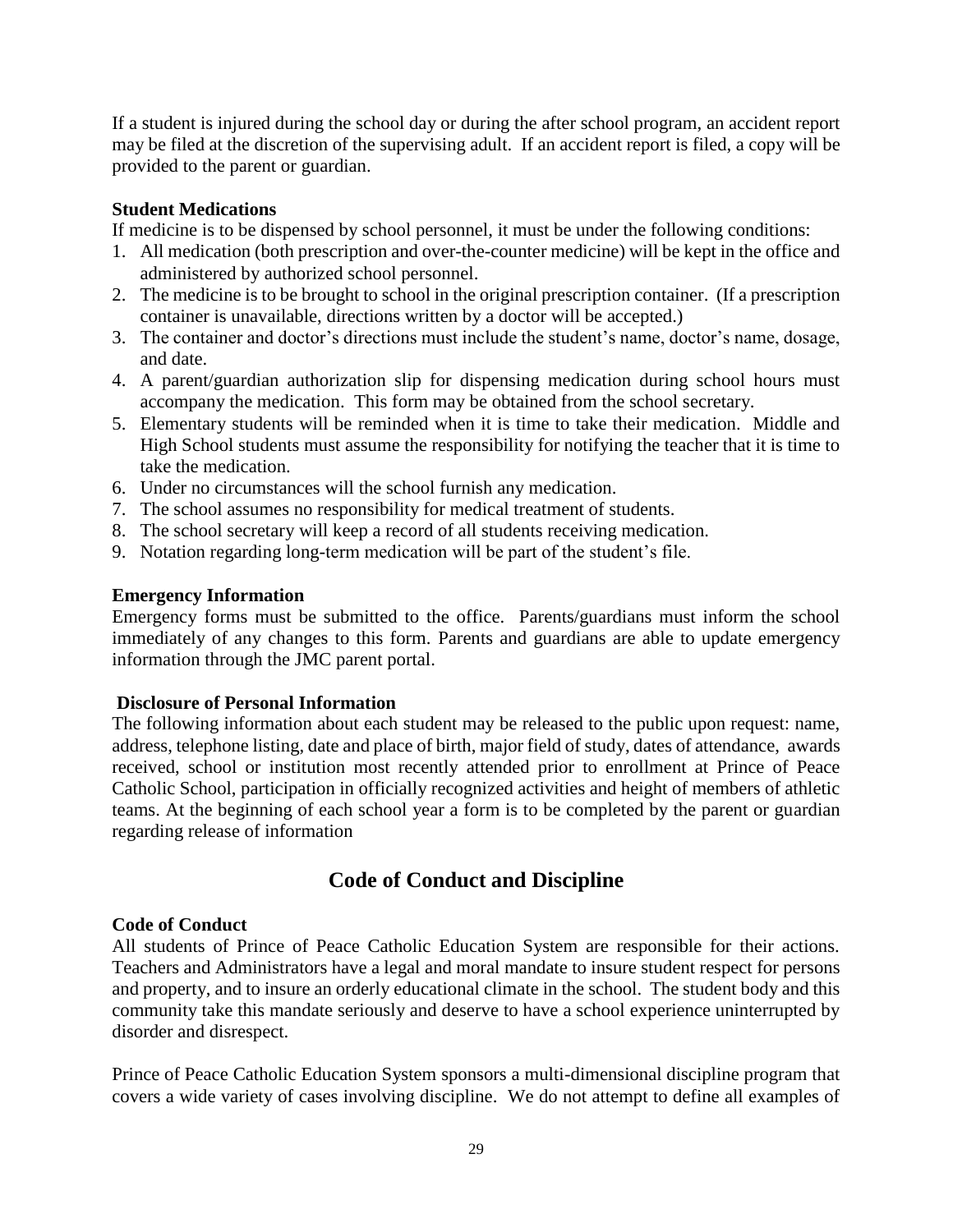misconduct, violent, destructive, seriously disruptive behavior, or inappropriate behavior. Instead, the Prince of Peace Catholic School Administrator reserves the discretionary privilege of interpreting matters of discipline on an individual basis. This Code of Conduct applies to incidents occurring during either school related functions or non-school related functions. Law enforcement authorities may be involved. Included in this section are policies addressing specific behavior violations. Due process will be followed.

Definition and explanation of terms:

- Detentions: Detentions may be assigned for infractions of attendance or discipline policies.
- Expulsion: Any behavior by a student that is deemed threatening to the welfare and safety of our school community may result in the expulsion of that student.
- Fines: Fines may be imposed as restitution.
- In-School Suspensions: This suspension is reserved for serious violations of the attendance, safety and discipline policies. Students serve this suspension on school grounds.
- Out-of-School Suspension: During the period of out-of-school suspensions, students are prohibited from attending school and any school-related activities. This suspension is reserved for the most serious violations of the attendance, safety and discipline policies.
- Period of Probation: A period of suspension required when a student is found to be in violation of Prince of Peace Catholic Education System's alcohol and drug policies.
- Student Pranks/Vandalism: A mischievous act, which, in the opinion of the administration, disrupts the educational process of the school.
- Work Details: Work details may be assigned for infractions.

The following is a listing of some areas of conduct that will lead to immediate disciplinary action:

- 1. Stealing, causing damage to, or destroying school property or the property of others.
- 2. Threatening, intimidating, hate speech and/or causing or attempting to cause physical injury to anyone.
- 3. Bullying, taunting and intimidating language or behavior.
- 4. Possessing or using anything that might be considered a weapon.
- 5. Using profane, indecent, or obscene language or actions toward anyone including racist or sexist language.
- 6. Gambling or any gaming activity.
- 7. Failing to comply with the directions of teachers and other staff members.
- 8. Failing to comply with attendance regulations and procedures.
- 9. Pranking as defined in the Prince of Peace Catholic Education System Parent/Student Handbook.
- 10. Displaying inappropriate affection.
- 11. Promoting initiations, hazing, sexual or other forms of harassment.
- 12. Cheating, plagiarizing, false reporting or other academic dishonesty.
- 13. Pulling a fire alarm or calling in false alarms.
- 14. Possessing or using tobacco, alcohol or illegal drugs.
- 15. Violating technology policies and procedures.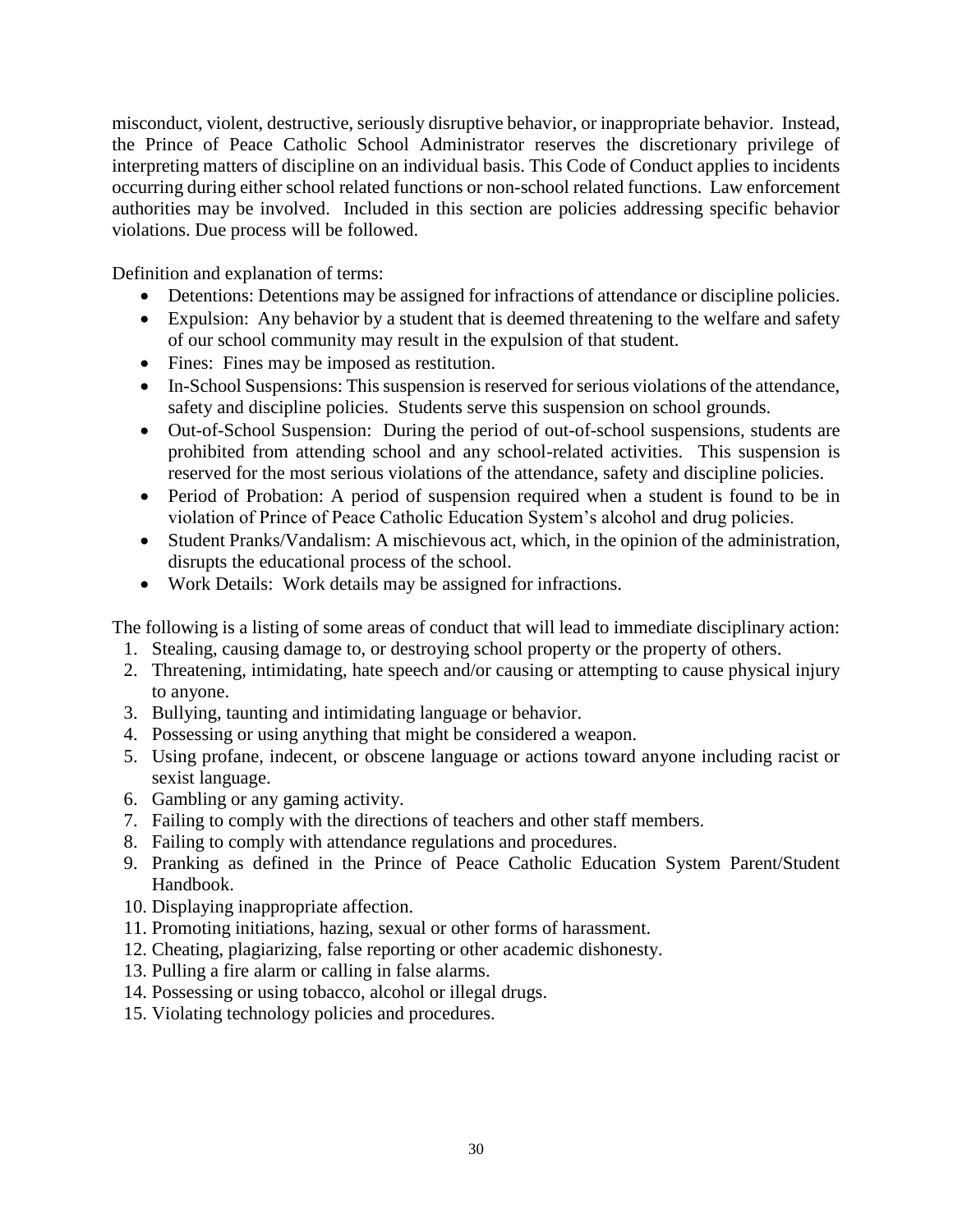Violations of the Code of Conduct will result in consequences at the discretion of the Administrator, which may include the following:

- 1. Detentions
- 2. Work details
- 3. Fines and/or financial reimbursements
- 4. Suspension from extra-curricular activities
- 5. In-School Suspension
- 6. Out-of-School Suspension
- 7. Expulsion

Persistent violations of minor infractions such as dress code or tardiness to classes will result in an increase of detention time.

It is important for students to understand that participation in pranks near the end of the year could jeopardize their participation in year-end activities and ceremonies, including graduation.

#### **STUDENT USE OF INFORMATION TECHNOLOGY RESOURCES**

The Prince of Peace Catholic School information technology resources, including servers, network services, computers, printers, Internet access, telephones, video, peripherals, applications, library catalog, online resources, and multimedia, are provided for educational purposes. Staff and students may bring their own devices and connect to the school's network. Adherence to the following policy is necessary for continued access to the school's technological resources:

#### **Students are held accountable for following these rules**:

- Respect and protect the privacy of others.
	- o Use only assigned accounts.
	- o Do not view, use, or copy passwords, data, or networks to which you are not authorized.
	- o Do not distribute private information about others or yourselves as stated in the school's anti-bullying policy. ( Diocesan Policy 430: Anti-Bullying/Harassment)
- Respect and protect the integrity, availability, and security of all electronic resources.
	- o Observe all network security practices, as posted.
	- o Report security risks or violations to a teacher, administrator, or the technology coordinator.
	- o Do not destroy or damage data, networks, or other resources that do not belong to you. This includes all computers and technology related hardware. ( Policy 512: Code of Conduct)
	- o Conserve, protect, and share these resources with other students and Internet users.
- Respect and protect the intellectual property of others.
	- o Do not violate copyright laws (illegal copies of music, games, or movies).
	- o Do not plagiarize.
- Respect and practice the principles of community.
	- o Communicate only in ways that are kind and respectful.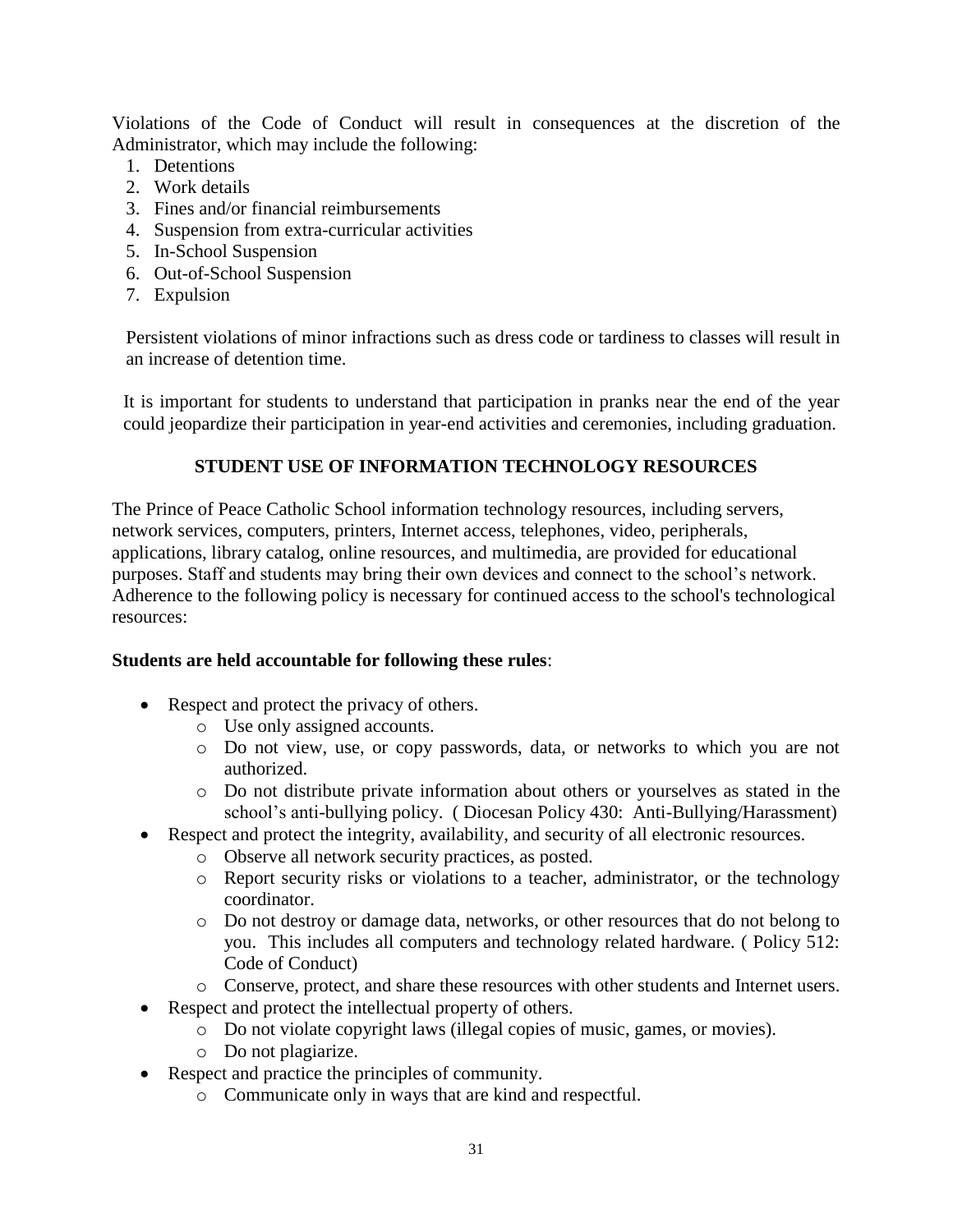- o Report threatening or inappropriate activities or materials to a teacher, the administrator or the technology coordinator.
- o Do not intentionally access, transmit, copy, or create material that violates the school's code of conduct (such as messages that are pornographic, threatening, rude, discriminatory, or harassing). (Policy 512)
- o Do not access, transmit, copy, or create material that is illegal (such as obscenity, stolen materials, or illegal copies of copyrighted works).
- o Do not use the resources to further other acts that are criminal or violate the school's code of conduct.
- o Do not send spam, chain letters, or other mass unsolicited mailings.
- o Do not buy, sell, advertise, or otherwise conduct business using any school technology resources, unless approved as a school project. Any financial obligation resulting from network use, such as the purchase of goods and services through the Internet or phone services, are the user's responsibility and not the responsibility of Prince of Peace Catholic School.
- o Do not attempt to harm, alter, disable, or destroy any system, or data belonging to anyone, either directly or indirectly, such as uploading or creating computer virus, or directly by impeding other users or systems by mass consumption of resources. (Downloading or streaming un-authorized video or music)
- o Do not download any programs.
- o Do not change the settings on school devices. This includes changing the background on the desktop, rearranging the icons on the desktop, moving the task bar, or changing the homepage on Google Chrome.
- o Do not attempt to use anonymous proxy servers in an attempt to bypass the school's Internet content filtering software. Newest policy needs to be added and amended.

#### **Supervision and Monitoring**

The network administrator and authorized employees monitor all use of information technology resources to help ensure that users are secure and in conformity with this policy. The administrator reserves the right to examine use, and disclose any data found on the school's information networks in order to further the health, safety, discipline, or security of any student, other person, or to protect property. The administrator may also use this information in determining disciplinary actions, and will furnish evidence of crimes to law enforcement. Prince of Peace Catholic School will cooperate fully with local, state, and/or federal officials in any investigation of any illegal activities conducted through the service.

#### **Consequences for Violation**

The use of technology resources is a privilege. The administrator of Prince of Peace Catholic School at any time or for any reason may discontinue a user's general access to the network or rescind the user's privilege of using technology resources. Violations of any part of this policy may result in disciplinary action, including and not limited to, the loss of a student's privileges to use the school's information technology resources. (Policy 512: Code of Conduct)

#### **First Infraction:**

The student will lose Internet access and or computer access for one week. A copy of the notice will be mailed to the student's parent/guardian and a copy will be retained by the administrator.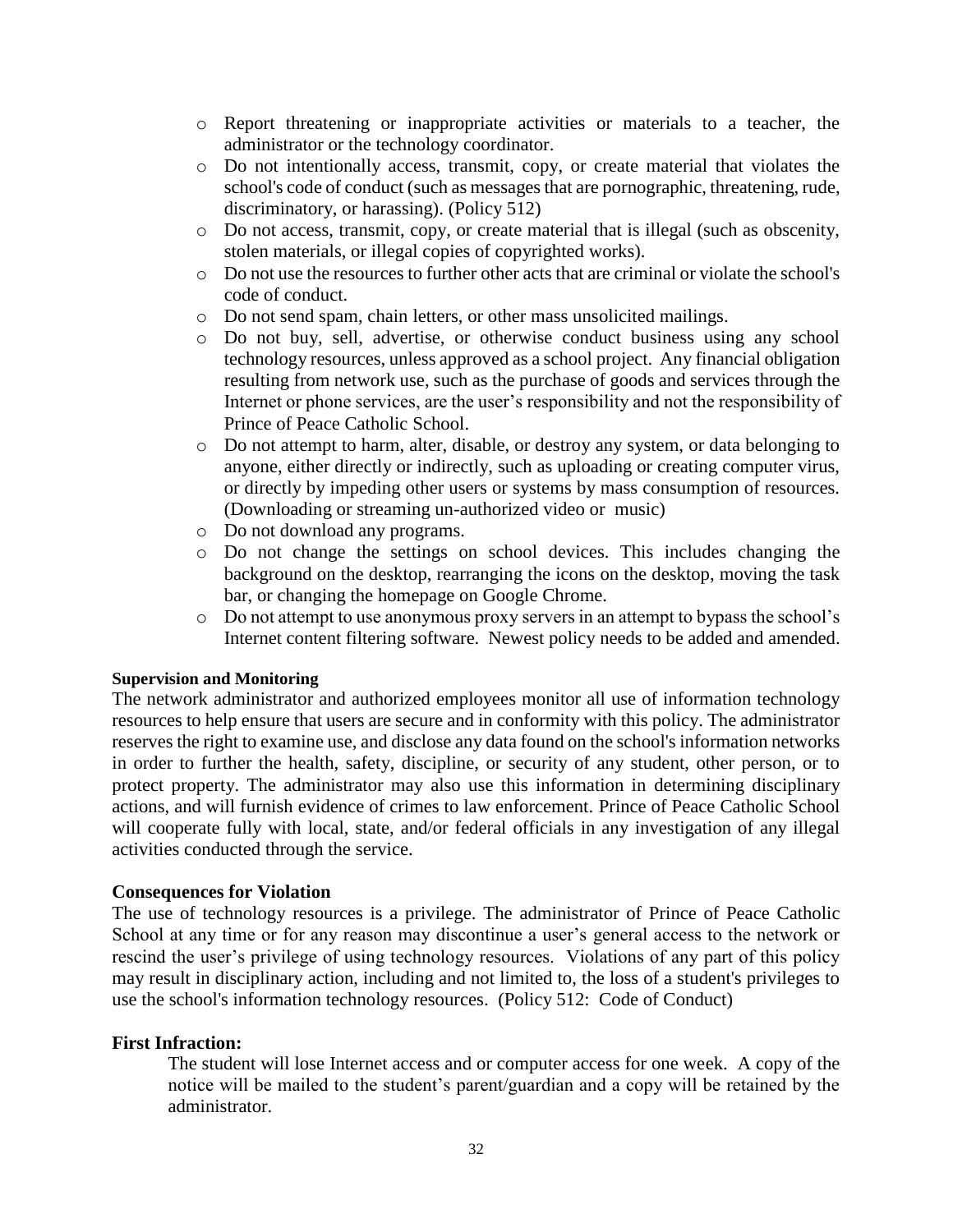#### **Second Infraction:**

The student shall forfeit all Internet access and computer privileges for a period of three weeks. The student and parent/guardian will be required to meet with the administrator during the forfeiture period of access to the Internet and/or computers or the access will not be reinstated. A copy of this notice will be mailed to the student's parent/guardian and a copy will be retained by the administrator.

#### **Third Infraction:**

The student shall forfeit all Internet and/or computer privileges for the remainder of the school year. The student and parent/guardian will be required to meet with the administrator during the forfeiture period of access to the Internet and/or computers or the access will not be reinstated the following school year. A copy of this notice will be mailed to the student's parent/guardian and a copy will be retained by the administrator.

If the consequences for violation impacts a computer based course, the consequence will be evaluated by school administration to allow for course completion. **Parents/Guardians must complete the signed agreement prior to student's use of technology resource.**

#### **Use or Possession of Alcohol/Drugs/Tobacco**

The use of alcohol, drugs or tobacco is hazardous to health, leads to dependency disorders and may cause many other negative impacts on health and is detrimental to academic and athletic performance. Prince of Peace Schools is committed to working with families, law enforcement officials and health organizations in the community to assist the students in prevention of substance abuse.

Prohibited substances are tobacco products or illegal drugs, including steroids, marijuana, drug look-alikes, drug paraphernalia, prescription drugs without a prescription, or any other controlled substance.

The use or possession of tobacco products and illegal drugs, including steroids, marijuana, drug look-alikes, drug paraphernalia, prescription drugs without a prescription, or any other controlled substance is prohibited. If the Administrator determines a circumstance to endanger the students of Prince of Peace Schools, mandatory drug testing, extended suspensions or expulsion may result and these options may supersede any other related policies.

If a student knowingly hosts a gathering during which prohibited substances are present, the penalty for violation for non-school related offense will apply and be considered the progressive discipline as indicated in this policy.

Students are in violation of this policy under the following circumstances:

#### **Possession or Use of Prohibited Substances**

#### **On School Grounds or at School Functions**

Any student who attends school or school functions in possession of, or under the influence of alcohol or illegal drugs as determined by and/or witnessed by administration or designated school officials or representatives will automatically serve an in-school or out of school suspension in addition to the penalties outlined in this policy.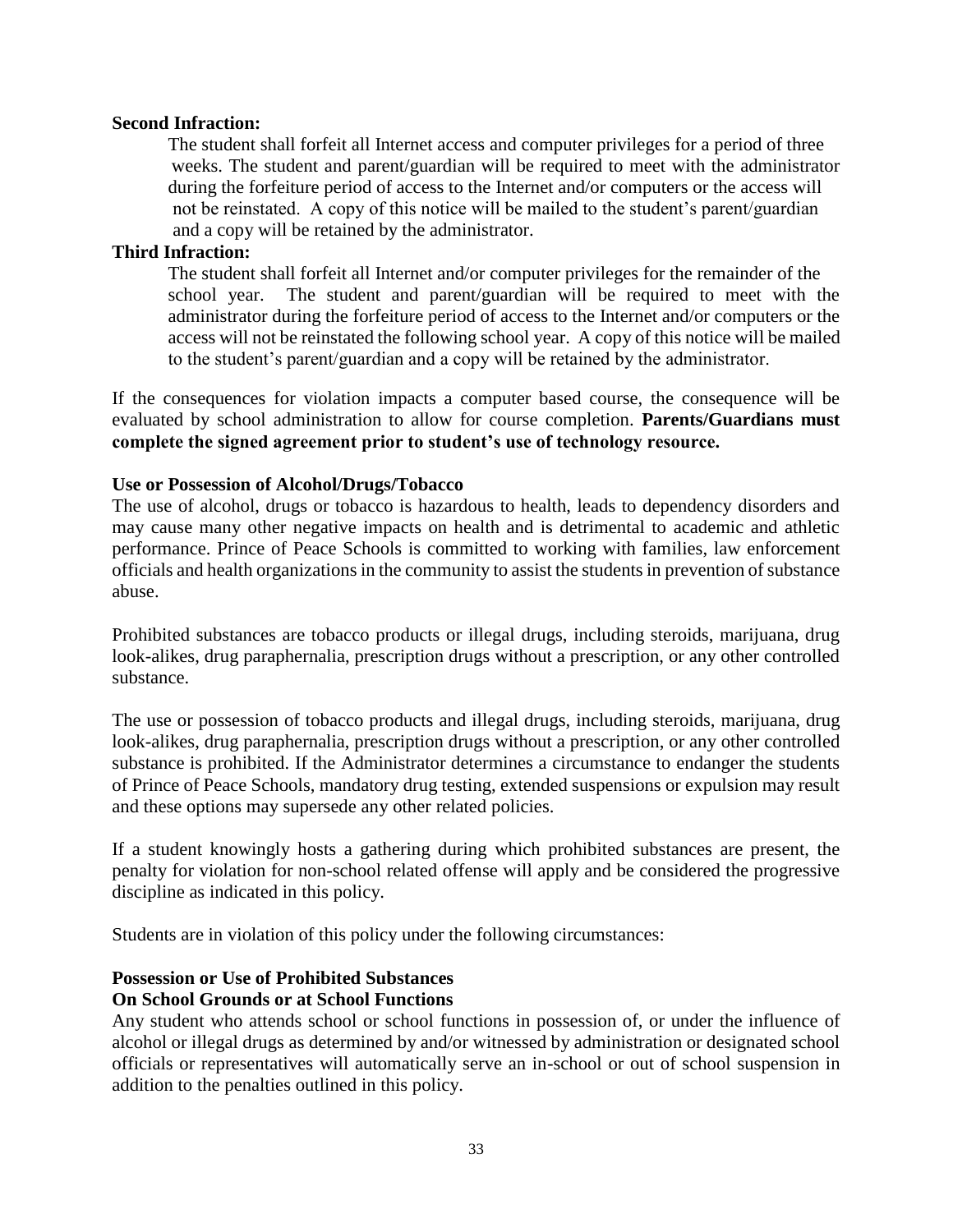#### **Furnishing or Selling Alcohol or Prohibited Substances On School Grounds or at School Functions**

Any student who furnishes or sells prohibited substances as previously identified, on school grounds or at a school function as determined by and /or witnessed by administration or a designated school officials or representatives will automatically serve an out of school suspension, must meet with the Administrator along with a parent or guardian and serve the penalties outlined in this policy.

#### **Use of Prohibited Substance**

#### **Generally Not on School Grounds or at School Functions**

Any student who is found to be using or in possession of prohibited substances as previously identified and as determined and reported to the school by law enforcement personnel, parent/guardian reporting his/her son or daughter, a foreign exchange program representative or as witnessed by an Administrator or designated school officials or representatives will serve the penalties outlined in this policy.

#### **Student Self-Reporting**

The student who self-reports personal violation of the Code of Conduct to the Administrator before the Administrator learns of the incident through other formal reporting sources, the student will receive a 50% reduction in the length of required work detail.

### **Student Who is Knowingly in the Presence of Underage**

#### **and/or Illegal Consumption of Prohibited Substances**

If a student is determined to have not personally consumed or otherwise engaged in the use of Prohibited Substances as judged by law enforcement personnel or the administration the following will apply:

**1 st Offense:** The Administrator will meet with the student and the parent/guardian to discuss the incident and ways to avoid similar circumstances in the future. A formal warning will be placed in the student's discipline file.

**2 nd Offense:** The Administrator will meet with the student; notify the parent/guardian that the student will receive an immediate three-day in-school suspension from all school activities.

**3 rd Offense:** The penalty will include a three-day in-school suspension 30 hours of work detail and a 30 calendar day suspension from participating in or attending any school related activities.

#### **Penalty for Violation on School Grounds or at School Functions First Violation**

- 1. Student will serve a one-day in-school suspension.
- 2. A 1,000-word essay will be assigned by the Administrator indicating a due date. The Administrator will provide the sources for this paper.
- 3. Complete 15 hours of work detail as arranged by the Administrator. These hours will be verified by assigned personnel.
- 4. The student will be prohibited from participating for 15 calendar days of extracurricular or school related activities or attending school related activities such as games and dances. (Suspension from activities that receive academic credit will not affect a student's grade.)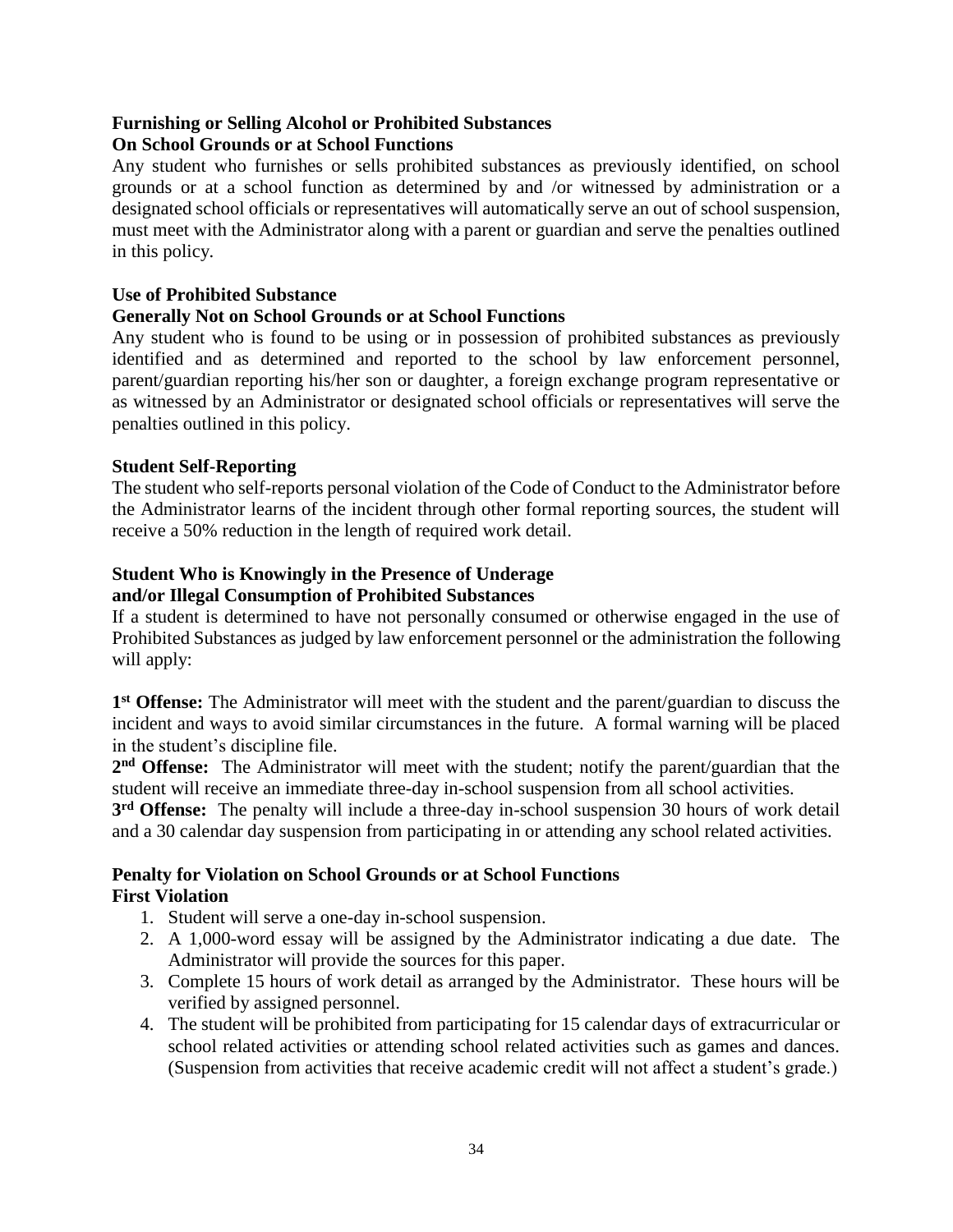#### **Penalty for Violation on School Grounds or at School Functions Second Violation**

- 1. Student will serve a two-day in-school suspension.
- 2. The parent/guardian will schedule an alcohol use assessment for their child or dependent with a recognized alcohol/substance abuse organization and will incur any cost associated with this assessment. A summary report will be provided to the Administrator. This report will be placed in the student's discipline file.
- 3. Complete 30 hours of work detail as arranged by the Administrator. These hours will be verified by assigned personnel.
- 4. The student will be prohibited from participating for 30 calendar days of extracurricular or school related activities or attending school related activities such as games and dances. (Suspension from activities that receive academic credit will not affect a student's grade.)

#### **Penalty for Violation on School Grounds or at School Functions Third Violation**

- 1. Student will serve a three-day in-school suspension.
- 2. The parent/guardian will schedule an alcohol use assessment for their child or dependent with a recognized alcohol/substance abuse organization and will incur any cost associated with this assessment. A summary report will be provided to the Administrator. This report will be placed in the student's discipline file. The student will complete a recognized alcohol/substance abuse education program. Verification of attendance and completion of the program will be provided to the Administrator.
- 3. Complete 60 hours of work detail as arranged by the Administrator. These hours will be verified by assigned personnel.
- 4. The student will be prohibited from participating for sixty calendar days of extracurricular or school related activities or attending school related activities such as games and dances. (Suspension from activities that receive academic credit will not affect a student's grade.)

## **Penalty for Violation for Non-School Related Offense**

#### **First Violation**

- 1. Student will serve a one-day in-school suspension.
- 2. A 1,000-word essay will be assigned by the Administrator indicating a due date. The Administrator will provide the sources for this paper.
- 3. Complete 15 hours of work detail as arranged by the Administrator. These hours will be verified by assigned personnel.
- 4. The student will be prohibited from participating for four dates of extracurricular activities or school related activities or attending school related activities such as games or dances. If the student self-reports, the student will be prohibited in participating for three dates of extracurricular activities or school related activities or attending school related activities such as games and dance. (Suspension from activities that receive academic credit will not affect a student's grade.)

#### **Penalty for Violation for Non-School Related Offense Second Violation**

- 1. Student will serve a one-day in-school suspension.
- 2. The parent/guardian will schedule an alcohol use assessment for their child or dependent with a recognized alcohol/substance abuse organization and will incur any cost associated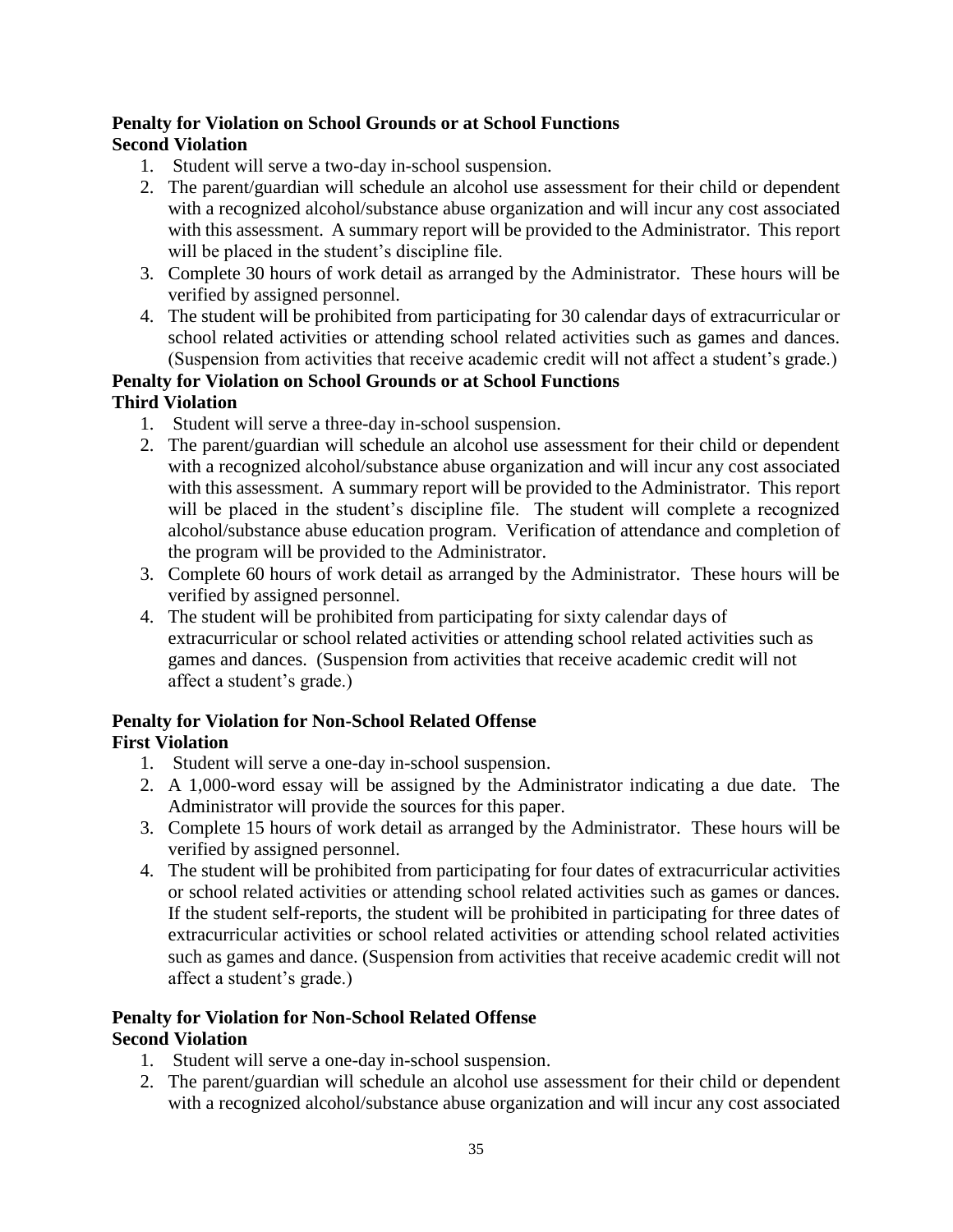with this assessment. A summary report will be provided to the Administrator. This report will be placed in the student's discipline file.

- 3. Complete 30 hours of work detail as arranged by the Administrator. These hours will be verified by assigned personnel.
- 4. The student will be prohibited from participating for seven dates of extracurricular activities or school related activities or attending school related activities such as games or dances. If the student self-reports, the student will be prohibited in participating for six dates of extracurricular activities or school related activities or attending school related activities such as games and dance. (Suspension from activities that receive academic credit will not affect a student's grade.)

### **Penalty for Violation for Non-School Related Offense**

### **Third Violation**

- 1. Student will serve a one-day in-school suspension.
- 2. The parent/guardian will schedule an alcohol use assessment for their child or dependent with a recognized alcohol/substance abuse organization and will incur any cost associated with this assessment. A summary report will be provided to the Administrator. This report will be placed in the student's discipline file. The student will complete an alcohol/substance abuse education program. Verification of attendance and completion of the program will be provided to the Administrator.
- 3. Complete 60 hours of work detail as arranged by the Administrator. These hours will be verified by assigned personnel.
- 4. The student will be prohibited from participating for twelve dates of extracurricular activities or school related activities or attending school related activities such as games or dances. If the student self reports, the student will be prohibited in participating for eleven dates of extracurricular activities or school related activities or attending school related activities such as games and dance. (Suspension from activities that receive academic credit will not affect a student's grade.)

#### **Violation of Suspension**

Should a student attend an event before his/her suspension is complete, the entire penalty will be repeated beginning when the violation is discovered.

#### **Subsequent Violation**

Subsequent violation in addition to those outlined in this policy will be handled at the Administrator's discretion, which may include expulsion.

#### **Minimum Penalty**

These consequences are the minimum penalty. Coaches and club advisors may also have rules for their particular organization that involves a code of conduct. Violations of these types of rules will be addressed with the students by those supervisors and will be kept on file in the Administrator's and Athletic Director's office.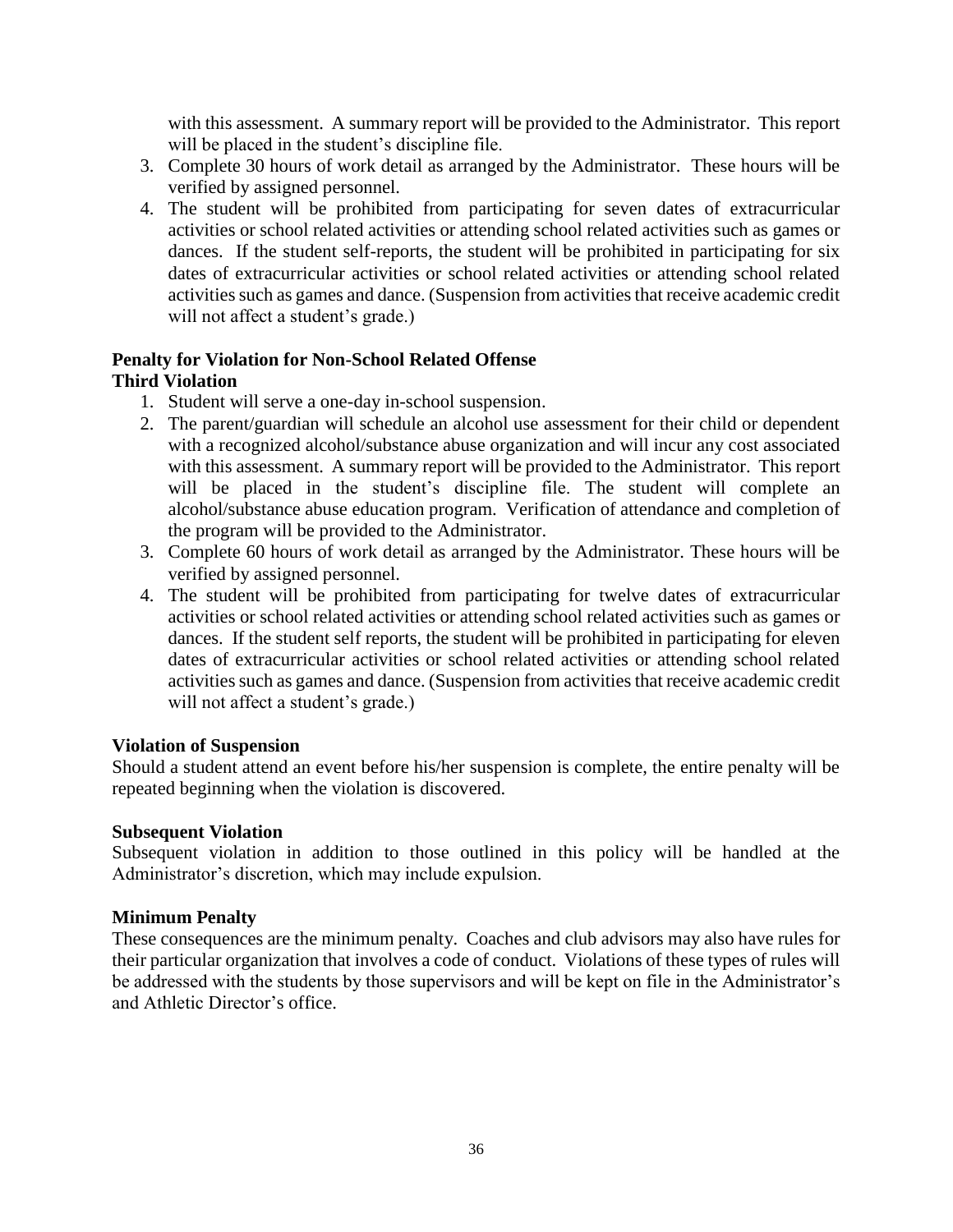#### **School Activities**

School activities may include graduation and baccalaureate exercises, intra-mural activities, open gyms, summer competitions, prom, post-prom, athletic contests, dances, performances, club events or other social activities.

#### **Effective Policy Dates**

This policy is in effect throughout the student's enrollment or re-enrollment at Prince of Peace Catholic School including the summer months. This policy does not apply when a student is in the presence of his/her parents/guardians at non-school related functions, unless the parents/guardians request the policy be enforced.

#### **Anti-Bullying/Harassment Policy**

Harassment and bullying of students and employees are against federal, state and local policy, and are not tolerated by the Diocesan Board of Education. The board is committed to providing all students with a safe and civil school/faith formation environment in which all members of the school/parish community are treated with dignity and respect. To that end, the board has in place policies, procedures, and practices that are designed to reduce and eliminate bullying and harassment as well as processes and procedures to deal with incidents of bullying and harassment. Bullying and harassment of students by students, school employees, and volunteers who have direct contact with students will not be tolerated in the school/parish.

The board prohibits harassment, bullying, hazing, or any other victimization, of students, based on any of the following actual or perceived traits or characteristics: age, color, creed, national origin, race, religion, marital status, sex, sexual orientation, gender identity, physical attributes, physical or mental ability or disability, ancestry, political party preference, political belief, socioeconomic status, or familial status. Harassment against employees based upon race, color, creed, sex, sexual orientation, national origin, religion, age or disability is also prohibited.

This policy is in effect while students or employees are on property within the jurisdiction of each local boards of education/faith formation committee; while on school/parish-owned or school/parish-operated vehicles; while attending or engaged in school/parish-sponsored activities; and while away from school/parish grounds if the misconduct directly affects the good order, efficient management and welfare of the school/parish.

If, after an investigation, a student is found to be in violation of this policy, the student shall be disciplined by appropriate measures up to, and including, suspension and expulsion. If after an investigation a school/parish employee is found to be in violation of this policy, the employee shall be disciplined by appropriate measures up to, and including, termination. If after an investigation a school/parish volunteer is found to be in violation of this policy, the volunteer shall be subject to appropriate measures up to, and including, exclusion from school/parish grounds. "Volunteer" means an individual who has regular, significant contact with students.

Harassment and bullying mean any electronic, written, verbal, or physical act or conduct toward a student which is based on any actual or perceived trait or characteristic of the student and which creates an objectively hostile school/faith formation/youth ministry environment that meets one or more of the following conditions:

- Places the student in reasonable fear of harm to the student's person or property;
- Has a substantially detrimental effect on the student's physical or mental health;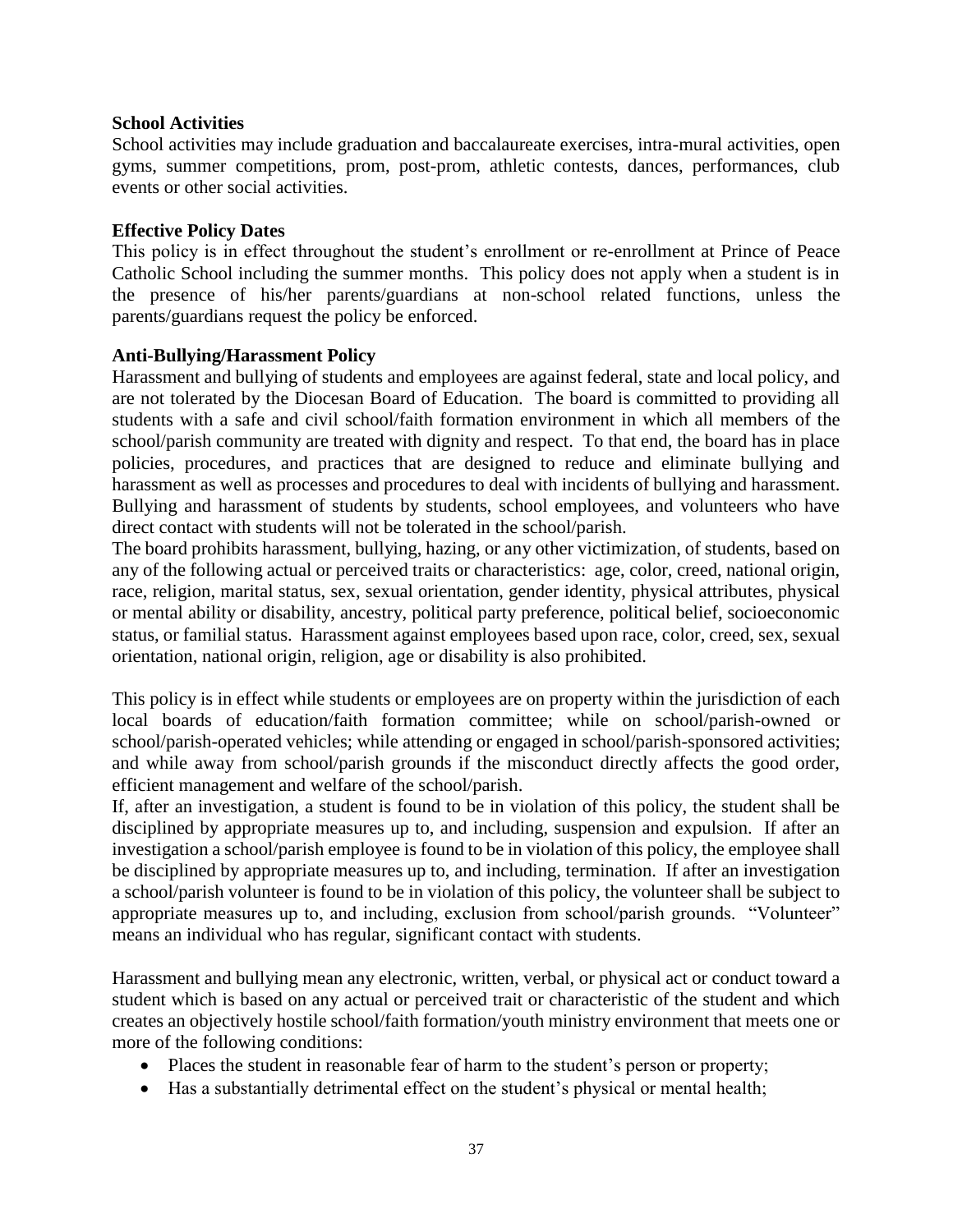- Has the effect of substantially interfering with the student's academic performance; or
- Has the effect of substantially interfering with the student's ability to participate in or benefit from the services, activities, or privileges provided by a school/parish.

"Electronic" means any communication involving the transmission of information by wire, radio, optical cable, electromagnetic, or other similar means. "Electronic" includes but is not limited to communication via electronic mail, internet-based communications, pager service, cell phones, electronic text messaging, or similar technologies.

Harassment and bullying may include, but are not limited to, the following behaviors and circumstances:

- Verbal, nonverbal, physical or written harassment, bullying, hazing, or other victimization that have the purpose or effect of causing injury, discomfort, fear, or suffering to the victim;
- Repeated remarks of a demeaning nature that have the purpose or effect of causing injury, discomfort, fear, or suffering to the victim;
- Implied or explicit threats concerning one's grades, achievements, property, etc. that have the purpose or effect of causing injury, discomfort, fear, or suffering to the victim;
- Demeaning jokes, stories, or activities directed at the student that have the purpose or effect of causing injury, discomfort, fear, or suffering to the victim; and/or
- Unreasonable interference with a student's performance or creation of an intimidating, offensive, or hostile learning environment.

Sexual harassment means unwelcome sexual advances, requests for sexual favors, or other verbal or physical conduct of a sexual nature when:

- Submission to the conduct is made either implicitly or explicitly a term or condition of the student's education/faith formation or benefits;
- Submission to or rejection of the conduct by a school employee is used as the basis for academic/faith formation decisions affecting that student; or
- The conduct has the purpose or effect of substantially interfering with the student's academic/faith formation performance by creating an intimidating, hostile, or offensive education or faith formation environment.

In situations between students and school/parish officials, faculty, staff, or volunteers who have direct contact with students, bullying and harassment may also include the following behaviors:

- Requiring that a student submit to bullying or harassment by another student, either explicitly or implicitly, as a term or condition of the targeted student's education/faith formation or participation in school/faith formation programs or activities; and/or
- Requiring submission to or rejection of such conduct as a basis for decisions affecting the student.

In the case of a student who threatens physical harm to another student for any reason, a "no tolerance" stance will be taken. The perpetrator will be suspended from the educational program immediately. Reentry will be contingent upon a report from a competent mental health professional that the perpetrator is not perceived to be a threat to self or others. It may also be contingent upon a program of continued counseling.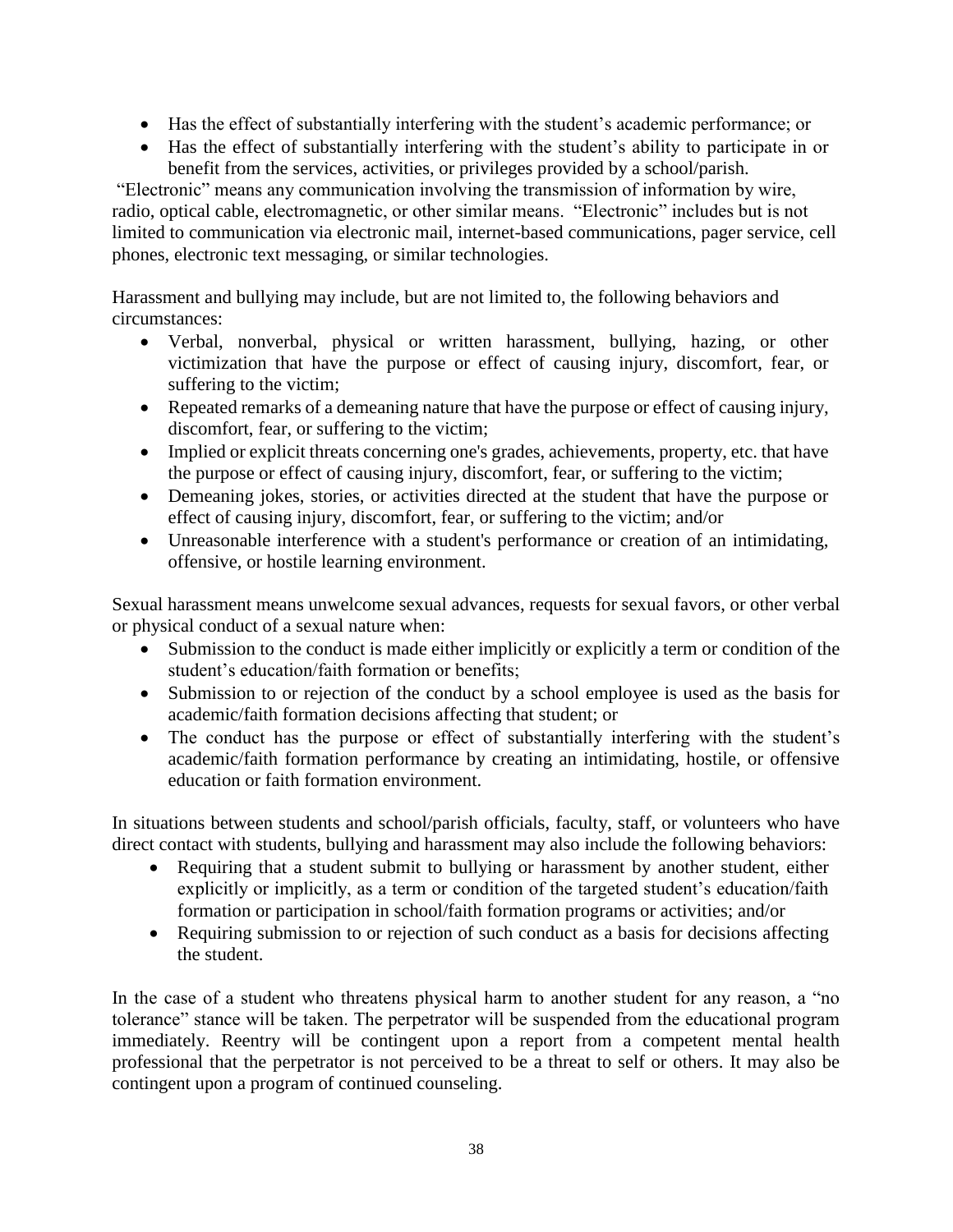Any person who promptly, reasonably, and in good faith reports an incident of bullying or harassment under this policy to a school/parish official, shall be immune from civil or criminal liability relating to such report and to the person's participation in any administrative, judicial, or other proceeding relating to the report. Individuals who knowingly file a false complaint may be subject to appropriate disciplinary action.

Retaliation against any person because the person has filed a bullying or harassment complaint or assisted or participated in a harassment investigation or proceeding is also prohibited. Individuals who knowingly file false harassment complaints and any person who gives false statements in an investigation shall be subject to discipline by appropriate measures, as shall any person who is found to have retaliated against another in violation of this policy. Any student found to have retaliated in violation of this policy shall be subject to measures up to, and including, suspension and expulsion. Any school/parish employee found to have retaliated in violation of this policy shall be subject to measures up to, and including, termination of employment. Any school/parish volunteer found to have retaliated in violation of this policy shall be subject to measures up to, and including, exclusion from school/parish grounds.

The school/parish will promptly and reasonably investigate allegations of bullying or harassment. The investigator or designee will be responsible for handling all complaints by students alleging bullying or harassment. The investigator or designee will be responsible for handling all complaints by employees alleging bullying or harassment.

It also is the responsibility of the superintendent, in conjunction with the investigator and principals, to develop procedures regarding this policy. The superintendent or designee also is responsible for organizing training programs for students, school/parish officials, faculty, staff, and volunteers who have direct contact with students. The training will include how to recognize harassment and what to do in case a student is harassed. It will also include proven effective harassment prevention strategies. The superintendent or designee will also develop a process for evaluating the effectiveness of the policy in reducing bullying and harassment in the Diocesan Board of Education and each school/parish board of education/faith formation committee. The superintendent or designee shall report to each board/faith formation committee on the progress of reducing bullying and harassment.

Each local board/faith formation committee will annually publish this policy. The policy may be publicized by the following means:

- Inclusion in the student handbook
- Inclusion in the employee handbook and volunteer handbook
- Inclusion in the registration materials
- Inclusion on the school/parish or school web site, and the Diocesan website

and a copy shall be made available to any person at the administrative office of each school/parish/Diocese.

#### **Anti-Harassment/Bullying Investigation Procedures**

Individuals who feel that they have been harassed should:

 Communicate to the harasser that the individual expects the behavior to stop, if the individual is comfortable doing so. If the individual wants assistance communicating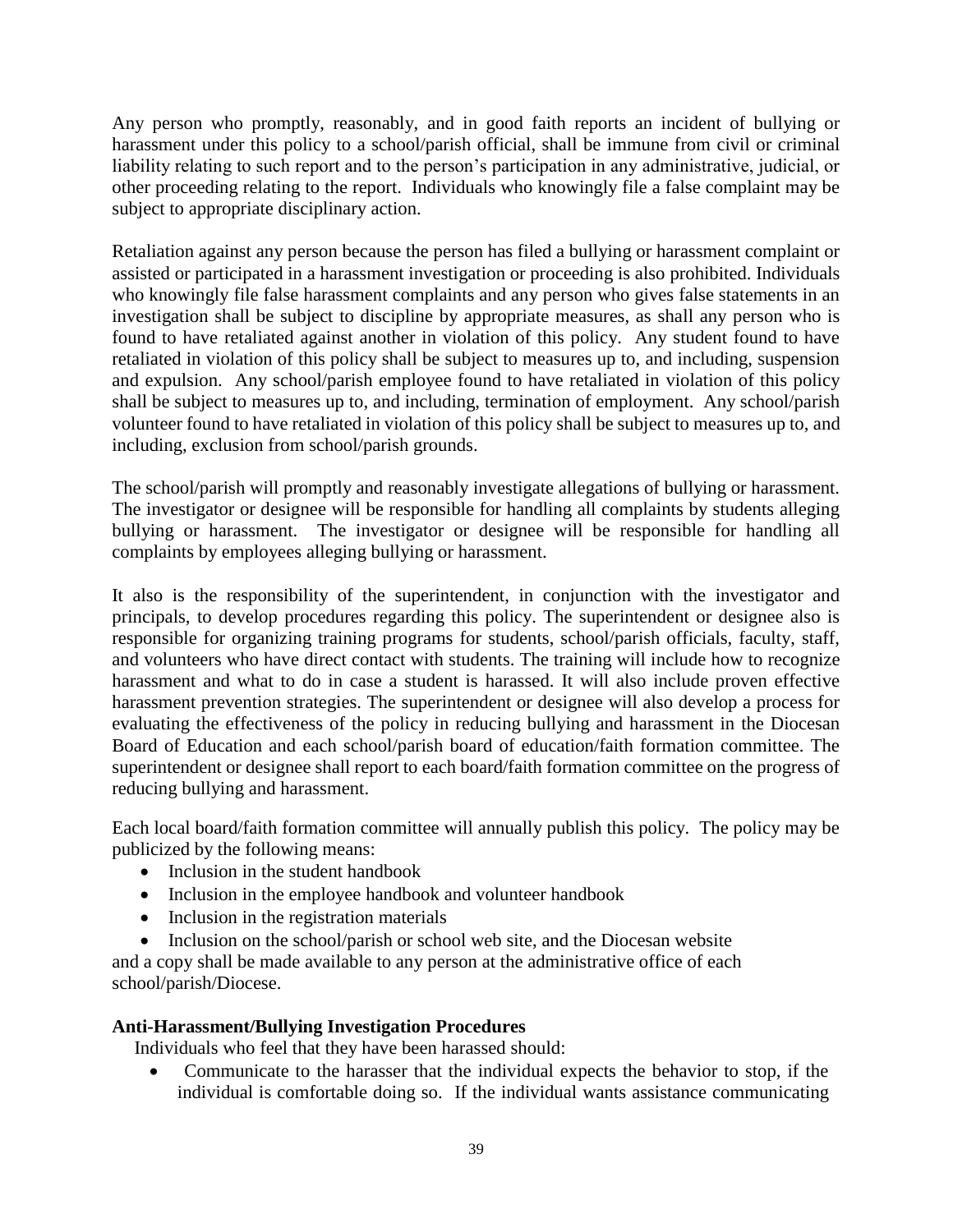with the harasser, the individual should ask a teacher, counselor or Administrator to help.

- If the harassment does not stop, or the individual does not feel comfortable confronting the harasser, the individual should:
	- -- tell a teacher, counselor or Administrator; and
	- -- write down exactly what happened, keep a copy and give another copy to the teacher, counselor or Administrator including;
		- what, when and where it happened;
		- who was involved:
		- exactly what was said or what the harasser did;
		- witnesses to the harassment;
		- what the student said or did, either at the time or later;
		- how the student felt; and
		- how the harasser responded.

#### **Complaint Procedure**

An individual who believes that the individual has been harassed or bullied will notify the school Administrator, the designated investigator. The alternate investigator is the school counselor. The investigator may request that the individual complete the Harassment/Bullying Complaint form and turn over evidence of the harassment, including, but not limited to, letters, tapes, or pictures. The complainant shall be given a copy of the completed complaint form. Information received during the investigation is kept **confidential** to the extent possible.

The investigator, with the approval of the Director of Faith Formation, or the Administrator has the authority to initiate an investigation in the absence of a written complaint.

#### **Investigation Procedure**

The investigator will reasonably and promptly commence the investigation upon receipt of the complaint. The investigator will interview the complainant and the alleged harasser. The alleged harasser may file a written statement in response to the complaint. The investigator may also interview witnesses as deemed appropriate.

Upon completion of the investigation, the investigator will make written findings and conclusions as to each allegation of harassment and report the findings and conclusions to the principal. The investigator will provide a copy of the findings of the investigation to the principal. Designated investigators for Prince of Peace School are the Principal, Assistant Principal and Sharon Roling, Administrator of St. Joseph's Catholic School, DeWitt, Iowa.

#### **Resolution of the Complaint**

Following receipt of the investigator's report, the Administrator may investigate further, if deemed necessary, and make a determination of any appropriate additional steps, which may include discipline.

Prior to the determination of the appropriate remedial action, the Administrator may, at the Administrator's discretion, interview the complainant and the alleged harasser. The Administrator will file a written report closing the case and documenting any disciplinary action taken or any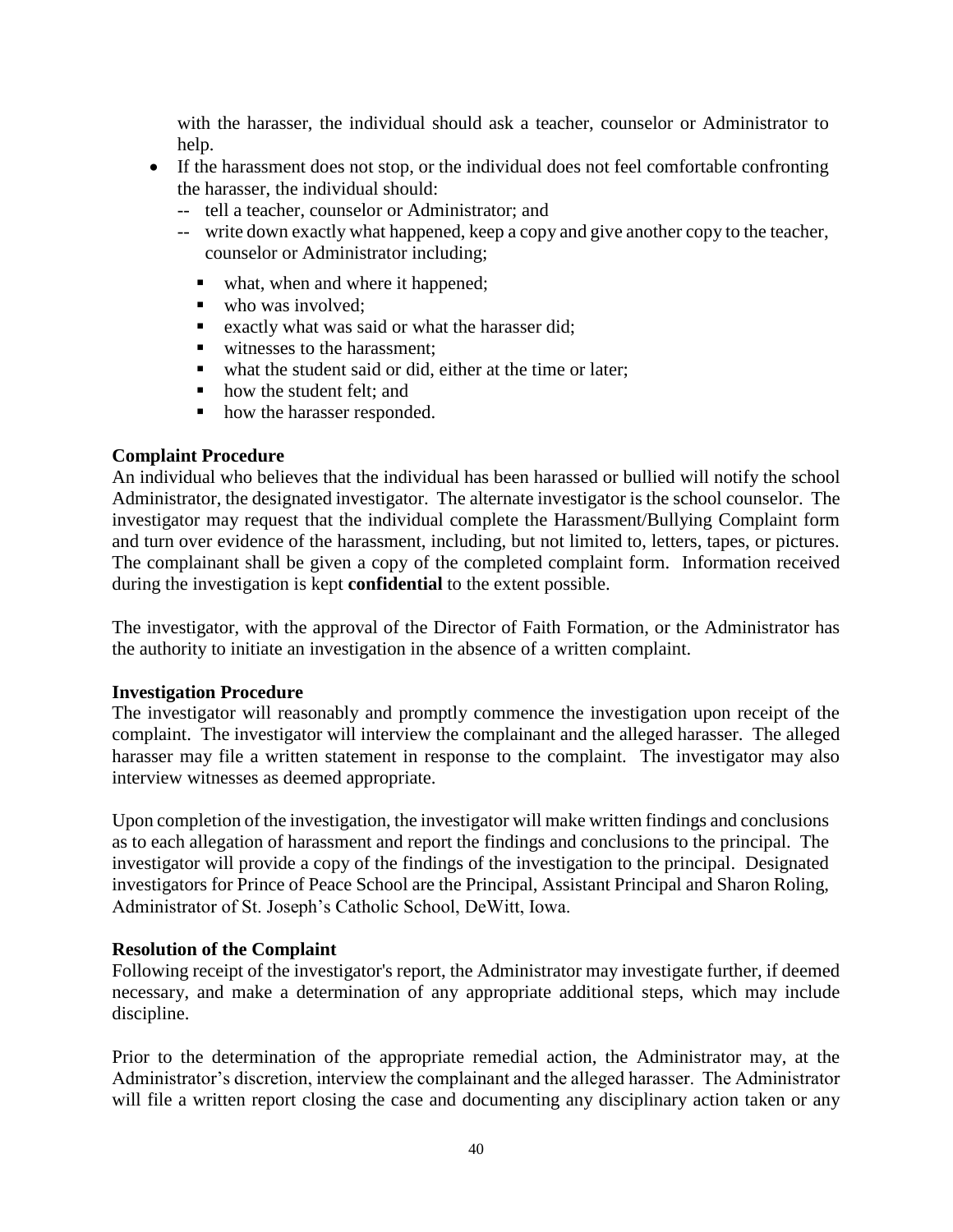other action taken in response to the complaint. The complainant, the alleged harasser and the investigator will receive notice as to the conclusion of the investigation. The Administrator will maintain a log of information necessary to comply with Iowa Department of Education and Diocesan reporting procedures.

Points to remember in the investigation:

- Evidence uncovered in the investigation is confidential.
- Complaints must be taken seriously and investigated.
- No retaliation will be taken against individuals involved in the investigation process.
- Retaliators will be disciplined up to and including suspension and expulsion.

#### **Conflicts**

If the investigator is a witness to the incident, the alternate investigator shall investigate.

#### **Due Process**

#### **Process for Appealing Electronic Resource Penalties, Detentions, Work Details, Fines and/or Financial Reimbursement**

The appeal must be written by the student and follow the format listed below:

- 1. A written appeal must be submitted to the Assistant Principal/Dean of Students no later than two school days after the discipline has been assigned. This appeal must be typed on an 8  $\frac{1}{2}$ " x 11" sheet of paper. It must include the following:
	- a. the date the appeal is being filed;
	- b. the signature of the student appealing;
	- c. the signature of at least one parent/guardian;
	- d. a brief explanation of the reason(s) for the appeal.
- 2. The appeal will be reviewed by the Administrator and a decision on the discipline situation made. The decision of the Administrator is final.
- 3. Detention, work details, electronic penalties, financial reimbursement and fines will be postponed pending an appeal.

### **Process for Appealing Suspensions or Expulsions**

The appeal must be written by the student and follow the format listed below:

- 1. A written appeal must be submitted to the Assistant Principal/Dean of Students no later than two school days after the discipline has been assigned. This appeal must be typed on an 8
	- $\frac{1}{2}$ " x 11" sheet of paper. It must include the following:
		- a. the date the appeal is being filed;
		- b. the signature of the student appealing;
		- c. the signature of at least one parent/guardian;
		- d. a brief explanation of the reason(s) for the appeal.
- 2. The appeal will be reviewed by the Administrator and a decision on the discipline situation made.
- 3. If the student wishes to appeal the Administrator's decision, an Appeal Council will meet. The student must give a written request to the Administrator for a meeting of the Appeal Council within two school days of receiving the Administrator's decision. The appeal must be typed on an  $8\frac{1}{2}$ " x 11" sheet of paper. It must include the following:
	- a. the date the appeal is being filed;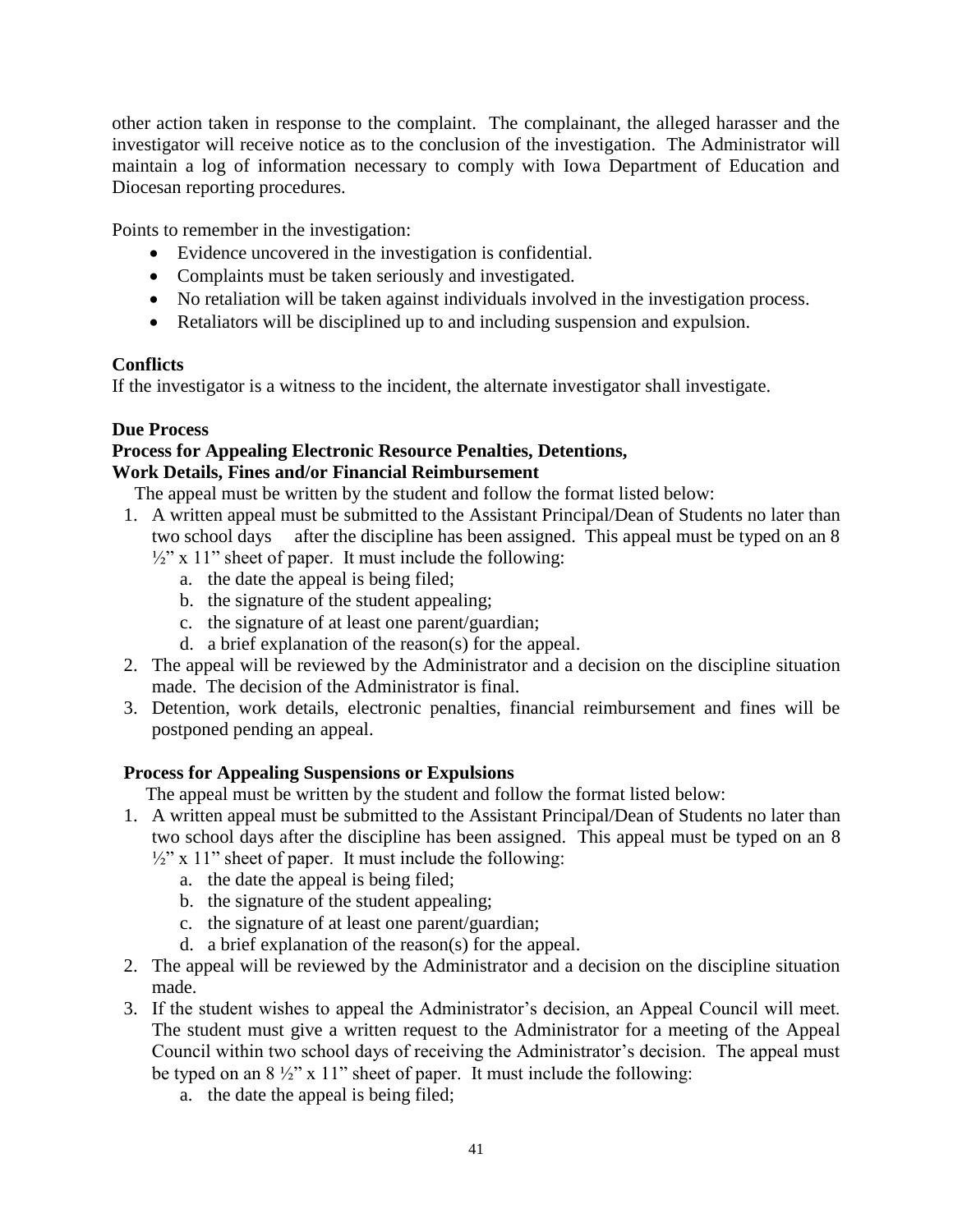- b. the signature of the student appealing;
- c. the signature of at least one parent/guardian;
- d. a brief explanation of the reason(s) for the appeal.
- 4. The Council will meet no later than one week after the written request has been received by the Administrator.
- 5. The Appeal Council will be composed of two faculty members and one school board member. The school board member shall be the chairperson of the board's policy committee or the president of the board. An alternate Appeal Council member may be requested by the board president. The school board member serves as chair for the Council. The Appeal Council determines the participants and procedure of the meeting. The student and his/her parents/guardians will be able to attend the Appeal Council meeting. The Appeal Council may request administration, faculty, and other students to be present for all or part of the meeting. The Appeal Council decides whether to uphold or modify the Administrator's decision, and notifies the student, his/her parents/guardians, and the Administrator in writing within two school days of the Council's meeting.
- 6. No outside legal counsel will be able to attend the meeting of the Appeal Council, as this is not a court of law.
- 7. If the student wishes to appeal the Appeal Council's decision, the student may appeal the decision to the School Board. This appeal must be in writing and made no later than two school days after the Appeal Council's decision. The appeal must be typed on an  $8\frac{1}{2}$ " x 11" sheet of paper. It must include the following:
	- a. the date the appeal is being filed;
	- b. the signature of the student appealing;
	- c. the signature of at least one parent/guardian;
	- d. a brief explanation of the reason(s) for the appeal.

The appeal is addressed and mailed to the president of the board and the Administrator.

8. The School Board will act on the appeal not later than ten school days after the appeal has been received. The school board president will determine the participants and procedure for the meeting. The decision of the School Board is final.

#### **Detentions**

A 24-hour notice will be given to students when school detentions are assigned. Detentions will vary in length depending upon the reason for the detention. Some violations of the Code of Conduct will result in lengthier detentions

Students who exhibit a persistent pattern of receiving detentions and/or a pattern of skipping school detentions may be given significant consequences that may include suspension from participation in school activities.

When students receive a school detention they must be in attendance for the detention on the day assigned. School detentions are normally served on Tuesdays and Thursdays for the assigned time. In special circumstances, alternative times may be arranged through the office of student services. These arrangements must be made **prior** to the normally scheduled time. Athletic games, practices, other extra-curricular activities, or out of school appointments are not excusable reasons for failing to serve an assigned detention. A student who does not report for a school detention will be assigned an additional detention time or an in-school suspension.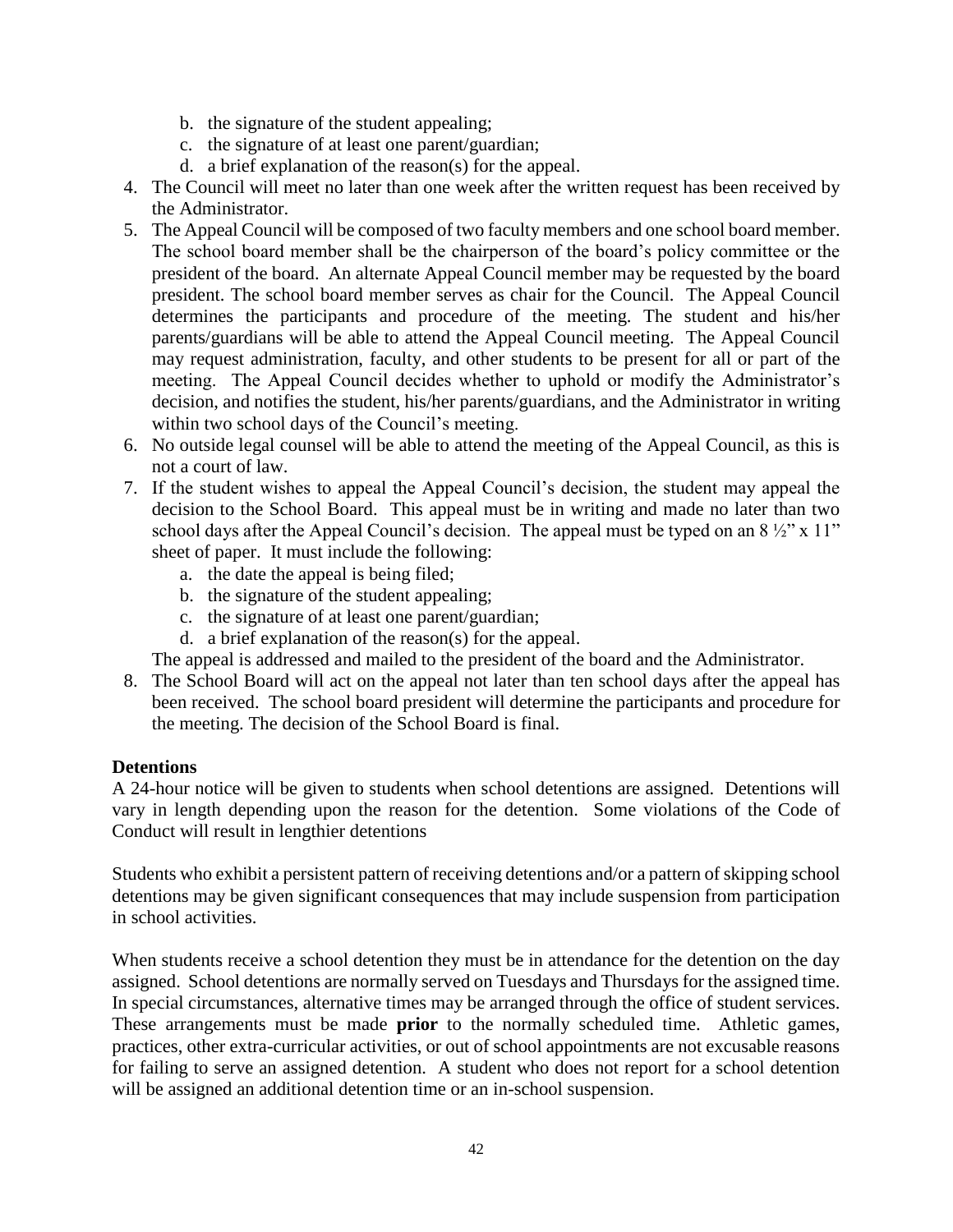Detentions may also be served under a teacher's direction.

#### **Hall Conduct**

Littering, running, pushing and loud noises in the halls are considered poor behavior and may result in a detention or other disciplinary action.

#### **Search and Seizure**

Individuals entering the school, whether students, employees, or guests, are expected to conduct themselves appropriately. To provide students and employees with a safe and healthy environment, the school reserves the right to conduct inspections of school property and the property of students and visitors on school premises. Included within this policy is the right to inspect the following:

- 1. Lockers
- 2. Knapsacks, briefcases, bags, gym bags or similar articles brought onto or existing on school premises.
- 3. Vehicles on school premises.
- 4. Clothing.
- 5. Desks.
- 6. Other student or visitor property on school premises.

A student's failure to cooperate with such an inspection may lead to appropriate disciplinary action including suspension or expulsion.

#### **Citizenship**

Being a citizen of the United States, of Iowa and of Prince of Peace Catholic School entitles students to special privileges and protections as well as requiring the students to assume civic, economic and social responsibilities and to participate in their country, state, school and faith communities in a manner that entitles them to keep these rights and privileges.

As part of the education program, students shall have an opportunity to learn about their rights, privileges, and responsibilities as citizens. As part of this learning opportunity, students shall be instructed in the elements of good citizenship, the role quality citizens play and their obligation to service as Christians.

#### **Student Conduct**

#### **Good Conduct Policy**

Any student declared ineligible under the prior school district's Good Conduct Rule and then, without having completed the full period of ineligibility at the school, transfers to Prince of Peace Catholic School, will not be eligible for interscholastic competition at Prince of Peace Catholic High School until the full period of ineligibility has been completed. Once that time period of ineligibility has been completed, the student is then immediately eligible for interscholastic competition.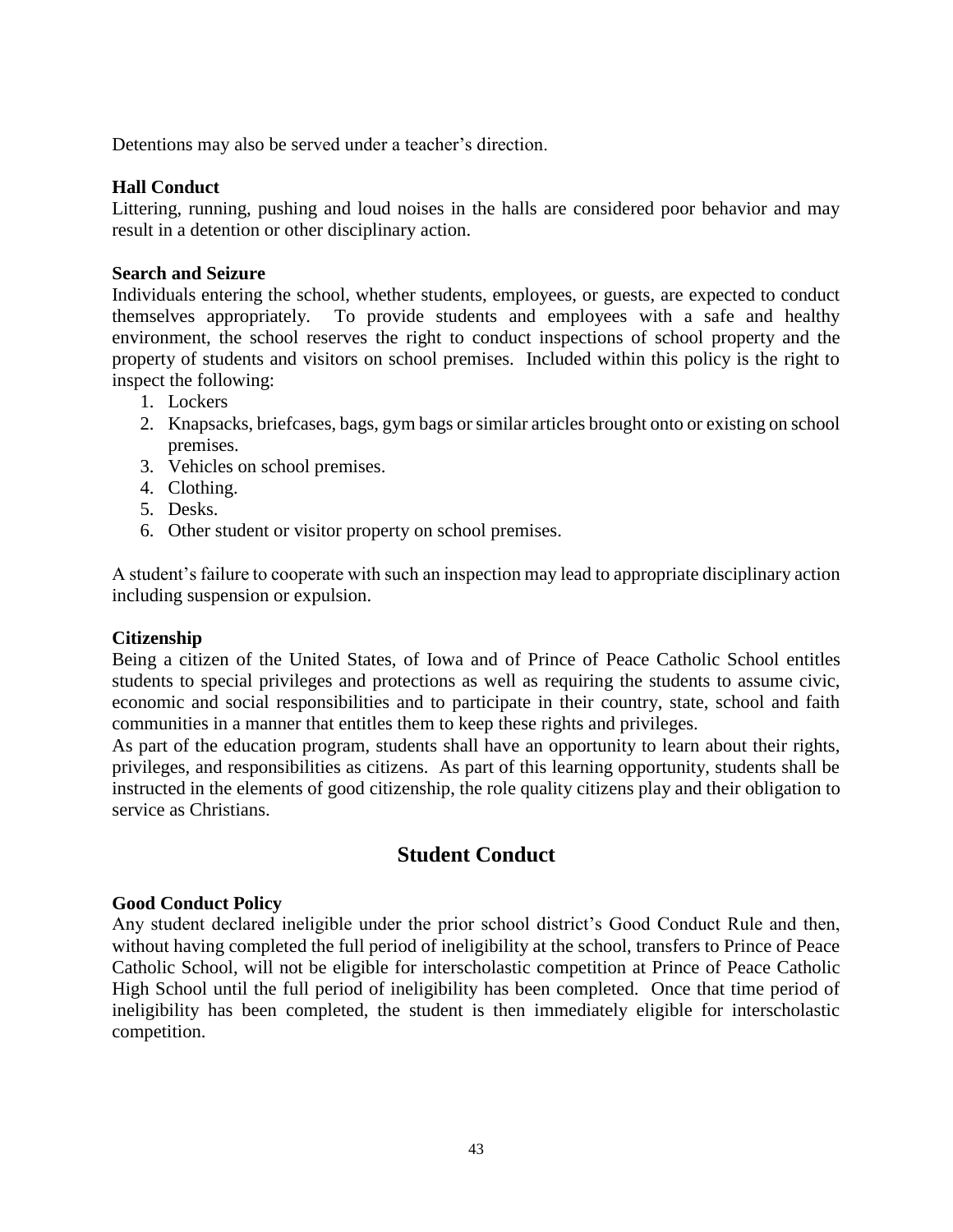#### **Distributing Written Material or Other Items**

Students may not distribute letters, other written information or other items to students or staff without permission from the administration. Violation of this rule may result in disciplinary action.

### **Electronic Devices**

#### **Telephone/Cell Phones**

Teachers or students will not be called to the telephone during school hours except in cases of extreme necessity or emergency. Messages may be left with the office staff. If a student needs to use the telephone during the school day, the student is to request permission from the office staff to use the office telephone or their personal cell phone. If the student uses his or her cell phone without permission from office personnel, it is a violation of the cell phone policy. The consequences of the cell phone policy will be implemented.

Students' in grades 6-12 may use cell phones under the direction of the classroom teacher for educational purposes and during the lunch period. If a student is found using a cell phone or if a cell phone sound is heard, the supervising adult will report this to administration.

The first violation will result in a one-day confiscation. The second offense will result in a twoday confiscation. The days of confiscation will be consecutive school days. The third offense will require a meeting between the administrator and the parents or guardians and disciplinary action will result. The student is to turn in his or her cell phone at the beginning of the school day and pick it up at the end of the school day. Communication devices or other electronic devices are subject to the same rules. Inappropriate use of personal devices to access or record restricted information related to exams or school assignments will be subject to disciplinary actions including a search of the device's content. Local law enforcement officials may be requested to assist in investigation.

Inappropriate use of cell phones or electronic devices include but limited to the following: use during the school day without permission for any reason, taking pictures in the locker room or restroom, taking pictures for the purpose of ridiculing another person, bullying or harassment, sending or receiving pornography, cheating on homework or exams.

#### **Technology Devices**

Students may bring technology devices to school. Students' listening choices and use of devices should be in accordance with the Code of Conduct and the school's technology use policy. The school is not responsible for any damage or loss of personal devices. The Technology Coordinator is not responsible for assisting the student if the personal device stops working or if the student is having trouble making the device work correctly.

Students must ask permission of the classroom teacher or supervisor for use at times including activity period, study hall, lunchtime or recess. Inappropriate behavior will result in the revocation of the privilege of using these devices in the school.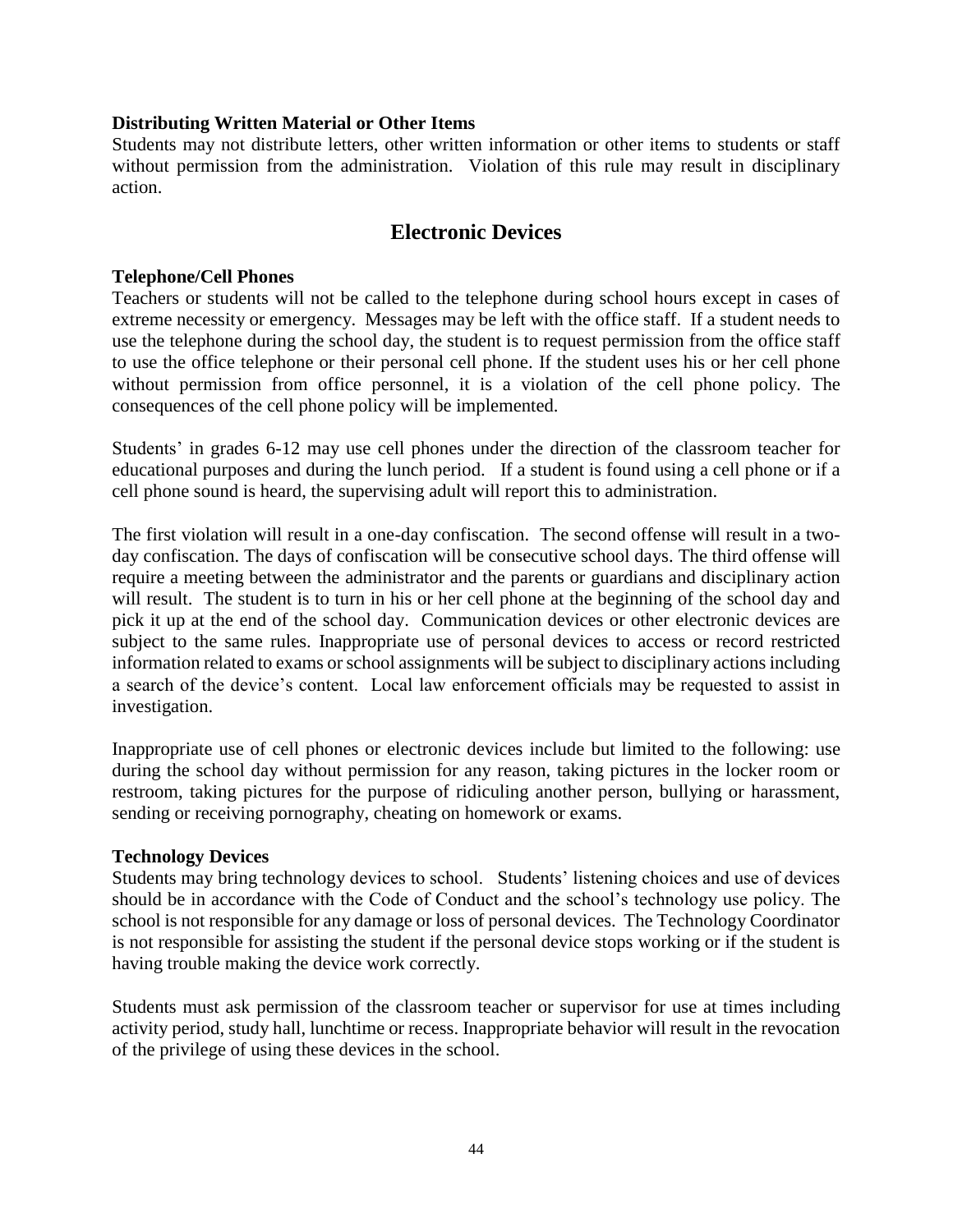#### **Lockers**

Each student in grades 6-12 is assigned a locker. Students must use only the assigned locker. Students are responsible for the care of the locker issued to them and are expected to keep their lockers neat and closed at all times. If a locker is found to be in great disarray, a supervised cleaning may take place. Old food items and open containers of beverages are unacceptable. Disciplinary action may result. No items other than musical instruments and sports bags may be kept on top of the lockers at the end of the school day. Any books, notebooks, or other items found on lockers at the end of the school day will be turned into the office and a detention will be assigned. Hallways are to be kept clear and free of litter, books, and personal items. Students leaving books or any personal items on the hallway floor during the school day will be assigned a detention for this safety violation.

Only school issued locks may be used. Students may request the use of a school lock. Students who lose the lock must pay the \$5.00 replacement cost.

The locker remains the property of Prince of Peace Catholic School and may be inspected from time to time, for any reason. The school will not be responsible for lost, damaged or stolen property.

Only appropriate pictures or personal items may be displayed on the inside of lockers. Displayed items on the outside of lockers must be appropriate and neatly displayed or they may be removed. Tattered and torn items are to be removed.

#### **Yearbook**

Yearbooks will only be sold to students, parents and grandparents.

### **Athletics**

#### **Cooperative Sports**

Students may participate in cooperative sports with area public schools. If a student wishes to participate in a cooperative sport, he/she must inform the Athletic Director prior to the beginning of the sport's season. The eligibility policy of our school will be used in determining a student's academic eligibility.

#### **Practice Attire**

Practice attire is to be modest and reflect the values of our Catholic school. Exposed underwear and clothing that is too short, too tight or too clinging is never appropriate. Practice shorts must follow the school policy and be 3" longer than fingertips. However, a coach may designate a "practice" uniform dress code for specific shorts that does not meet the length requirement. If this is the case, practice uniform shorts should be worn only during practice times, not at other school or community events. Shorts worn as team uniforms are not required to follow the 3" rule. Sleeveless shirts will be allowed, but may not have large sleeve openings. At no time should sports bras or underwear show. Shirts must be worn at all times.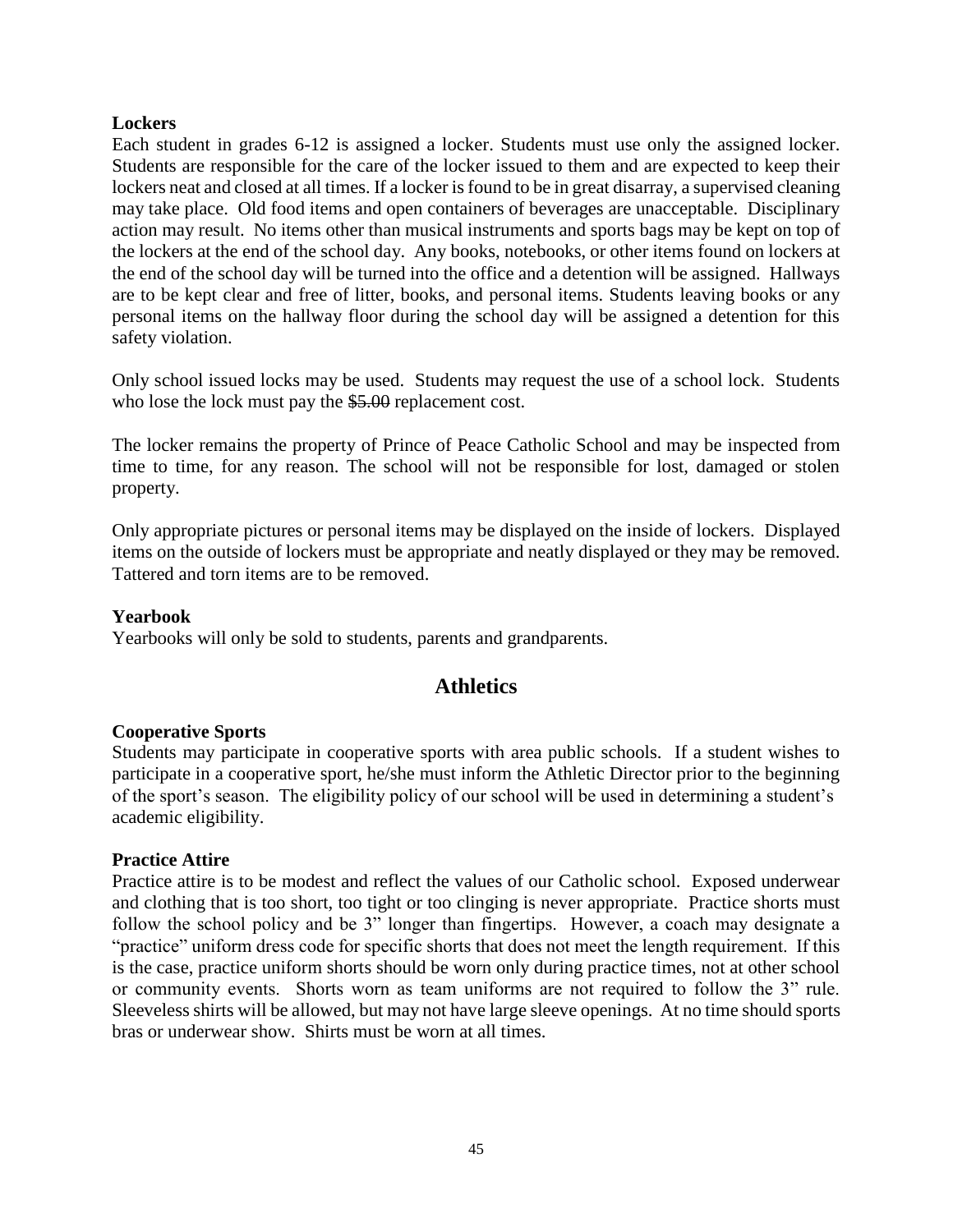#### **School Apparel/Student or Team Images/Items**

Logos, slogans or designs on any school apparel/student or team images and items are to reflect the values of Prince of Peace Catholic School. Slogans or designs are to be free of sexual innuendo, suggestions of gross behaviors, violence or other inappropriate language or graphics.

Any clothing**,** images or items sold to or worn as a team is considered team apparel. Any clothing, images or items worn by Irish teams or fans and sold to or given to support any school team, club or organization must be approved by the Administrator prior to its creation and purchase.

Any clothing, images or items worn by, sold to or given to school teams, which carries the word "Irish" or "Prince of Peace" or the Prince of Peace logo must be approved by the Administrator prior to its creation.

No individual, group or business shall create or sell clothing, images or items suggesting school affiliation to Prince of Peace teams or fans without written permission. Students are not allowed to sell apparel, images or items to other students during the school day or on school property.

Any team apparel purchased by the school for any sport will be the official school colors.

#### **Sports Physicals**

A current sports physical is required before any student may practice or participate in any interscholastic sport. This information is kept by the Athletic Director.

#### **Sportsmanship**

All students, participants, and fans should set an example of good sportsmanship at all times. The highest respect must be extended to game officials, visiting players and fans. Remember that our visiting teams and spectators have been invited as our guests. When visiting other schools, students and fans should act, as they would expect guests to act. Booing, name-calling, inappropriate words or actions are always out of place and will be dealt with appropriately. The Iowa High School Athletic Association (IHSAA) has also set forth a code of conduct for fans and players during specific events.

#### **Uniforms**

The school will purchase team uniforms on a rotation basis. No team shoes will be required. Students or parents may not purchase team attire. Uniforms are to be turned in at the end of the sports season in good repair and clean. Any team apparel purchased by the school for any sport will be the official school colors.

Students who do not turn in their athletic uniform as requested may be assigned detentions.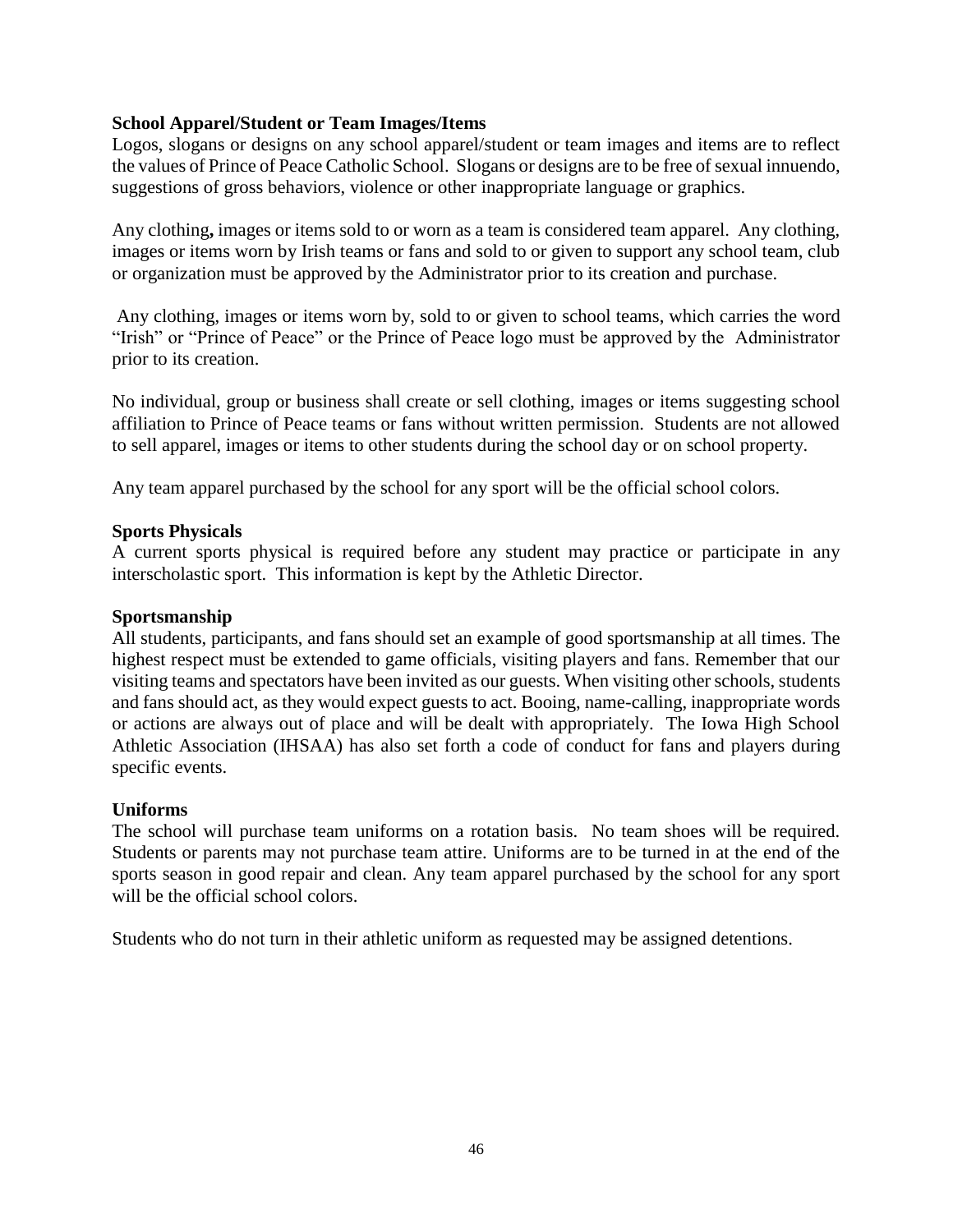### **Dress Code**

#### **Student Appearance**

The importance of proper dress for Prince of Peace Catholic School students cannot be overstressed. The dress code and the traditions it conveys demonstrate our commitment to quality Catholic education. It is an expression of unity that eliminates materialistic competition and creates a sense of belonging that strengthens our academic focus and discipline.

The primary responsibility for complying with the dress code lies with the parents/guardians. Parental/guardian support and cooperation are needed.

The administration reserves the right to determine appropriateness of attire in relation to the dress code in particular instances.

Please read carefully and adhere to the following regulations:

- 1. Clothing must always be clean and in good repair.
- 2. See-through clothing is prohibited as well as clothing that is too tight, too baggy, clinging or too short.
- 3. Jackets and sweatshirts without hoods (right side out) may be worn. Jackets or sweatshirts must be dress-code colors or Booster Club designs without hoods. Tops must be worn over a dress code shirt that is tucked in and has its collar showing.
- 4. Hairstyles, tattoos, body piercing, jewelry and make up should be appropriate for a Catholic school and may be prohibited. Students in grades K-5 are not allowed to wear makeup.
- 5. Slacks, shorts, or skirts with belt loops require a belt.  $K-2<sup>nd</sup>$  grade students are not required to have belts.
- 6. Grades 6-12 Physical Education dress code: Plain white t-shirt or Booster t-shirts; plain black, navy or royal blue shorts (no stripes). The length of shorts must meet dress code guidelines as found in the handbook.
- 7. School Dress Code enforcement begins when the first bell rings and ends when school is dismissed.

#### **Kindergarten – 12th Grade Dress Code**

- 1. Slacks:Students may wear only black, navy blue, tan, or khaki dress or corduroy slacks. Students may wear modest Capri length pants. No athletic style pants, cut offs, pajamas, bibs, leggings, jeggings stretch pants, or yoga pants are allowed.
- 2. Shorts, skorts, and skirts: Students may wear only black, navy blue, tan, or khaki shorts, skorts or skirts. The bottom hem should be no more than two inches above the top of the knee. If there is a slit in the (garment), the top of the slit will be considered the height of the bottom hem. Leggings may be worn under skirts, skorts, shorts or jumpers. Khaki, black, navy, white or dark green tights may be worn. Shorts and skorts may only be worn during August, September, October, April, May and June. Cut-offs are not allowed.
- 3. Jumpers: Students may wear only black, navy blue, tan, khaki or school plaid jumpers. Jumper hems must follow skirt guidelines.
- 4. Shirts and Tops: Students may wear only solid color white, yellow, blue, gray or green short or long sleeved polos, oxford or turtleneck shirts. Small manufactured symbols or insignias are allowed. All shirts must be tucked into the waistband and collars must be